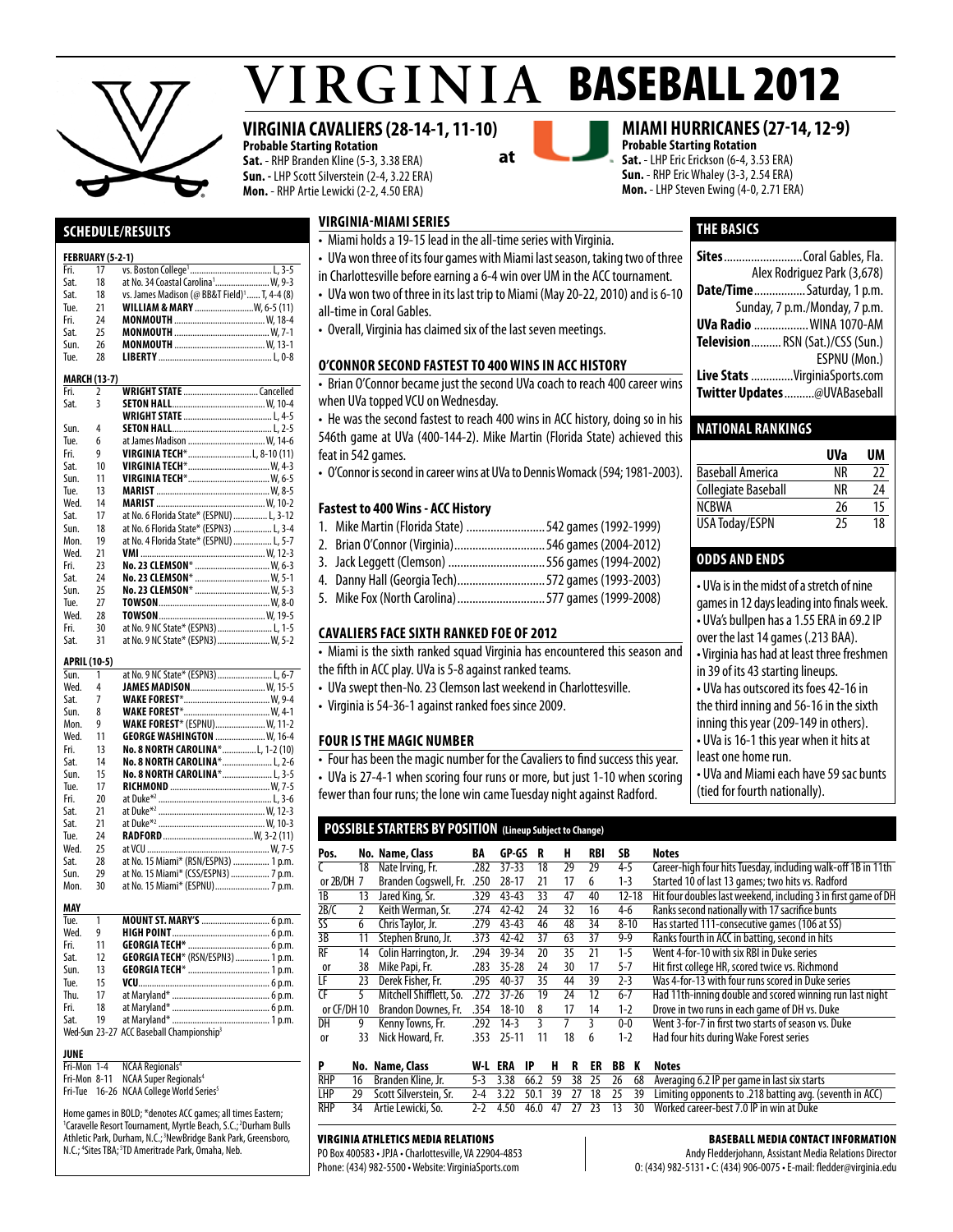#### • Keith Werman tied Jason Cook (1990-93) on Wednes-

day for 10th on UVa's career games played list with 198. • Werman will match Bobby Rivell (1987-90) for ninth in his next game.

**Werman Reaches Top 10 in Career Games** 

|--|--|--|--|

----- 7. Tim Henry (200407) .........................................215

- 8. John Barr (2008-11).........................................203
- 9. Bobby Rivell (1987-90).....................................199
- **10. Keith Werman (2009-present)................ 198** Jason Cook (1990-93).......................................198

#### **ACCStandings(as of april 26)**

| Atlantic              | ACC      | Pct. | <b>Overall</b> | Pct. | <b>Streak</b> |
|-----------------------|----------|------|----------------|------|---------------|
| <b>Florida State</b>  | $19-2$   | .905 | $33 - 7$       | .825 | $W-4$         |
| <b>NC State</b>       | $13 - 8$ | .619 | $27 - 12$      | .692 | $W-3$         |
| Clemson               | $12-9$   | .571 | 24-18          | .571 | $L-1$         |
| <b>Wake Forest</b>    | $9 - 12$ | .429 | $26 - 16$      | .619 | W-2           |
| Maryland              | $7 - 14$ | .333 | $27-17$        | .614 | $W-2$         |
| <b>Boston College</b> | $6 - 15$ | .286 | $16 - 26$      | .381 | $1-1$         |
| Coastal               | ACC      | Pct. | <b>Overall</b> | Pct. | <b>Streak</b> |
| <b>North Carolina</b> | $13 - 8$ | .619 | $30 - 13$      | .698 | W-1           |
|                       |          |      |                |      |               |

| <b>North Carolina</b> | $13-8$    | .619 | $30 - 13$     | .698 | W-1   |
|-----------------------|-----------|------|---------------|------|-------|
| Miami                 | $12-9$    | .571 | $27-14$       | .659 | $W-1$ |
| Virginia              | $11 - 10$ | .524 | $28 - 14 - 1$ | .663 | $W-4$ |
| Georgia Tech          | $9 - 12$  | .429 | $25-17$       | .595 | $W-2$ |
| Virginia Tech         | $8 - 13$  | .381 | 28-15         | .651 | $W-1$ |
| Duke                  | $7 - 14$  | -333 | 16-26         | .381 | $W-1$ |
|                       |           |      |               |      |       |

#### **THE POLLS(AS OF APRIL 26)**

**Baseball America**  *1. Florida State*  2. Kentucky 3. Baylor 4. Louisiana State 5. Florida 6. Rice 7. South Carolina 8. Cal State Fullerton 9. Texas A&M 10. Oregon 11. Arizona 12. UCLA 13. Stanford 14. Central Florida 15. Purdue *16. North Carolina* 17. San Diego 18. Mississippi *19. North Carolina State*  20. Texas 21. Arkansas *22. Miami*  23. Arizona State 24. Sam Houston State 25. New Mexico State *Italics* = 2012 UVa opponent

**Collegiate Baseball**  1t. Kentucky 1t. Baylor 3. Louisiana State 4. Florida *5. Florida State* 6. Arizona 7. South Carolina 8. Rice 9. Oregon 10. UCLA 11. Central Florida 12. Cal State Fullerton 13. Sanford 14. Texas A&M *15. North Carolina* 16.San Diego 17. Purdue 18.Texas 19. Mississippi 20. Arkansas *21. North Carolina State* 22.Sam Houston State 23. Oklahoma *24. Miami (Fla.)* 25. New Mexico State 26. Louisville 27. Texas Christian 28. Oregon State 29. Arizona State

#### **USA Today/ESPN Coaches** 1. *Florida State (18) 2.* Florida (7) 3. Kentucky (6) 4. Baylor 5. South Carolina 6. LSU **NCBWA** 2. Florida 5. Baylor 6. LSU 8. UCF **4/30 5/7 5/14 5/21 5/28 6/4**

9. Stanford *10. North Carolina*  11. UCLA 12. Texas A&M 13. Purdue 14. Oregon 15. Cal State-Fullerton 16. Arizona 17.Arkansas *18. Miami (Fla.***)** *19.* Mississippi 20. San Diego 21. Oregon State *22. North Carolina State* 23. Louisville 24. Texas **25t. Virginia**  25t. Sam Houston State *1. Florida State*  3. Kentucky 4. South Carolina 7. Stanford 9. Rice 10. Texas A&M *11. North Carolina*  12. UCLA 13. Purdue 14. Oregon *15. Miami*  16. Cal State Fullerton 17. Arkansas 18. Arizona 19. Oregon State 20. Louisville 21. Ole Miss 22. San Diego 23. Arizona State 24. Texas *25. N.C. State*  **26. Virginia**  27. Sam Houston State 28. Georgia 29. New Mexico State

30. Army

#### **virginia tops country in triples**

• Despite not hitting a triple in its last nine games, Virginia still leads the nation in that category with 30.

- Northern Colorado (28) ranks second nationally.
- UVa needs two triples to match the school singleseason record, which was set in 2010.

• Freshman Derek Fisher is third nationally with eight triples, which already is tied for the single-season program record, set by Jarrett Parker in 2010.

• Fisher is one behind North Dakota State's Tim Colwell and VCU's Bill Cullen for the national lead.

• Jared King is tied for 20th nationally with five triples.

#### **Bullpen strong over last fewweeks**

• After some ups and downs in the first month of the season, Virginia's bullpen has solidified of late.

• In the last 14 games, Virginia's bullpen has a 1.55 ERA in 69.2 innings of work.

• The Cavaliers' bullpen did not allow a run in 10 innings of work in the Duke series.

• In the first game of the doubleheader Saturday, UVa's bullpen fired seven shutout innings, highlighted by six shutout frames from Shane Halley.

#### **bruno swings a hot stick**

• Stephen Bruno has been UVa's go-to hitter of late, with hits in 14 of his last 15 games to lift his batting average to .373 (fourth in ACC). His 13-game hit streak was snapped Tuesday vs. Radford.

• Bruno is batting .468 (29-for-62) with 10 extra-base hits, 19 runs scored and 17 RBI during the 15-game stretch.

• He went 8-for-14 (.571) with a home run during the Duke series.

• The 13-game hit streak was Bruno's second of 10 or more games the season; he had a 10-game streak from March 3-18.

#### **Bruno in the ACC Rankings:**

Hits: 2nd (63) Batting: 4th (.373) Runs: T8th (37) RBI: 10th (37) Total Bases: 5th (93)

#### **uva 23rd in latest RPI report**

- Virginia stands No. 23 in the third NCAA RPI Rankings (through games of April 22).
- Miami is No. 17 in the latest rankings.

• UVa has played 12 games against the RPI top 25 and 18 versus the top 50.

• Ten ACC teams are among the top 50, including three in the top 10.

#### **Close But Not Quite**

• Ten of Virginia's 14 losses this season have come by three runs or fewer.

• UVa held leads in the eighth or ninth inning in four of the defeats.

• UVa is 6-8 in games decided by one or two runs.

**Get 'Em On, Get 'Em Over, Get 'Em In** 

stats as of April 22).

sacrifice bunts with 59.

 $(.409)$ .

• Virginia ranks 11th nationally in runs scored with 297. UVa finds a variety of ways to get its runners home (all

• The Cavaliers stand seventh nationally in walks (207) and eighth in hit by pitch (73) and on base percentage

• Once UVa gets runners on base, it ranks second nationally with 32 sacrifice flies and fourth nationally in

#### 7. Central Florida 8. Rice

**2** • 2012 Virginia Baseball Game Notes

*30. Clemson*

|            |    |    | <b>UVA WEEK-BY-WEEK IN THE POLLS</b> |       |
|------------|----|----|--------------------------------------|-------|
|            | BA | CB | Coaches                              | NCBWA |
| <b>PRE</b> | ΝR | 33 | 17                                   | 23    |
| 2/20       | ΝR | ΝR | 17                                   | 26    |
| 2/27       | ΝR | ΝR | 14                                   | 20    |
| 3/5        | ΝR | ΝR | ΝR                                   | 27    |
| 3/12       | ΝR | ΝR | ΝR                                   | 26    |
| 3/19       | ΝR | ΝR | ΝR                                   | 30    |
| 3/26       | NR | ΝR | NR                                   | 26    |
| 4/2        | NR | ΝR | ΝR                                   | 29    |
| 4/9        | NR | 29 | 24                                   | 23    |
| 4/16       | NR | ΝR | 25                                   | 27    |
| 4/23       | ΝR | ΝR | t25                                  | 26    |
| 4/30       |    |    |                                      |       |
| 5/7        |    |    |                                      |       |
| 5/14       |    |    |                                      |       |
| 5/21       |    |    |                                      |       |
| 5/28       |    |    |                                      |       |
| 611        |    |    |                                      |       |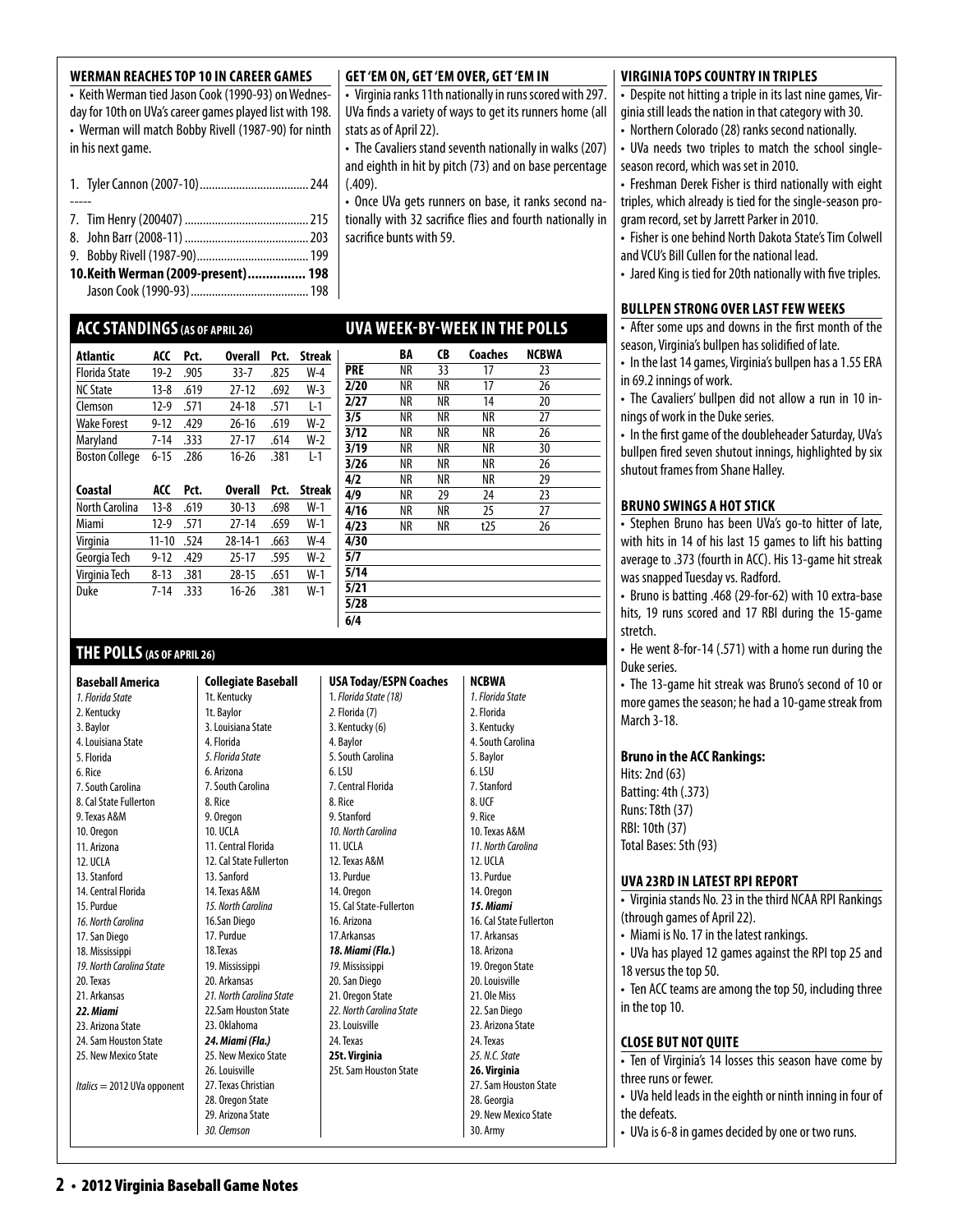#### **Quick Facts**

#### **THE UNIVERSITY OF VIRGINIA**

| Founded by Thomas Jefferson in 1819 |
|-------------------------------------|
|                                     |
|                                     |
|                                     |
|                                     |
|                                     |
|                                     |
|                                     |
|                                     |

#### **STADIUM INFORMATION**

| Facility (Capacity) Ted Davenport Field         |
|-------------------------------------------------|
| at UVa Baseball Stadium (5,074)                 |
| Dimensions  335-377-408-377-335                 |
|                                                 |
|                                                 |
|                                                 |
| vs. North Carolina (April 14, 2012)             |
| UVa's Overall Record in Facility  286-90 (.762) |
| First Game Feb. 16, 2002 vs. Bucknell           |
| Hosted Regionals  2004, 2006, 2007, 2010, 2011  |
| Hosted Super Regionals 2010, 2011               |

#### **COACHING STAFF**

| Head Coach  Brian O'Connor (Creighton, '93)             |
|---------------------------------------------------------|
| ninth season                                            |
| Career/School Record 400-144-2, 159-89-1 ACC            |
| Associate Head Coach  Kevin McMullan (Indiana-Pa., '90) |
|                                                         |
| Assistant Coach Matt Kirby (William and Mary, '03)      |

#### **TEAM INFORMATION**

| ACC Record/Finish 22-8/T-1st, Coastal Division     |  |
|----------------------------------------------------|--|
|                                                    |  |
| NCAA TournamentWon C'Ville Regional/Super Regional |  |
| 2-2 at College World Series (T-3rd)                |  |
| Position Starters Returning/Lost  4/5              |  |
|                                                    |  |
|                                                    |  |
|                                                    |  |
|                                                    |  |

#### **Athletics MEDIA RELATIONS**

| Assistant AD for Media Relations Jim Daves         |  |
|----------------------------------------------------|--|
| Asst. Director/Baseball Contact Andy Fledderjohann |  |
|                                                    |  |
|                                                    |  |
|                                                    |  |
| UVa Media Relations  (434) 982-5500                |  |
| Media Relations Fax  (434) 982-5525                |  |
| Davenport Field Press Box  (434) 244-4071          |  |
| Official UVa Athletics Website VirginiaSports.com  |  |

#### 2012 ACC Coaches Preseason Poll

| (first-place votes in parentheses) |                           |
|------------------------------------|---------------------------|
| <b>Atlantic Division</b>           | <b>Coastal Division</b>   |
| <b>Team, Points</b>                | <b>Team, Points</b>       |
| 1. Clemson (7), 67                 | 1. North Carolina (7), 63 |
| 2. Florida State (5), 64           | 2. Georgia Tech (4), 57   |
| 3. NC State, 46                    | T3. Miami (1), 47         |
| 4. Wake Forest, 34                 | T3. Virginia, 47          |
| 5. Maryland, 27                    | 5. Virginia Tech, 20      |
| 6. Boston College, 14              | 6. Duke, 18               |
| <b>Overall champion: UNC (7)</b>   |                           |

#### **Veterans anchor cavaliers' infield**

• Virginia's returning starting infielders – 1B Jared | King, 2B Keith Werman, SS Chris Taylor) have combined  $\quad$  | to play in 465 career games (396 starts).  $\vert$ 

- Werman has played in 198 career games  $-$  10th most  $\qquad$ in program history.
- Taylor has started 111-consecutive games, with 106  $\vert$ of those coming at shortstop.
- Alles standing as successful.<br>• King has made 65-straight starts at first base.  $25$  made os straights tarts at mst base.

#### **hot ticket at davenport field**  $\frac{3}{2}$  Nick Howard 3  $\frac{3}{2}$  -  $\frac{3}{2}$

• Entering the week (through 27 dates), UVa ranked  $\qquad$ 14th nationally in total attendance and 17th in average | attendance.  $\overline{\phantom{a}}$  references and  $\overline{\phantom{a}}$  and  $\overline{\phantom{a}}$  -  $\overline{\phantom{a}}$  -  $\overline{\phantom{a}}$  -  $\overline{\phantom{a}}$  -  $\overline{\phantom{a}}$  -  $\overline{\phantom{a}}$  -  $\overline{\phantom{a}}$  -  $\overline{\phantom{a}}$  -  $\overline{\phantom{a}}$  -  $\overline{\phantom{a}}$  -  $\overline{\phantom{a}}$  -  $\overline{\phantom{a}}$  -  $\overline{\phantom{a}}$ 

- UVa has drawn 87,161 fans this year, an average of  $\;\;\;$   $\mid$  $3,112$  per game.
- Virginia shattered the program record for season ticket sales prior to the start of the season.

• UVa ranked 14th nationally in total attendance **Hitting Streaks Longest Current**  $(125, 355)$  and 19th in average attendance  $(3, 298)$  last year. It marked the second straight year that UVa drew  $\sim$  more than 125,000 fans at home. 6 Chris Taylor 9 3

#### KLINE TURNS THINGS AROUND

**EXAMPLE FORMS THINGS ANO SHIS**<br>• After struggling for much of the first month of the season, Branden Kline has settled in over his last six outings. 23 Der mach of the motion of

• He is 2-1 with a 2.61 ERA and 45 strikeouts in his last six starts and has averaged 6.2 IP per start.

• Kline set a career high with 10 strikeouts at NC State and matched it against North Carolina.

• Kline was named the ACC's Pitcher of the Week after throwing a two-hit complete game against Clemson (March 24) when he faced just two batters over the minimum and retired the final 18 Tiger hitters.

#### **Kline Season Comparison**

**First 5 games:** 4.62 ERA, 25.1 IP, 23 K, .295 BAA **Last 6 games:** 2.61 ERA, 41.1 IP, 45 K, .188 BAA

#### **Lewicki Settles into Weekend Rotation Role**

• Artie Lewicki has started the last five weeks for UVa in the third game of an ACC series (six total).

• In ACC starts this year, Lewicki is 2-1 with a 3.48 ERA in 31.0 innings; UVa is 4-2 in those starts.

• He worked into the eighth inning last week at Duke and Motellaneous **State Indian** and totaled a career-best 7.0 innings while allowing just three runs (two earned), six hits and a walk.

• Lewicki also went 6.0 strong innings to earn the win against Clemson. **Multiple Hit Games 2 3 4 5+ Total**

#### **Freshmen make up one-third of lineup** 13 Jared King 8 6 - - 14

 $\cdot$  Virginia has had at least three freshmen in 39 of its 43 starting lineups this season (four on nine occasions, five on one occasion).  $14$  Colin Harrington 8 1  $\sim$  9  $\sim$  9  $\sim$ 

en one occasion, .<br>• UVa welcomed in 11 freshmen this season; 10 have seen action thus far. were the connection of the season, to have

seen action thus far.<br>• Freshmen have accounted for 38.2 percent of UVa's plate appearances this year (688 of 1802). EDITION IN THE RELATION OF THE INTERFACE IN THE H

9 Kenny Towns 1 - - - 1

| Jared       | <b>Hitting Streaks</b>               | Longest                                    | Current                          |        |
|-------------|--------------------------------------|--------------------------------------------|----------------------------------|--------|
| oined       | 2 Keith Werman                       | 15                                         |                                  |        |
|             | 11 Stephen Bruno                     | 13                                         | 1                                |        |
| most        | 14 Colin Harrington                  | 10                                         | 5                                |        |
|             | 6 Chris Taylor                       | 9                                          | 3                                |        |
| າ 106       | 38 Mike Papi<br>5 Mitchell Shifflett | 9<br>8                                     | 1                                |        |
|             | 23 Derek Fisher                      | 6                                          | 3                                |        |
|             |                                      | 5                                          | 1                                |        |
|             | 13 Jared King<br>18 Nate Irving      | 5                                          | 5                                |        |
|             | 7 Branden Cogswell                   | 4                                          |                                  |        |
| nked        | 33 Nick Howard                       | 4                                          |                                  |        |
| erage       | 10 Brandon Downes                    | 4                                          | 1                                |        |
|             | 25 Reed Gragnani                     | 4                                          |                                  |        |
| ge of       | 9 Kenny Towns                        | 3                                          | 3                                |        |
|             | 8 Chace Mitchell                     | 1                                          |                                  |        |
| ason؛       | 37 Thomas Woodruff                   | 1                                          |                                  |        |
|             |                                      |                                            |                                  |        |
| lance       | <b>Reached Base Streaks</b>          | Longest                                    | Current                          |        |
| ) last      | 6 Chris Taylor<br>2 Keith Werman     | 29<br>28                                   | 29<br>÷,                         |        |
| drew        | 11 Stephen Bruno                     | 19                                         | 15                               |        |
|             | 13 Jared King                        | 15                                         | 4                                |        |
|             | 14 Colin Harrington                  | 11                                         | 5                                |        |
|             | 23 Derek Fisher                      | 10                                         | 3                                |        |
| -sea ؛      | 38 Mike Papi                         | 9                                          |                                  |        |
| ıgs.        | 18 Nate Irving                       | 8                                          | 5                                |        |
| s last      | 5 Mitchell Shifflett                 | 8                                          | 1                                |        |
|             | 10 Brandon Downes                    | 7                                          | 7                                |        |
| State       | 25 Reed Gragnani                     | 7                                          |                                  |        |
|             | 7 Branden Cogswell                   | 7                                          |                                  |        |
| after       | 33 Nick Howard                       | 5                                          |                                  |        |
| mson        | 9 Kenny Towns                        | 3                                          | 3                                |        |
| mini-       | 37 Thomas Woodruff                   | 1                                          |                                  |        |
|             | 8 Chace Mitchell                     | 1                                          |                                  |        |
|             | <b>Multiple Hit Games</b>            | 3<br>2                                     | 5+<br>4                          | Total  |
|             | 11 Stephen Bruno                     | 5<br>12                                    | 1<br>$\overline{a}$              | 18     |
|             | 13 Jared King                        | 6<br>8                                     | $\overline{\phantom{a}}$         | 14     |
|             | 23 Derek Fisher                      | $\overline{2}$<br>8                        | 2                                | 12     |
|             | 6 Chris Taylor                       | 3<br>$\overline{7}$                        | 1                                | 11     |
| <b>ROLE</b> | 14 Colin Harrington                  | 8<br>1                                     | -                                | 9      |
| Va in       | 38 Mike Papi                         | 5<br>$\overline{2}$                        |                                  | 7      |
|             | 2 Keith Werman                       | 6<br>1                                     |                                  | 7      |
| 3 ERA       | 25 Reed Gragnani                     | 1<br>4                                     | $\overline{2}$                   | 7      |
|             | 5 Mitchell Shifflett                 | 6<br>1                                     | $\overline{a}$                   | 7      |
| Duke        | 33 Nick Howard                       | 3<br>$\overline{2}$<br>3<br>1              | 1                                | 5      |
| wing        | 18 Nate Irving<br>10 Brandon Downes  | $\overline{2}$<br>$\overline{2}$           |                                  | 5<br>4 |
|             | 7 Branden Cogswell                   | 4<br>$\overline{a}$                        |                                  | 4      |
| e win       |                                      |                                            |                                  |        |
|             | <b>Multiple RBI Games</b>            | 2<br>3                                     | 4<br>5+                          | Total  |
|             | 13 Jared King                        | 5<br>4                                     | $\overline{c}$                   | 11     |
|             | 11 Stephen Bruno                     | 9<br>1                                     | $\overline{a}$                   | 10     |
| its 43      | 23 Derek Fisher                      | 3<br>4                                     | $\mathbf{1}$<br>1                | 9      |
| , five      | 6 Chris Taylor                       | 4<br>4                                     | $\overline{a}$                   | 8      |
|             | 18 Nate Irving                       | 1<br>3                                     | 1                                | 5      |
| have        | 14 Colin Harrington                  | 3<br>L                                     | $\overline{2}$                   | 5      |
|             | 5 Mitchell Shifflett                 | 4<br>$\overline{a}$                        | ä,                               | 4      |
| UVa's       | 10 Brandon Downes                    | $\overline{2}$                             | $\overline{2}$                   | 4      |
|             | 2 Keith Werman                       | 4<br>$\overline{a}$<br>$\overline{2}$<br>1 | $\overline{a}$<br>$\overline{a}$ | 4<br>3 |
|             | 25 Reed Gragnani<br>38 Mike Papi     | 2<br>1                                     |                                  | 3      |
|             | 7 Branden Cogswell                   | 1<br>$\overline{a}$                        |                                  | 1      |
|             |                                      |                                            |                                  |        |

**Multiple RBI Games 2 3 4 5+ Total** 13 Jared King 5 4 2 - 11 11 Stephen Bruno 9 1 - 10 23 Derek Fisher 4311 9 6 Chris Taylor 4 4 - - 8 18 Nate 19 14 Colin Harrington 3 - 2 - 5  $5.5$  Mitchell Shifflett 4  $-$ 10 Brandon Downes 2 - 2 - 4  $2.4$  Keith Werman 4  $-$ 25 Reed Gragnani 2 1 - - 3 38 Mike Papi 2 1 - - 3  $\mathcal{F}_\mathrm{max}$  because TEAM 41 17 8

**Reached Base Streaks Longest Current** 6 Chris Taylor 29 29 2 Keith Werman 28 - 11 Stephen Bruno 19 15 13 Jared King 15 4 14 Colin Harrington 11 5 23 Derek Fisher 10 3 38 Mike Papi 9 - 18 Nate Irving 8 5 5 Mitchell Shifflett 8 1 10 Brandon Downes 7 7

<u>TEAM (1988) - An Dùbhlachd ann an Dùbhlachd ann an Dùbhlachd ann an Dùbhlachd ann an Dùbhlachd ann an Dùbhlach</u>

18 Nate Irving 5 5 7 Branden Cogswell 4 -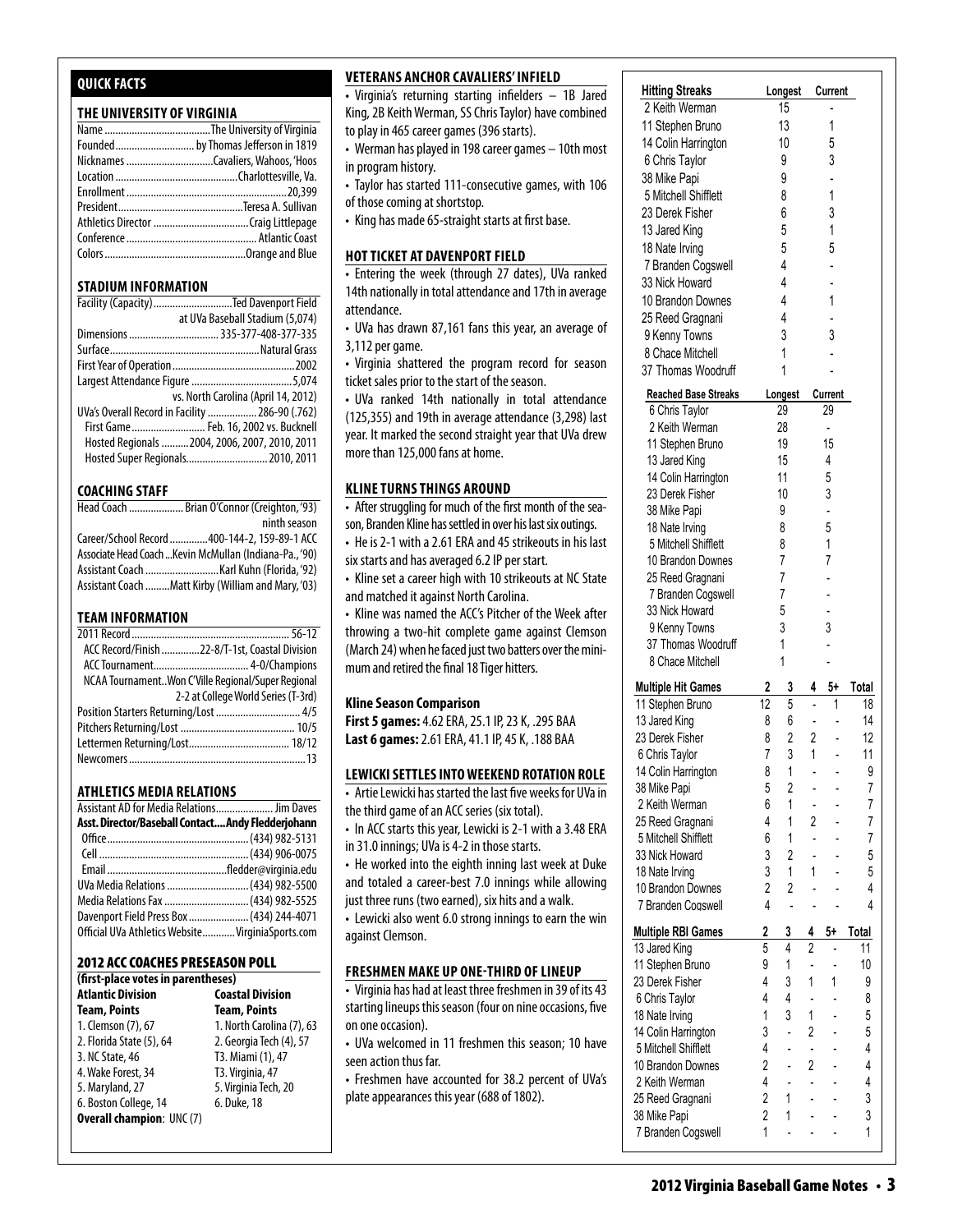#### **race for acc tournament**

|                     | Record    | Pct. | GB   |
|---------------------|-----------|------|------|
| 1. x-Florida State* | $19-2$    | .905 |      |
| 2. North Carolina*  | $13 - 8$  | .619 | 6.0  |
| 3. NC State         | $13 - 8$  | .619 | 6.0  |
| 4. Clemson          | $12-9$    | .571 | 7.0  |
| 5. Miami            | $12-9$    | .571 | 7.0  |
| 6. Virginia         | $11 - 10$ | .524 | 8.0  |
| 7. Wake Forest      | $9 - 12$  | .429 | 10.0 |
| 8. Georgia Tech     | $9 - 12$  | .429 | 10.0 |
|                     |           |      |      |

|                    | Record   | Pct. | GB  |
|--------------------|----------|------|-----|
| 9. Virginia Tech   | $8 - 13$ | .381 | 1.0 |
| 10. Maryland       | $7 - 14$ | .333 | 2.0 |
| 11. Duke           | $7 - 14$ | .333 | 2.0 |
| 12. Boston College | $6 - 15$ | .286 | 3.0 |

\* Denotes division leaders

––––––––

x-Clinched tournament berth

• Top eight teams advance to tournament;

champions of each division automatically earn first two seeds

• Seeding based on conference winning percentage

#### **fisher is stat-sheet stuffer**

• Freshman Derek Fisher leads the team in triples (8), home runs (6) and extra-base hits (22) and is fourth in doubles (8).

• He already has tied the UVa single-season record for triples and is four shy of the ACC single-season record of 12, set by Georgia Tech's Jay Payton in 1993.

• Fisher had four hits in his first eight games this year, although all of those hits came in one game; since then Fisher is hitting .312 in 32 games (39-for-125).

• He tops ACC freshmen in triples (8), home runs (6), RBI (39), total bases (86) and slugging (.577).

#### **Fisher Comparison**

**1st 8 games:** 4-20 (.200 with 7 hitless games) **Last 32 Games**: 39-125 (.312 w/hits in 26 of 32 games)

#### **Single-Season Triples at Virginia**

1. **Derek Fisher (2012)........... 8 (40 games)** Jarrett Parker (2010)...............8 (65 games)

#### **hit mewith your best shot**

• Virginia batters have been plunked by an ACC-high 73 pitches this year (1.7 HBP per game).

- UVa ranks eighth nationally in the category.
- Derek Fisher and Stephen Bruno each have been hit by a team-high 10 pitches.

#### **defense has been hot and cold**

• UVa ranks second in the ACC in fielding (.973) and is 15-3 when failing to commit an error.

• In its first 20 games, Virginia had a .968 fielding percentage (25 errors); UVa was 11-8-1 during that time.

• The Cavaliers have committed 21 errors in the last 23 games, good for a .977 fielding mark (17-6 record).

• UVa committed errors in eight straight games prior to an errorless game Wednesday at VCU.

• Prior to committing an error in the ninth inning April 1 at NC State, UVa had played 70-consecutive errorless innings.

#### **HOME COOKIN'**

• The Cavaliers are 120-25 at home since 2009 (22-7 in 2012); UVa had won 15-straight games at Davenport Field prior to the UNC series.

• Virginia won a school-record 35 home games last season, which was fourth most nationally behind North Carolina, South Carolina and Texas (36 each).

• In going 35-5 at Davenport Field last year, UVa broke the previous single-season record for home wins, 34, which was set in 2010.

#### **WERMAN DOES THE LITTLE THINGS**

• Keith Werman continues to do the little things to help the Cavaliers succeed.

• He is second nationally behind Washington's Joe Meggs (18) with 17 sacrifice bunts (led Division I last year with 26).

• Werman is third on the team in walks (25).

• Werman also has been solid defensively, committing just three errors (.989 fielding percentage).

• He had a career-best 15-game hit streak snapped April 8 against Wake Forest; he hit .458 (22-for-48) during the streak.

• He reached base in a career-best 28-straight games this year, a streak that was snapped April 13 vs. UNC.

#### **virginia rallies to win at vcu**

• Derek Fisher cranked a long two-run home run with one out in the ninth inning to break a 5-5 tie and lift Virginia to a 7-5 win at VCU Wednesday night.

• UVa trailed 5-4 heading into the ninth but tied the game on a Stephen Bruno double just before Fisher's heroics.

• Bruno had three hits, including a pair of doubles, for Virginia, while Jared King reached base in all five of his plate appearances.

• Justin Thompson (4-1) held VCU scoreless over the eighth and ninth innings to earn the win, his second in as many nights.

#### **uva clips radford, 3-2 in 11 innings**

• Nate Irving hit a walk-off single in the 11th inning to score Mitchell Shifflett and lift Virginia to a 3-2 victory over Radford Tuesday at Davenport Field.

- Irving's hit capped a career-high four-hit night.
- The walk-off hit made a winner of Justin Thompson, who pitched 2.2 innings of scoreless relief.

• Branden Cogswell added a pair of hits for Virginia. Stephen Bruno had a sacrifice fly but saw his 13-game hitting streak come to an end after going 0-for-3.

• UVa made some key plays in the field as well, with the defense turning four double plays, including two in the final three innings.

#### **cavaliers in the pros (as of April 26)**

#### **Major League Baseball (4)**

| Javier Lopez (1996-98) San Francisco Giants     |  |
|-------------------------------------------------|--|
| Mark Reynolds (2001-04)Baltimore Orioles        |  |
| Michael Schwimer (2005-08)Philadelphia Phillies |  |
| Ryan Zimmerman (2003-05) Washington Nationals   |  |

#### **Minor League Baseball (26)**

| David Adams (2005-07)  Trenton Thunder (AA)                                                             |
|---------------------------------------------------------------------------------------------------------|
| Kevin Arico (2008-10) AZL Reds (Rookie)                                                                 |
| Mike Ballard (2003-06)  Harrisburg Senators (AA)                                                        |
| John Barr (2008-11)  Mahoning Valley Scrappers (A)                                                      |
| Tyler Cannon (2007-10) Carolina Mudcats (High A)                                                        |
| Andrew Carraway (2006-09)  Jackson Generals (AA)                                                        |
| Sean Doolittle (2005-07)Midland RockHounds (AA)                                                         |
| Jeremy Farrell (2006-08)  Altoona Curve (AA)                                                            |
| Phil Gosselin (2008-10) Mississippi Braves (AA)                                                         |
| Dan Grovatt (2008-10) Bradenton Marauders (High A)                                                      |
| Brandon Guyer (2005-07) Durham Bulls (AAA)                                                              |
| John Hicks (2009-11)  High Desert Mavericks (High A)                                                    |
| Danny Hultzen (2009-11) Jackson Generals (AA)                                                           |
|                                                                                                         |
| Casey Lambert (2004-07)Bowie Baysox (AA)                                                                |
| Jeff Lorick (2007-09)  Peoria Chiefs (A)                                                                |
| Greg Miclat (2005-07) Bowie Baysox (AA)                                                                 |
| Mike Mitchell (2004-07)Round Rock Express (AAA)                                                         |
| Robert Morey (2008-10)  Jupiter Hammerheads (High A)                                                    |
| Matt Packer (2007-09) Columbus Clippers (AAA)                                                           |
| Jarrett Parker (2008-10)San Jose Giants (High A)                                                        |
| Steven Proscia (2009-11)  High Desert Mavericks (High A)                                                |
| Will Roberts (2009-11)Lake County Captains (A)                                                          |
| Beau Seabury (2006-07) Potomac Nationals (High A)                                                       |
| Kenny Swab (2010-11)Wilmington Blue Rocks (High A)                                                      |
| Tyler Wilson (2008-11) Delmarva Shorebirds (A)<br>Cody Winiarski (2010-11)Great Falls Voyagers (Rookie) |

#### **cavaliers take 2 of 3 games at duke**

• UVa notched its first ACC road series win of the year last weekend, taking two-of-three games at Duke.

• The Cavaliers fell, 6-3, in the opener Friday against Duke and standout starting pitcher Marcus Stroman.

• UVa rebounded to sweep a doubleheader Saturday, scoring 12-3 and 10-3 wins.

• Stephen Bruno went 7-for-9 with six runs scored in

the doubleheader and 8-for-14 (.571) in the series. • All of Virginia's starters recorded at least one hit in the

second game Saturday. • UVa's bullpen pitched 10 scoreless innings over the

weekend, including seven in the first game Saturday.

#### **new blood behind the dish**

• None of UVa's current catchers have any experience at the Division I level.

• This marks the first time in the O'Connor era (since 2004) that Virginia entered a season with no returning experience from any of its catchers.

• Freshman Nate Irving is the first No. 1 starting catcher of the O'Connor era.

• UVa's two catchers from last season each left via the MLB Draft (John Hicks and Kenny Swab).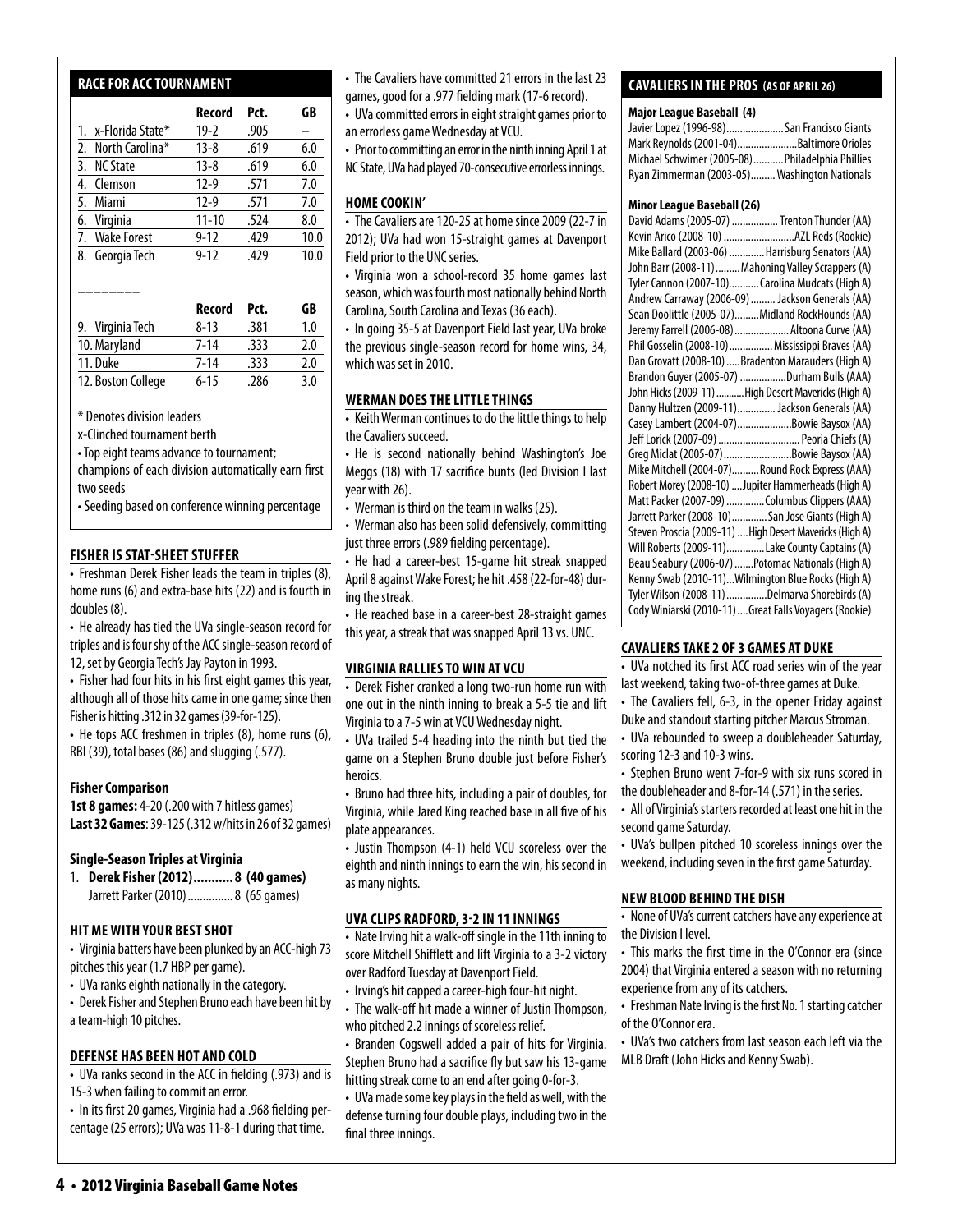#### **SENIOR CLASS LOOKS TO CONTINUE WINNING trend**

• Virginia's seniors will look to continue the winning trend they have set over the last three years.

• UVa won 156 games from 2009-11 –most in the nation.

• Virginia set a school record with 49 wins in 2009, topped in 2010 with 51 victories, then upped it again last year with a national-best 56 wins.

• Jared King, Scott Silverstein, Justin Thompson, Keith Werman all are in their fourth years at UVa.

#### **Wins from 2009-2011 (All Division I programs)**

1. Virginia, 156

- 2. South Carolina/Texas, 149
- 4. Arizona State, 146
- 5. Coastal Carolina, 144

#### **O'Connor reaches 400 wins**

• In his ninth season as Virginia's head coach, Brian O'Connor stands at 400 career wins (400-144-2); he reached 350 on April 15, 2011 and 400 last Wednesday.

• He posted 350 wins in the fewest number of games in ACC history (472).

• Mike Martin of Florida State previously was the fastest in ACC history to reach 350 wins (while a member of the ACC). He needed 478 games (in seven seasons from 1992 to 1998) to reach the mark.

• Other current coaches of note in the ACC: Jack Leggett (Clemson) and Danny Hall (GT) each needed 487 games to reach 350 wins (350-137 each).

#### **o'Connor ranks third inwin percentage entering 2012**

• UVa head coach Brian O'Connor entered 2012 with a career record of 372-130-1 (.741) and a 148-79-1 record in ACC play.

• O'Connor's 74.1 winning percentage ranked as the third-best mark among active NCAA Division I coaches entering the 2012 season.

• The only coaches who own a higher winning percentage are Mike Fox (North Carolina) and Mike Martin (Florida State).

#### **virginia Leads Nation in ERA Last seven Years**

• Virginia led all NCAA Division I teams in ERA over the past seven seasons, boasting a 3.10 team ERA since 2005.

• UVa is the only school to rank in the top 20 in the country in ERA each of the last seven seasons

• Virginia led the nation in ERA last year (2.24) and posted No. 3 marks in 2005, 2006, 2007 and 2009.

• Virginia also is the only team in Division I to rank among the top 20 nationally in ERA, strikeouts and fewest hits allowed each of the last four years.

#### **NCAA Division I ERA Since 2005**

#### **DEFENSE TOPS ACC UNDER CURRENT STAFF**

• Virginia's defense has racked up the ACC's best fielding percentage since the current coaching staff arrived in 2004.

• Virginia has accumulated a .973 fielding percentage over the last eight years combined, including a schoolrecord .978 mark last season.

• North Carolina ranks second in the ACC over the same span with a .969 fielding mark.

• Virginia owns a .973 mark this year, which stands second in the conference.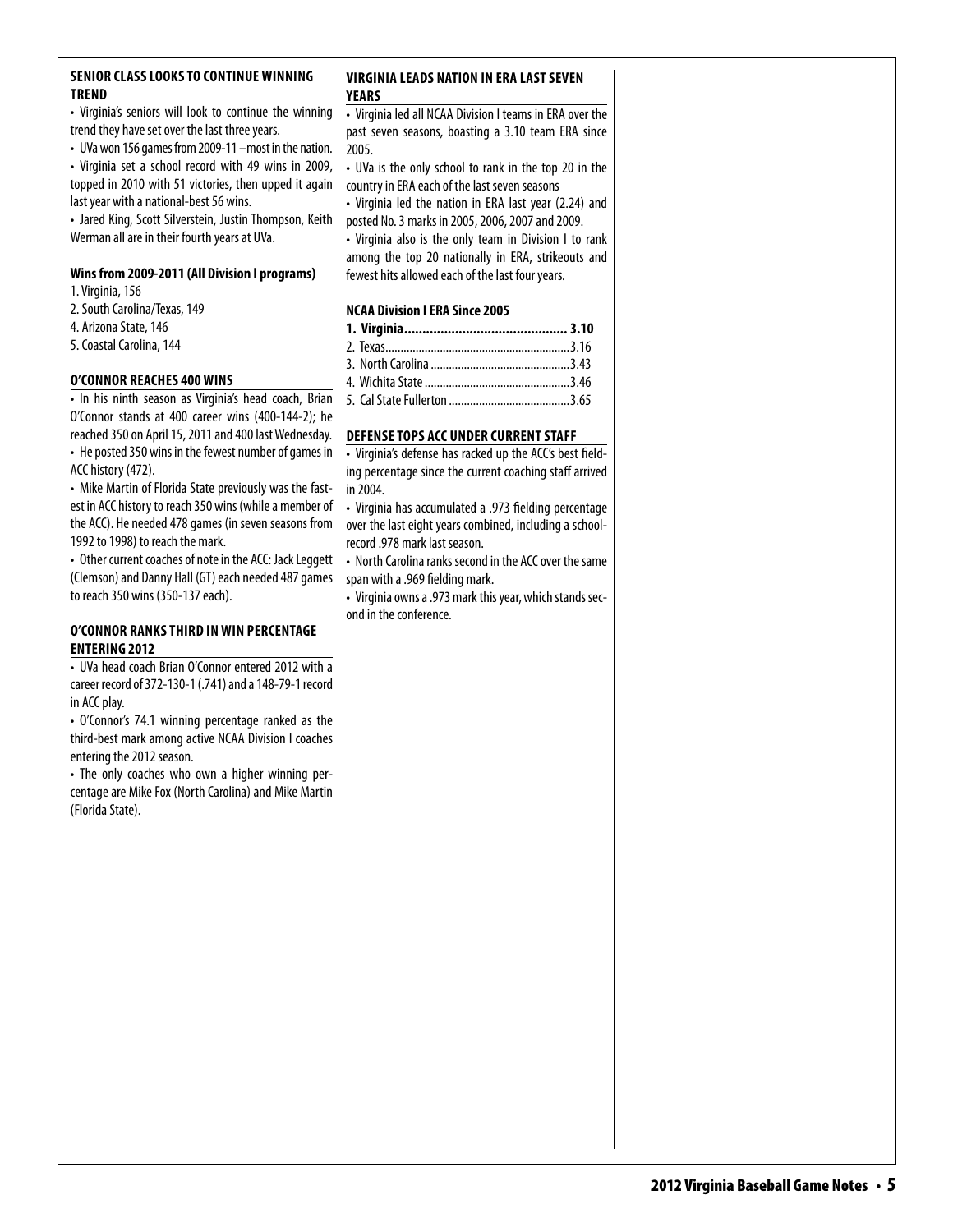#### **head coach brian o'connor**

#### **PERSONAL INFORMATION**

**Born:** April 21, 1971, in Omaha, Neb. **High School:** Saint Albert H.S., Council Bluffs, Iowa (1989) **College:** Creighton (1993), bachelor's in marketing **Coaching Career:**  Creighton, Assistant Coach (1993-94) Notre Dame, Assistant Coach (1994-2001)

Notre Dame, Assoc. Head Coach (2001-03) Virginia, Head Coach (2004-present) **Family:** Married to former Cindy Petratis; three children - daughters, Ellie and Maggie and son, Dillon

#### **virginia Notes**

- Ninth season at Virginia
- Overall record of 400-144-2 (159-89-1 ACC)
- 2009 National Coach of the Year (NCBWA, CBI)
- 2009 and 2011 ACBA Atlantic Region Coach of the Year

• Three-time ACC Coach of the Year (2004, 2010, 2011) • NCAA tournament appearances in each of his eight seasons (UVa had been to three NCAA tournaments prior to his arrival)

• Guided UVa to 2009 and 2011 College World Series

• 2009 trip to CWS was first in school history (Irvine Regional and Oxford Super Regional champions)

• Hosted five NCAA regionals and two super regionals

• Led UVa to 2010 and 2011 ACC Coastal Division titles

• Fastest coach in ACC history to 350 wins (472 games)

- Led teams to ACC Championship games in 2005, 2008, 2009 and 2011 (won '09 and '11 titles)
- In first eight seasons, his teams averaged 46.5 wins per season

• Guided UVa to school-record win total each of last three seasons (49 in 2009, 51 in 2010, 56 in 2011)

**•**  Program has had 47 players picked in Major League Baseball Draft over the last eight years

• UVa has had 15 All-America and 37 all-conference selections in his tenure

• UVa has posted seven 40-win seasons (39 in 2008)

• Second in career wins at UVa – only Dennis Womack has more (594, 1981-2003)

#### **CAREER NOTES**

• Associate head coach of Notre Dame's 2002 College World Series team

• Coached at Notre Dame from 1994-2003

• Played college baseball at Creighton and pitched on the Bluejays' 1991 College World Series team

• Played in the minor leagues in the Philadelphia Phillies' farm system before assistant coaching stints at Creighton and Notre Dame

#### **Coaching Record at virginia**

| Year | <b>Overall</b>            | ACC           | <b>Postseason</b>                |
|------|---------------------------|---------------|----------------------------------|
| 2004 | 44-15                     | $18-6$        | <b>NCAA Regional</b>             |
| 2005 | $41 - 20$                 | 14-14         | <b>NCAA Regional</b>             |
| 2006 | $47 - 15$                 | $21-9$        | <b>NCAA Regional</b>             |
| 2007 | $43 - 14$                 | $19-9$        | <b>NCAA Regional</b>             |
| 2008 | $39 - 23$                 | $15 - 15$     | <b>NCAA Regional</b>             |
| 2009 | 49-15-1                   | $16 - 11 - 1$ | <b>NCAA College World Series</b> |
| 2010 | $51 - 14$                 | $23 - 7$      | <b>NCAA Super Regional</b>       |
| 2011 | $56 - 12$                 | $22 - 8$      | <b>NCAA College World Series</b> |
| 2012 | $28 - 14 - 1$             | $11 - 10$     |                                  |
|      | Career 400-144-2 159-89-1 |               |                                  |

#### **THE LAST TIME VIRGINIA ...**

| and Dan Street at Virginia Tech (April 18, 2001)      |
|-------------------------------------------------------|
|                                                       |
| Sean Doolittle, Joe Florio at Liberty (April 5, 2005) |
|                                                       |
|                                                       |
|                                                       |
|                                                       |
|                                                       |
|                                                       |

#### **THE LAST TIME A CAVALIER ...**

| Hit three home runs in a game Dan Street vs. Old Dominion in Charleston, S.C. (February 22, 2002) |
|---------------------------------------------------------------------------------------------------|
|                                                                                                   |
|                                                                                                   |
|                                                                                                   |
| vs. Central Connecticut (March 7, 2004)                                                           |
|                                                                                                   |
|                                                                                                   |
|                                                                                                   |
|                                                                                                   |
|                                                                                                   |
|                                                                                                   |
|                                                                                                   |
|                                                                                                   |
|                                                                                                   |
|                                                                                                   |
|                                                                                                   |
|                                                                                                   |
|                                                                                                   |
|                                                                                                   |
|                                                                                                   |
|                                                                                                   |
|                                                                                                   |
| Had 10 or more strikeouts in a gameBranden Kline (10) vs. North Carolina (April 13, 2012)         |
|                                                                                                   |
| Pitched back-to-back complete games  Robert Morey vs. Duke (May 1, 2010) and UNC (May 15, 2010)   |
|                                                                                                   |
|                                                                                                   |
|                                                                                                   |
|                                                                                                   |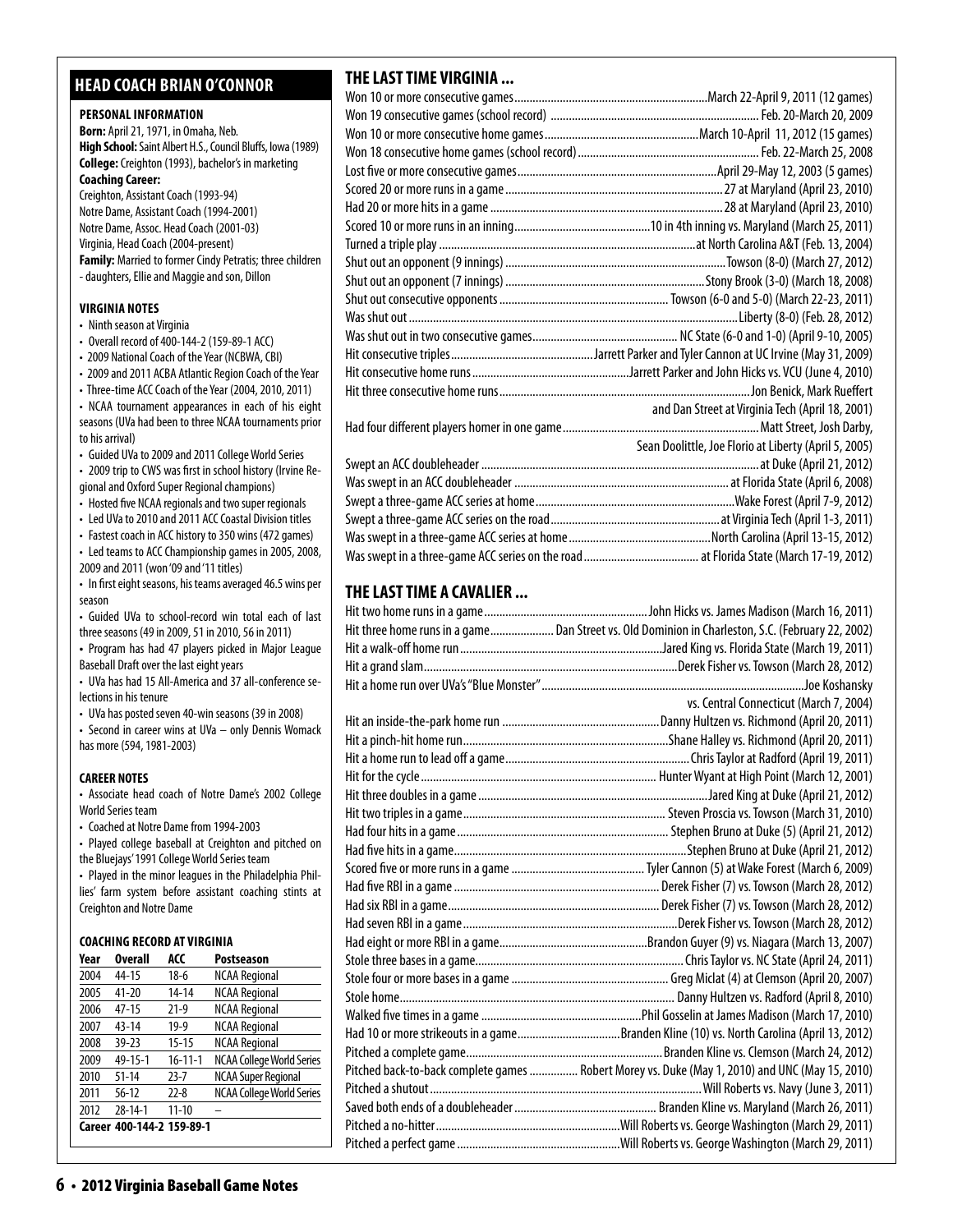#### **2012 Virginia Baseball Overall Statistics for Virginia (as of Apr 26, 2012) (All games Sorted by Batting avg)**

Record: 28-14-1 Home: 22-7 Away: 6-6 Neutral: 0-1-1 ACC: 11-10

| Player               | ava  | gp-gs     | ab           |                | h        | 2b | 3b             | hr          | rbi          | tb          | $slq\%$ | bb                | hp             | <b>SO</b>      | gdp          | ob%  | sf             | sh             | sb-att    | DO             | a              | е              | fid%  |
|----------------------|------|-----------|--------------|----------------|----------|----|----------------|-------------|--------------|-------------|---------|-------------------|----------------|----------------|--------------|------|----------------|----------------|-----------|----------------|----------------|----------------|-------|
| 11 Stephen Bruno     | .373 | 42-42     | 169          | 37             | 63       | 14 | 2              | 4           | 37           | 93          | .550    | $12 \overline{ }$ | 10             | 17             | 3            | .427 | 8              | $\overline{4}$ | $9 - 9$   | 24             | 71             | 10             | .905  |
| 13 Jared King        | .329 | 43-43     | 143          | 33             | 47       | 11 | 5              | 3           | 40           | 77          | .538    | 40                | 6              | 28             | 3            | .479 | 5              |                | $12 - 18$ | 342            | 37             | 3              | .992  |
| 23 Derek Fisher      | .295 | 40-37     | 149          | 35             | 44       | 8  | 8              | 6           | 39           | 86          | .577    | 16                | 10             | 40             | 3            | .395 | 2              |                | $3 - 4$   | 33             | $\Omega$       | $\overline{2}$ | .943  |
| 14 Colin Harrington  | .294 | 39-34     | 119          | 20             | 35       | 4  | $\overline{2}$ |             | 21           | 46          | .387    | 14                | $\overline{7}$ | 12             | 2            | .392 | 3              | 11             | $1 - 5$   | 50             | $\mathbf 1$    | 1              | .981  |
| 38 Mike Papi         | .283 | 35-28     | 106          | 24             | 30       | 8  | 0              |             | 17           | 41          | .387    | 15                | 6              | 17             |              | .395 | 2              | 1              | $5 - 7$   | 40             | 1              | 3              | .932  |
| 18 Nate Irving       | .282 | 37-33     | 103          | 18             | 29       | 2  |                | $\Omega$    | 29           | 33          | .320    | 17                | 9              | 17             | 3            | .420 | $\overline{2}$ | 11             | $4 - 5$   | 255            | 20             | $\overline{2}$ | .993  |
| 6 Chris Taylor       | .279 | 43-43     | 172          | 46             | 48       | 11 | 4              | 4           | 34           | 79          | .459    | 26                | 4              | 27             | 5            | .379 | 4              | 3              | $8 - 10$  | 58             | 109            | 12             | .933  |
| 2 Keith Werman       | .274 | 42-42     | 117          | 24             | 32       | 4  |                | 0           | 16           | 38          | .325    | 25                |                | 19             |              | .392 | 5              | 17             | $4-6$     | 146            | 117            | 3              | .989  |
|                      |      |           |              |                |          |    |                |             |              |             |         |                   |                |                |              |      |                |                |           |                |                |                |       |
| 25 Reed Gragnani     | .358 | 19-18     | 67           | $\overline{7}$ | 24       | 2  | 0              | $\Omega$    | 9            | 26          | .388    | $\overline{2}$    | 5              | 9              |              | .419 | $\Omega$       |                | $0 - 1$   | 26             | $\overline{7}$ | 3              | .917  |
| 10 Brandon Downes    | .354 | $18 - 10$ | 48           | 8              | 17       | 4  | 2              | 0           | 14           | 25          | .521    | 7                 |                | 12             | 0            | .446 | 0              | $\overline{2}$ | $1 - 2$   | 22             | 1              | 0              | 1.000 |
| 33 Nick Howard       | .353 | $25 - 11$ | 51           | 11             | 18       |    |                | $\Omega$    | 6            | 21          | .412    | 8                 |                | 12             |              | .443 | 1              | $\mathbf 0$    | $1 - 2$   | 11             | 8              | $\overline{2}$ | .905  |
| 9 Kenny Towns        | .292 | $14-3$    | 24           | 3              |          |    | 0              | $\Omega$    | 3            | 8           | .333    | 3                 |                | 6              | 0            | .393 | 0              | 0              | $0 - 0$   | 11             | 1              | 0              | 1.000 |
| 5 Mitchell Shifflett | .272 | $37 - 26$ | 92           | 19             | 25       | 3  | 0              | 0           | 12           | 28          | .304    | 11                | 3              | 24             | $\Omega$     | .368 | 0              | 4              | $6 - 7$   | 64             | 3              | $\overline{2}$ | .971  |
| 7 Branden Cogswell   | .250 | $28 - 17$ | 68           | 21             | 17       |    | 4              | 0           | 6            | 26          | .382    | 10                | 8              | 12             |              | .407 | 0              | 3              | $1 - 3$   | 26             | 36             | $\overline{2}$ | .969  |
| 37 Thomas Woodruff   | .200 | $6 - 0$   | 5            | 1              | 1        | 1  | 0              | $\Omega$    |              | 2           | .400    |                   | $\Omega$       | $\overline{2}$ | $\Omega$     | .333 | $\mathbf{0}$   | 0              | $0 - 0$   | 0              | $\Omega$       | 0              | .000  |
| 8 Chace Mitchell     | .143 | $9 - 0$   | 7            | 0              |          | 0  | 0              | 0           | 1            |             | .143    | 0                 | 0              | 4              | 0            | .143 | 0              | 0              | $0-0$     | 19             | 2              | 0              | 1.000 |
| 19 Joel Effertz      | .000 | $1 - 0$   | $\mathbf{1}$ | $\mathbf 0$    | 0        | 0  | 0              | $\mathbf 0$ | $\mathbf{0}$ | $\mathbf 0$ | .000    | $\mathbf{0}$      | $\mathbf 0$    | 1              | $\mathbf{0}$ | .000 | 0              | $\mathbf 0$    | $0 - 0$   | $\overline{2}$ | $\overline{2}$ | 0              | 1.000 |
| 17 Shane Halley      | .000 | $3 - 0$   | 1            | 0              | 0        | 0  | 0              | 0           | 0            | 0           | .000    | 0                 |                | 0              | 0            | .500 | 0              | 0              | $0-0$     | $\overline{2}$ | 3              | 0              | 1.000 |
| 30 Rob Amaro         | .000 | $1 - 0$   | $\mathbf 1$  | $\mathbf 0$    | $\Omega$ | 0  | 0              | $\Omega$    | $\Omega$     | $\Omega$    | .000    | $\Omega$          | $\mathbf 0$    |                | $\Omega$     | .000 | 0              | $\mathbf 0$    | $0 - 0$   | 0              | $\Omega$       | 0              | .000  |
| 31 Justin Thompson   | .000 | $1 - 0$   | 0            | 0              | 0        | 0  | 0              | 0           | 0            | 0           | .000    | 0                 | 0              | 0              | 0            | .000 | 0              | 0              | $0-0$     | $\overline{2}$ | 9              | 0              | 1.000 |
| Totals               | .304 | 43        | 1443         | 307            | 438      | 75 | 30             | 19          | 285          | 630         | .437    | 207               | 73             | 260            | 24           | .409 | 32             | 59             | 55-79     | 1162           | 467            | 46             | .973  |
| Opponents            | .245 | 43        | 1431         | 181            | 350      | 71 | 12             | 16          | 161          | 493         | .345    | 133               | 29             | 341            | 26           | .319 | 14             | 35             | 44-57     | 1117           | 445            | 67             | .959  |

LOB - Team (391), Opp (299). DPs turned - Team (39), Opp (33). CI - Team (0), Opp (1).

#### **(All games Sorted by Earned run avg)**

| Player               | era   | w-l       | app | gs       | cg | sho | sv           | ip    | h   |                | er             | bb             | sol             | 2 <sub>b</sub> | 3b            | hr       | b/avgl | wp | hp |              |          | bk sfa sha |
|----------------------|-------|-----------|-----|----------|----|-----|--------------|-------|-----|----------------|----------------|----------------|-----------------|----------------|---------------|----------|--------|----|----|--------------|----------|------------|
| 29 Scott Silverstein | 3.22  | $2 - 4$   | 10  | 10       | 0  | 0/0 | 01           | 50.1  | 39  | 27             | 18             | 25             | 39              | 6              | 3             | 3        | .218   | 2  | 6  | 0            | 3        |            |
| 16 Branden Kline     | 3.38  | $5-3$     | 11  | 10       |    | 0/0 | 0l           | 66.2  | 59  | 38             | 25             | 26             | 68              | 19             | 3             | 3        | .232   | 4  |    |              | 2        | 4          |
| 34 Artie Lewicki     | 4.50  | $2 - 2$   | 11  | 8        | 0  | 0/0 | 01           | 46.0  | 47  | 27             | 23             | 13             | 30              | 13             |               | 2        | .261   | 3  | 3  | 2            |          | 5          |
| ____________________ |       |           |     |          |    |     |              |       |     |                |                |                |                 |                |               |          |        |    |    |              |          |            |
| 31 Justin Thompson   | 1.33  | $4-1$     | 22  | 0        | 0  | 0/0 |              | 27.0  | 22  | 6              | 4              | 9              | 24              | 2              |               |          | .2341  |    |    |              |          | 6          |
| 17 Shane Halley      | 1.93  | $6 - 1$   | 18  | 2        | 0  | 0/1 | <sub>0</sub> | 37.1  | 24  | 9              | 8              | 15             | 31              | 2              |               | $\Omega$ | .182   |    |    | 0            | $\Omega$ | 0          |
| 33 Nick Howard       | 2.39  | $1 - 0$   | 12  | 0        | 0  | 0/0 | 0l           | 26.1  | 26  | 8              | 7              | 5              | 29              | 3              |               |          | .260   | 2  |    | 0            | O        | 3          |
| 3 Kyle Crockett      | 2.88  | $3 - 2$   | 21  | 2        | 0  | 0/1 | <sub>0</sub> | 40.2  | 28  | 17             | 13             | 10             | <b>36</b>       | 3              | $\Omega$      | $\Omega$ | .197   | 2  | 5  | $\Omega$     |          | 4          |
| 39 Austin Young      | 3.42  | $1 - 1$   | 17  | O        | 0  | 0/1 | $\Omega$     | 26.1  | 24  | 12             | 10             | 4              | 27              | 6              | 0             |          | .250l  | 0  |    |              | 3        | 3          |
| 47 Whit Mayberry     | 3.67  | $2 - 0$   | 5   | 5        | 0  | 0/0 | $\Omega$     | 27.0  | 31  | 11             | 11             | 6              | 24              | 4              | $\mathcal{P}$ |          | .313   | 0  |    | $\Omega$     |          | 2          |
| 19 Joel Effertz      | 4.50  | $0-0$     | 9   | 2        | 0  | 0/1 | 0l           | 12.0  | 12  | 6              | 6              | 8              | 14              |                |               |          | .279l  | 0  |    |              |          |            |
| 46 Nathaniel Abel    | 5.06  | $0 - 0$   |     | 0        | 0  | 0/0 | <sub>0</sub> | 5.1   | 5   | 5              | 3              | $\overline{4}$ | $\overline{4}$  | 0              | $\Omega$      |          | .238   | 2  |    | $\Omega$     |          | 0          |
| 21 Barrett O'Neill   | 5.23  | $2 - 0$   | 10  | 4        | 0  | 0/0 | 0l           | 20.2  | 30  | 13             | 12             | 5              | 15 <sub>l</sub> | 10             | $\Omega$      |          | .357   |    | 3  | <sup>0</sup> | 2        | O          |
| 20 Ryan Ashooh       | 10.80 | $0-0$     | 3   | $\Omega$ | 0  | 0/0 | <sub>0</sub> | 1.2   | 3   | $\overline{2}$ | $\overline{2}$ | 3              | $\Omega$        | $\overline{2}$ | 0             |          | .429   | 0  |    | $\Omega$     | $\Omega$ | 0          |
| Totals               | 3.30  | $28 - 14$ | 43  | 43       |    | 1/1 |              | 387.1 | 350 | 181            | 142            | 133            | 341             | 71             | 12            | 16       | .245   | 17 | 29 |              | 14       | 35         |
| Opponents            | 6.57  | 14-28     | 43  | 43       |    | 1/1 |              | 372.1 | 438 | 307            | 272            | 207            | 260             | 75             | 30            | 19       | .304   | 39 | 73 | 12           | 32       | 59         |

PB - Team (11), Irving, N. 9, Werman, K. 2, Opp (7). Pickoffs - Team (5), Irving, N. 2, Crockett, K. 1, Silverstein, 1, Werman, K. 1, Opp (6).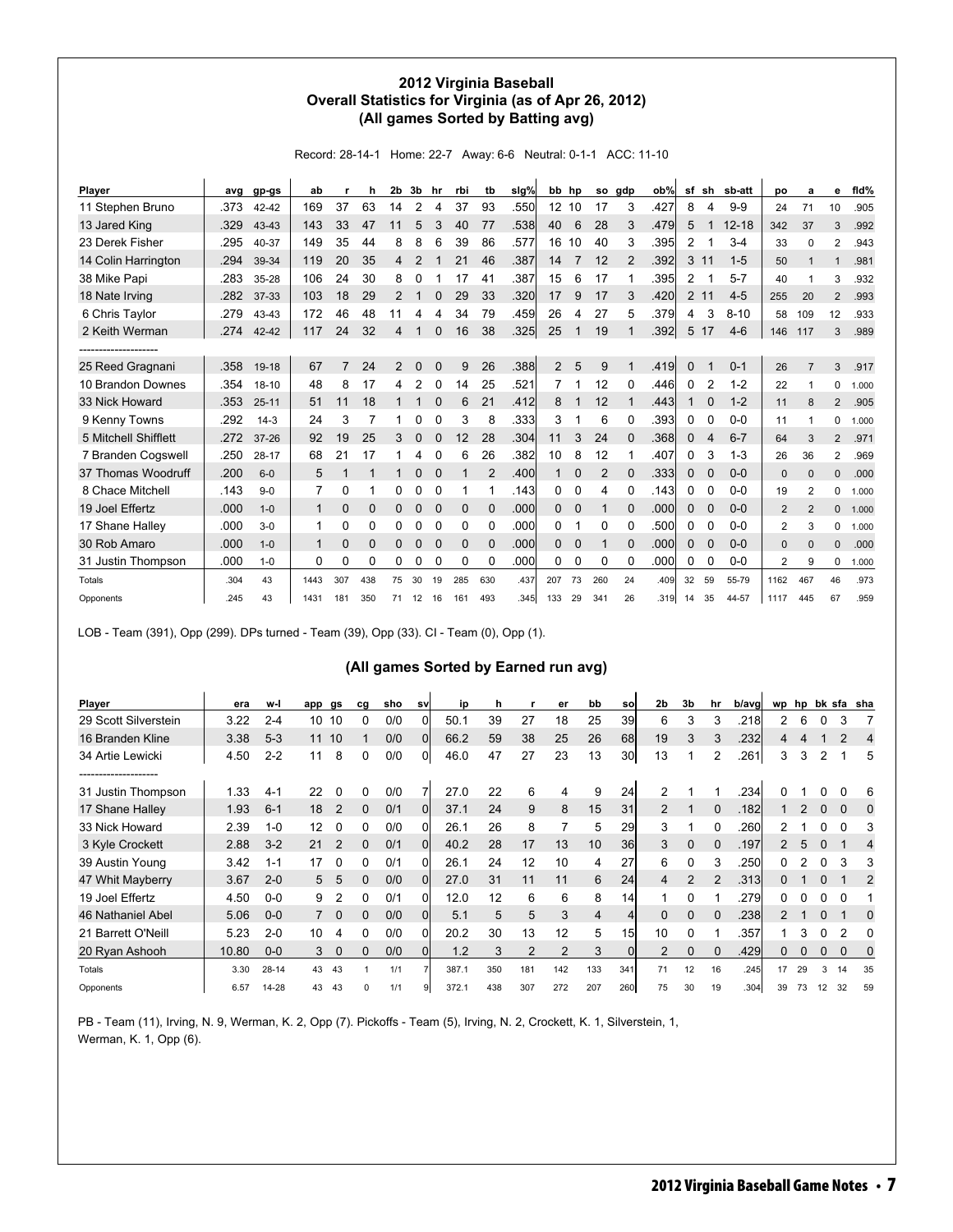#### **2012 Virginia Baseball Conference statistics for Virginia (as of Apr 21, 2012) (ACC games only Sorted by Batting avg)**

Record: 11-10 Home: 8-4 Away: 3-6 ACC: 11-10

| Player               | ava  | gp-gs     | ab          |     | h   | 2b | 3b          | hr       | rbi          | tb       | slg% | bb           | hp           | <b>SO</b>    | gdp      | ob%   | sf             | sh             | sb-att  | po             | a              | е              | fld%  |
|----------------------|------|-----------|-------------|-----|-----|----|-------------|----------|--------------|----------|------|--------------|--------------|--------------|----------|-------|----------------|----------------|---------|----------------|----------------|----------------|-------|
| 11 Stephen Bruno     | .393 | $21 - 21$ | 84          | 16  | 33  | 6  |             | 2        | 16           | 47       | .560 | 5            | 4            | 9            |          | .433  | 4              | 0              | $4 - 4$ | 16             | 34             | 5              | .909  |
| 2 Keith Werman       | .328 | $21 - 21$ | 58          | 11  | 19  | 3  |             | 0        | 8            | 24       | .414 | 12           | $\Omega$     | 11           |          | .431  | $\overline{2}$ | 6              | $3-3$   | 54             | 57             | $\overline{2}$ | .982  |
| 18 Nate Irving       | .276 | 19-18     | 58          | 9   | 16  | 0  |             |          | 12           | 18       | .310 |              | 3            | 10           | 3        | .382  | 0              |                | $4 - 4$ | 143            | 9              | 0              | 1.000 |
| 14 Colin Harrington  | .271 | $19 - 18$ | 70          | 8   | 19  | 4  |             |          | 10           | 27       | .386 | 4            | 2            | 8            |          | .321  | $\overline{2}$ | 3              | $1 - 2$ | 33             |                |                | .971  |
| 23 Derek Fisher      | .253 | $20 - 20$ | 75          | 16  | 19  | 5  | 3           |          | 13           | 36       | .480 | 8            | 6            | 23           |          | .363  | 2              |                | $1 - 1$ | 21             | 0              | 2              | .913  |
| 13 Jared King        | .239 | $21 - 21$ | 71          | 8   | 17  | 6  |             |          | 12           | 25       | .352 | 20           |              | 21           | $\Omega$ | .411  | 2              |                | $3 - 7$ | 166            | 20             |                | .995  |
| 6 Chris Taylor       | .205 | $21 - 21$ | 83          | 17  | 17  | 4  | 2           |          | 12           | 28       | .337 | 12           | 2            | 18           | 3        | .310  | 3              | 2              | $3-3$   | 29             | 57             | 5              | .945  |
|                      |      |           |             |     |     |    |             |          |              |          |      |              |              |              |          |       |                |                |         |                |                |                |       |
| 10 Brandon Downes    | .438 | $6 - 2$   | 16          | 3   |     | 2  | 0           |          | 5            | 9        | .563 | 2            | 0            | 3            | 0        | .500  | 0              | 0              | $0 - 0$ | 10             | $\Omega$       | 0              | 1.000 |
| 25 Reed Gragnani     | .308 | $7 - 7$   | 26          |     | 8   | 0  | $\mathbf 0$ | $\Omega$ | 2            | 8        | .308 | $\mathbf{0}$ | $\mathbf{0}$ | 5            | $\Omega$ | .308  | 0              |                | $0 - 1$ | 5              | $\overline{2}$ | $\overline{2}$ | .778  |
| 33 Nick Howard       | .300 | $10 - 4$  | 20          | 2   | 6   | 0  | 0           |          | 2            | 6        | .300 |              | $\Omega$     | 8            |          | .3181 |                | 0              | $1 - 2$ | $\overline{c}$ | 0              |                | .667  |
| 9 Kenny Towns        | .300 | $5 - 2$   | 10          |     | 3   | 0  | 0           | $\Omega$ | $\mathbf 0$  | 3        | .300 | 3            | $\mathbf 0$  | 2            | $\Omega$ | .462  | 0              | 0              | $0 - 0$ | 0              | $\Omega$       | 0              | .000  |
| 7 Branden Cogswell   | .240 | $11 - 6$  | 25          |     | 6   |    |             |          | 3            | 9        | .360 | 4            |              | 4            | 0        | .367  | 0              | 2              | $0-0$   | 8              | 8              |                | .941  |
| 5 Mitchell Shifflett | .167 | $18 - 17$ | 54          | 8   | 9   |    | 0           |          | 4            | 10       | .185 | 5            |              | 17           | $\Omega$ | .250  | 0              | $\overline{2}$ | $3 - 4$ | 38             |                | $\overline{2}$ | .951  |
| 38 Mike Papi         | .163 | $16 - 11$ | 43          | 5   |     | 2  | 0           | $\Omega$ |              | 9        | .209 | 4            | 2            | 11           |          | .260  |                | 0              | $2 - 2$ | 16             | 0              | 2              | .889  |
| 17 Shane Halley      | .000 | $1 - 0$   | $\mathbf 0$ | 0   | 0   | 0  | 0           | $\Omega$ | $\mathbf{0}$ | $\Omega$ | .000 | 0            | 0            | $\mathbf{0}$ | $\Omega$ | .000  | 0              | 0              | $0 - 0$ | $\overline{2}$ |                | 0              | 1.000 |
| 31 Justin Thompson   | .000 | $1 - 0$   | 0           | 0   | 0   | 0  | 0           | 0        | 0            | 0        | .000 | 0            | $\Omega$     | 0            | 0        | .000  | 0              | 0              | $0-0$   | 0              | 2              | 0              | 1.000 |
| Totals               | .268 | 21        | 693         | 112 | 186 | 34 | 12          | 5        | 100          | 259      | .374 | 87           | 23           | 150          | 12       | .361  | 17             | 25             | 25-33   | 559            | 212            | 24             | .970  |
| Opponents            | .248 | 21        | 697         | 94  | 173 | 34 |             | 10       | 85           | 251      | .360 | 66           | 13           | 159          | 13       | .3211 | 10             | 18             | 26-30   | 554            | 213            | 29             | .964  |

LOB - Team (180), Opp (151). DPs turned - Team (15), Opp (15). CI - Team (0), Opp (1).

| (ACC games only Sorted by Earned run avg) |  |  |  |
|-------------------------------------------|--|--|--|
|-------------------------------------------|--|--|--|

| Player                                       | era   | w-l       | app           | gs          | cq | sho | sv             | ip    | h   |                | er          | bb             | sol             | 2 <sub>b</sub> | 3b             | hr            | b/avgl | wp            | hp |          |                | bk sfa sha |
|----------------------------------------------|-------|-----------|---------------|-------------|----|-----|----------------|-------|-----|----------------|-------------|----------------|-----------------|----------------|----------------|---------------|--------|---------------|----|----------|----------------|------------|
| 34 Artie Lewicki                             | 3.51  | $2 - 1$   |               | 6           |    | 0/0 | 0              | 33.1  | 35  | 15             | 13          | 6              | 21              | 9              |                |               | .269   |               |    |          |                | 5          |
| 16 Branden Kline                             | 3.65  | $2 - 2$   |               | 6           |    | 0/0 | $\Omega$       | 44.1  | 33  | 21             | 18          | 16             | 49              | 11             | $\overline{2}$ |               | .202   | $\mathcal{P}$ |    |          | 2              |            |
| 29 Scott Silverstein<br>-------------------- | 4.18  | $1 - 3$   |               |             | 0  | 0/0 | 01             | 32.1  | 30  | 21             | 15          | 19             | 24              | 5              | 2              | 3             | .250   |               | 4  | 0        | 2              | 5          |
| 33 Nick Howard                               | 0.00  | $0-0$     | 3             | 0           | 0  | 0/0 | 0              | 4.0   |     |                | 0           | $\overline{2}$ |                 | 0              | 0              | 0             | .235   |               |    |          |                |            |
| 21 Barrett O'Neill                           | 0.00  | $0 - 0$   |               | $\mathbf 0$ | 0  | 0/0 | 0l             | 1.0   |     | $\mathbf 0$    | $\mathbf 0$ |                |                 |                | $\mathbf{0}$   | $\Omega$      | .250   | 0             |    | 0        | 0              | 0          |
| 17 Shane Halley                              | 2.08  | $4 - 0$   | 8             | 0           | 0  | 0/0 | 0              | 17.1  | 18  | 4              | 4           | 5              | 8               |                |                | 0             | .281   |               |    | 0        | 0              |            |
| 31 Justin Thompson                           | 2.08  | $1 - 1$   | 12            | $\Omega$    | 0  | 0/0 | 5 <sub>l</sub> | 13.0  | 13  | $\overline{4}$ | 3           | 4              | 15 <sub>l</sub> |                | $\Omega$       |               | .2601  | 0             |    | $\Omega$ | $\Omega$       | 2          |
| 3 Kyle Crockett                              | 4.58  | $1 - 2$   | 13            | 0           | 0  | 0/0 |                | 19.2  | 14  | 10             | 10          | 4              | 18              |                | 0              | 0             | .2031  | 0             |    | 0        |                | 2          |
| 39 Austin Young                              | 5.56  | $0 - 1$   | 9             | 0           | 0  | 0/0 | $\Omega$       | 11.1  | 12  | 9              | 7           | 2              | 11              | 2              | $\Omega$       | $\mathcal{P}$ | .2931  | 0             |    | $\Omega$ | $\mathfrak{p}$ | 3          |
| 47 Whit Mayberry                             | 6.00  | $0 - 0$   | $\mathcal{P}$ | 2           | 0  | 0/0 |                | 9.0   |     | 6              | 6           | 6              | 10              | 4              | 2              | 0             | .314   | 0             |    | $\Omega$ |                | 0          |
| 46 Nathaniel Abel                            | 27.00 | $0-0$     |               | 0           | 0  | 0/0 | 0              | 1.0   | 2   | 3              | 3           |                | 0l              | $\Omega$       | $\Omega$       |               | .500   | 0             |    | $\Omega$ |                | 0          |
| Totals                                       | 3.82  | $11 - 10$ | 21            | 21          |    | 0/0 |                | 186.1 | 173 | 94             | 79          | 66             | <b>159</b>      | 34             |                | 10            | .248   | 6             | 13 | 3        | 10             | 18         |
| Opponents                                    | 4.68  | $10 - 11$ | 21            | 21          | O  | 0/0 |                | 184.2 | 186 | 112            | 96          | 87             | 150             | 34             | 12             |               | .268   | 17            | 23 |          |                | 25         |

PB - Team (5), Irving, N. 4, Werman, K. 1, Opp (5). Pickoffs - Team (1), Crockett, K. 1, Opp (1).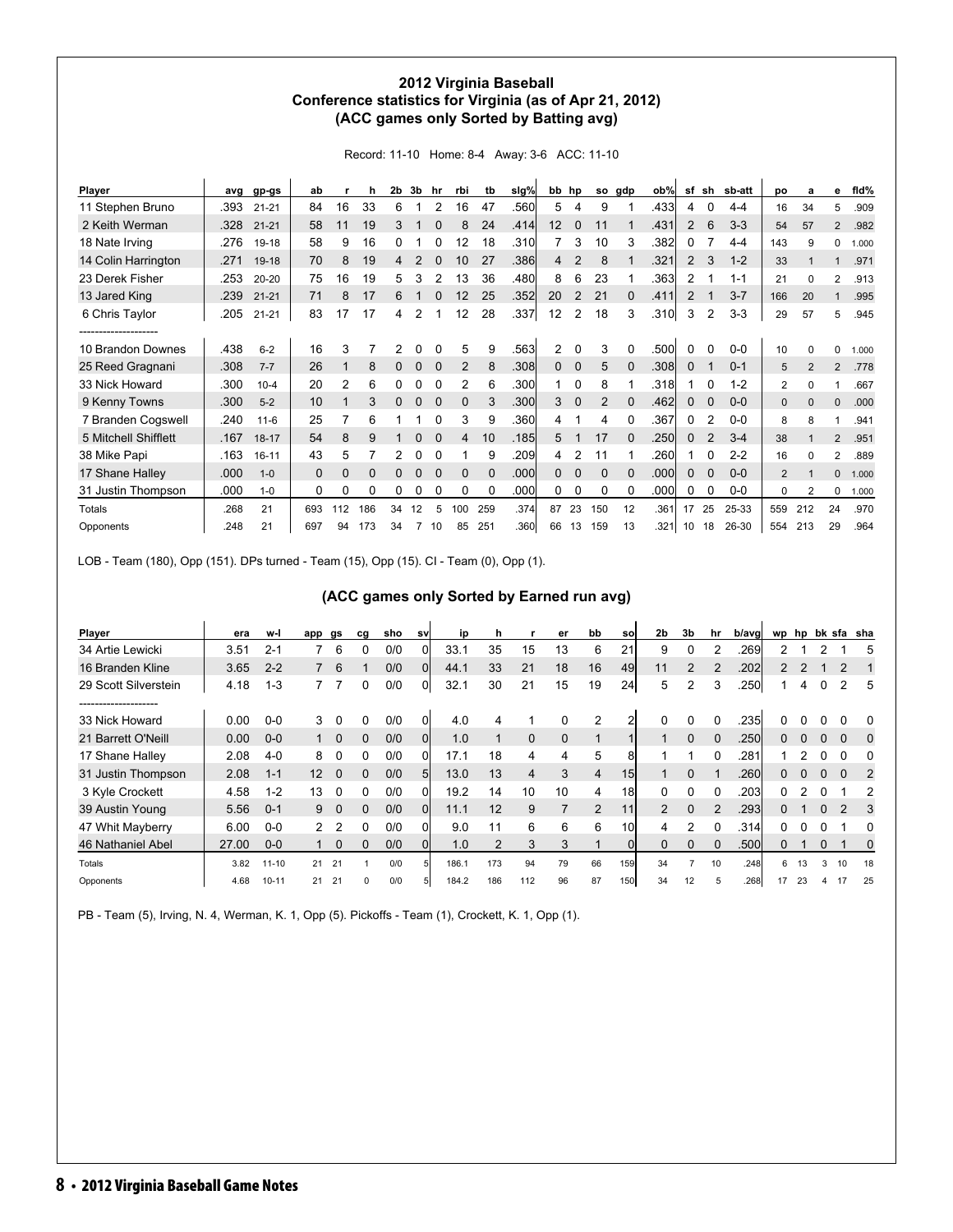#### **2012 Virginia Baseball Game Results for Virginia (as of Apr 26, 2012) (All games)**

| Date           | Opponent                  |              | Score    | Inns | Overall       | <b>ACC</b>    | Pitcher of record    | Attend | Time |
|----------------|---------------------------|--------------|----------|------|---------------|---------------|----------------------|--------|------|
| % Feb 17, 2012 | vs Boston College         | $\mathsf{L}$ | $3 - 5$  | 9    | $0 - 1 - 0$   | $0 - 0 - 0$   | Kline, B. (L 0-1)    | 564    | 2:52 |
| % Feb 18, 2012 | at #35 Coastal Carolina   | W            | $9 - 3$  | 9    | $1 - 1 - 0$   | $0 - 0 - 0$   | Mayberry, W. (W 1-0) | 1635   | 3:25 |
| % Feb 18, 2012 | vs James Madison          | $\top$       | $4 - 4$  | 8    | $1 - 1 - 1$   | $0 - 0 - 0$   | None                 | 752    | 3:13 |
| Feb 22, 2012   | <b>WILLIAM &amp; MARY</b> | W            | $6-5$    | (11) | $2 - 1 - 1$   | $0 - 0 - 0$   | Thompson, J. (W 1-0) | 2598   | 4:17 |
| Feb 24, 2012   | <b>MONMOUTH</b>           | W            | $18 - 4$ | 9    | $3 - 1 - 1$   | $0 - 0 - 0$   | Kline, B. (W 1-1)    | 2603   | 3:21 |
| Feb 25, 2012   | <b>MONMOUTH</b>           | W            | $7 - 1$  | 9    | $4 - 1 - 1$   | $0 - 0 - 0$   | Silverstein, (W 1-0) | 2736   | 2:33 |
| Feb 26, 2012   | <b>MONMOUTH</b>           | W            | $13 - 1$ | 9    | $5 - 1 - 1$   | $0 - 0 - 0$   | Mayberry, W. (W 2-0) | 2737   | 3:08 |
| Feb 28, 2012   | <b>LIBERTY</b>            | $\mathsf L$  | $0 - 8$  | 9    | $5 - 2 - 1$   | $0 - 0 - 0$   | Lewicki, A. (L 0-1)  | 2490   | 3:11 |
| Mar 03, 2012   | <b>SETON HALL-1</b>       | W            | $10 - 4$ | 9    | $6 - 2 - 1$   | $0 - 0 - 0$   | Kline, B. (W 2-1)    |        | 3:05 |
| Mar 03, 2012   | <b>WRIGHT STATE-2</b>     | L            | $4 - 5$  | 9    | $6 - 3 - 1$   | $0 - 0 - 0$   | Halley, S. (L 0-1)   | 2798   | 3:05 |
| Mar 04, 2012   | <b>SETON HALL</b>         | L            | $2 - 5$  | 9    | $6 - 4 - 1$   | $0 - 0 - 0$   | Silverstein, (L 1-1) | 2778   | 3:21 |
| Mar 06, 2012   | at James Madison          | W            | $14-6$   | 9    | $7 - 4 - 1$   | $0 - 0 - 0$   | Young, A. (W 1-0)    | 917    | 3:20 |
| * Mar 09, 2012 | <b>VIRGINIA TECH</b>      | $\mathsf{L}$ | $8 - 10$ | (11) | $7 - 5 - 1$   | $0 - 1 - 0$   | Kline, B. (L 2-2)    | 2926   | 4:36 |
| * Mar 10, 2012 | <b>VIRGINIA TECH</b>      | W            | $4 - 3$  | 9    | $8 - 5 - 1$   | $1 - 1 - 0$   | Halley, S. (W 1-1)   | 3458   | 2:41 |
| * Mar 11, 2012 | <b>VIRGINIA TECH</b>      | W            | $6-5$    | 9    | $9 - 5 - 1$   | $2 - 1 - 0$   | Thompson, J. (W 2-0) | 4066   | 3:16 |
| Mar 13, 2012   | <b>MARIST</b>             | W            | $8 - 5$  | 9    | $10 - 5 - 1$  | $2 - 1 - 0$   | Kline, B. (W 3-2)    | 2530   | 2:45 |
| Mar 14, 2012   | <b>MARIST</b>             | W            | $10-2$   | 9    | $11 - 5 - 1$  | $2 - 1 - 0$   | O'Neill, B. (W 1-0)  | 2561   | 2:45 |
| * Mar 17, 2012 | at #6 Florida State       | L            | $3 - 12$ | 9    | $11 - 6 - 1$  | $2 - 2 - 0$   | Silverstein, (L 1-2) | 5165   | 3:23 |
| * Mar 18, 2012 | at #6 Florida State       | L.           | $3-4$    | 9    | $11 - 7 - 1$  | $2 - 3 - 0$   | Crockett, K. (L 0-1) | 4490   | 2:42 |
| * Mar 19, 2012 | at #4 Florida State       | L            | $5-7$    | 9    | $11 - 8 - 1$  | $2 - 4 - 0$   | Crockett, K. (L 0-2) | 4521   | 3:38 |
| Mar 21, 2012   | <b>VMI</b>                | W            | $12-3$   | 9    | $12 - 8 - 1$  | $2 - 4 - 0$   | O'Neill, B. (W 2-0)  | 2666   | 3:09 |
| * Mar 23, 2012 | #23 CLEMSON               | W            | $6 - 3$  | 9    | $13 - 8 - 1$  | $3-4-0$       | Silverstein, (W 2-2) | 3227   | 3:07 |
| * Mar 24, 2012 | #23 CLEMSON               | ${\sf W}$    | $5 - 1$  | 9    | $14 - 8 - 1$  | $4 - 4 - 0$   | Kline, B. (W 4-2)    | 3033   | 2:14 |
| * Mar 25, 2012 | #23 CLEMSON               | W            | $5 - 3$  | 9    | $15 - 8 - 1$  | $5 - 4 - 0$   | Lewicki, A. (W 1-1)  | 3129   | 2:56 |
| Mar 27, 2012   | <b>TOWSON</b>             | W            | $8-0$    | 9    | $16 - 8 - 1$  | $5 - 4 - 0$   | Crockett, K. (W 1-2) | 2481   | 2:37 |
| Mar 28, 2012   | <b>TOWSON</b>             | W            | $19 - 5$ | 9    | $17 - 8 - 1$  | $5 - 4 - 0$   | Howard, N. (W 1-0)   | 2488   | 2:59 |
| * Mar 30, 2012 | at #9 NC State            | L            | $1 - 5$  | 9    | $17-9-1$      | $5 - 5 - 0$   | Silverstein, (L 2-3) | 1942   | 2:31 |
| * Mar 31, 2012 | at #9 NC State            | W            | $5-2$    | 9    | $18-9-1$      | $6 - 5 - 0$   | Halley, S. (W 2-1)   | 2178   | 2:52 |
| * Apr 01, 2012 | at #9 NC State            | L            | $6 - 7$  | 9    | $18 - 10 - 1$ | $6 - 6 - 0$   | Thompson, J. (L 2-1) | 1760   | 4:04 |
| Apr 04, 2012   | <b>JAMES MADISON</b>      | W            | $15 - 5$ | 9    | 19-10-1       | $6 - 6 - 0$   | Crockett, K. (W 2-2) | 3337   | 2:53 |
| * Apr 07, 2012 | <b>WAKE FOREST</b>        | W            | $9 - 4$  | 9    | $20 - 10 - 1$ | $7 - 6 - 0$   | Kline, B. (W 5-2)    | 4187   | 3:00 |
| * Apr 08, 2012 | <b>WAKE FOREST</b>        | W            | $4 - 1$  | 9    | $21 - 10 - 1$ | $8 - 6 - 0$   | Halley, S. (W 3-1)   | 3359   | 2:39 |
| *Apr 09, 2012  | <b>WAKE FOREST</b>        | W            | $11 - 2$ | 9    | $22 - 10 - 1$ | $9 - 6 - 0$   | Crockett, K. (W 3-2) | 3241   | 3:36 |
| Apr 11, 2012   | <b>GEORGE WASHINGTON</b>  | W            | $16 - 4$ | 9    | $23 - 10 - 1$ | $9 - 6 - 0$   | Halley, S. (W 4-1)   | 2579   | 3:00 |
| * Apr 13, 2012 | #8 NORTH CAROLINA         | L            | $1 - 2$  | (10) | $23 - 11 - 1$ | $9 - 7 - 0$   | Young, A. (L 1-1)    | 4179   | 3:24 |
| * Apr 14, 2012 | #8 NORTH CAROLINA         | L            | $2 - 6$  | 9    | $23 - 12 - 1$ | $9 - 8 - 0$   | Silverstein, (L 2-4) | 5074   | 3:25 |
| *Apr 15, 2012  | #8 NORTH CAROLINA         | L.           | $3-5$    | 9    | $23 - 13 - 1$ | $9 - 9 - 0$   | Lewicki, A. (L 1-2)  | 4422   | 3:04 |
| Apr 17, 2012   | <b>RICHMOND</b>           | W            | $7 - 5$  | 9    | $24 - 13 - 1$ | $9 - 9 - 0$   | Halley, S. (W 5-1)   | 2871   | 2:53 |
| * Apr 20, 2012 | at Duke                   | L            | $3-6$    | 9    | $24 - 14 - 1$ | $9 - 10 - 0$  | Kline, B. (L 5-3)    | 734    | 2:46 |
| *Apr 21, 2012  | at Duke-1                 | W            | $12-3$   | 9    | $25 - 14 - 1$ | $10-10-0$     | Halley, S. (W 6-1)   | 616    | 2:57 |
| * Apr 21, 2012 | at Duke-2                 | W            | $10-3$   | 9    | $26 - 14 - 1$ | $11 - 10 - 0$ | Lewicki, A. (W 2-2)  | 648    | 2:39 |
| Apr 24, 2012   | <b>RADFORD</b>            | W            | $3 - 2$  | (11) | $27 - 14 - 1$ | $11 - 10 - 0$ | Thompson, J. (W 3-1) | 2607   | 3:10 |
| Apr 25, 2012   | at VCU                    | W            | $7 - 5$  | 9    | $28 - 14 - 1$ | $11 - 10 - 0$ | Thompson, J. (W 4-1) | 3427   | 3:33 |

\* = Conference game

% = Caravelle Resort Tournament; Conway/Myrtle Beach, S.C.

() extra inning game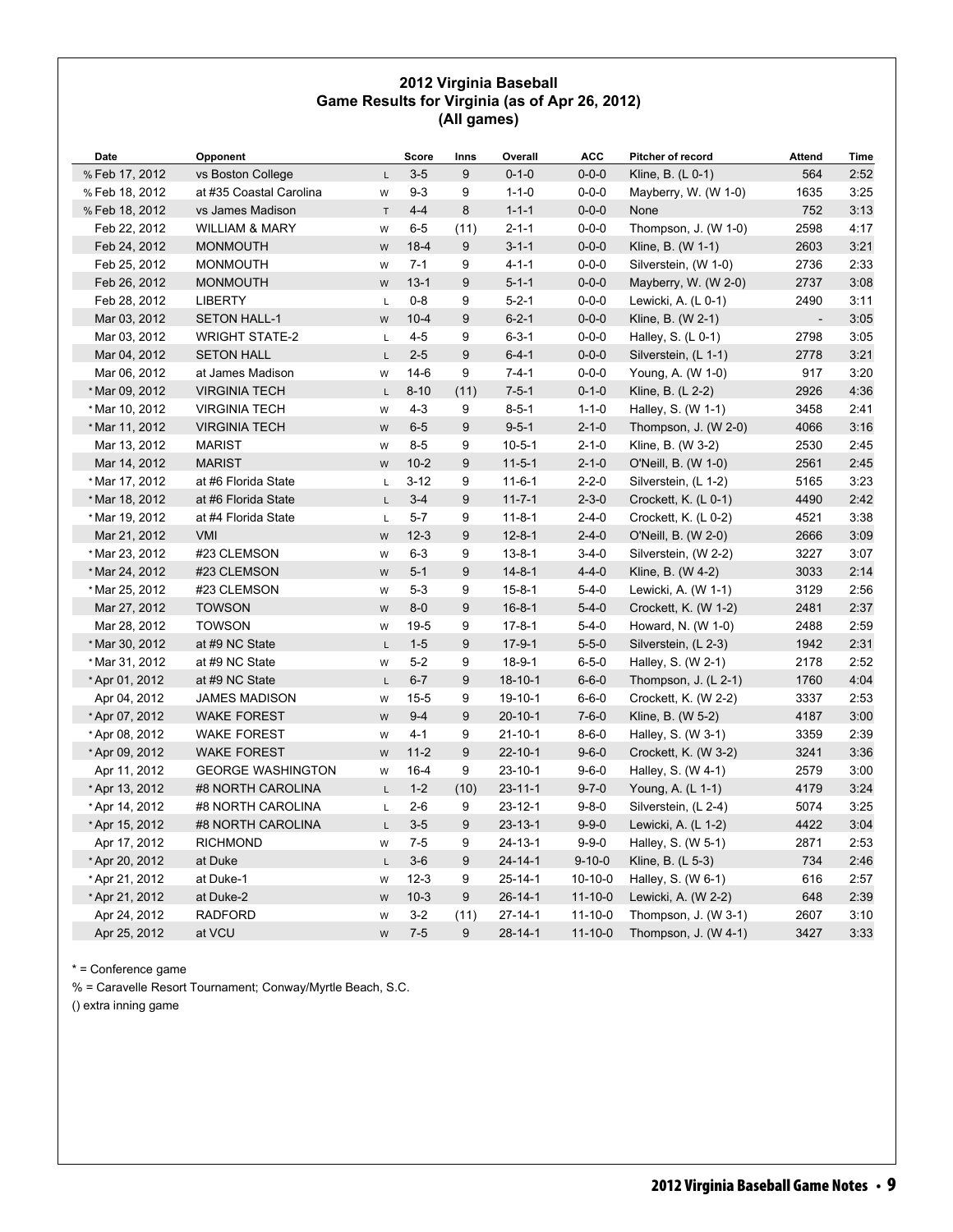#### **2012 Virginia Baseball Games Summary for Virginia (as of Apr 26, 2012) (All games)**

| <b>Score by innings</b><br>Virginia<br>Opponents                                                                                                                       |                                                                 | 1<br>37<br>21                                                                                                    | $\mathbf 2$<br>27<br>22   | 3<br>42<br>16                                                                                                         | 4<br>36<br>35 | 5<br>33<br>19 | 6<br>56<br>16            | 7<br>27<br>14 | 8<br>35<br>16           | 9<br>10<br>17 | EX<br>4<br>5                                                                                                      |              | <b>Total</b><br>307<br>181                                                                            |
|------------------------------------------------------------------------------------------------------------------------------------------------------------------------|-----------------------------------------------------------------|------------------------------------------------------------------------------------------------------------------|---------------------------|-----------------------------------------------------------------------------------------------------------------------|---------------|---------------|--------------------------|---------------|-------------------------|---------------|-------------------------------------------------------------------------------------------------------------------|--------------|-------------------------------------------------------------------------------------------------------|
|                                                                                                                                                                        | Record when<br>Non-Conference                                   | Overall<br>Conference<br>Home games<br>Away games<br>Neutral site<br>Day games<br>Night games<br>vs Left starter |                           | $28 - 14 - 1$<br>$11 - 10$<br>$17 - 4 - 1$<br>$22 - 7$<br>$6-6$<br>$0 - 1 - 1$<br>$22 - 8$<br>$6 - 6 - 1$<br>$12 - 3$ |               |               |                          |               |                         |               | After 6 leading<br>trailing<br>tied<br>After 7 leading<br>trailing<br>tied<br>After 8 leading<br>trailing<br>tied |              | $21 - 4$<br>$5 - 9 - 1$<br>$2 - 1$<br>$22-3$<br>$3-9$<br>$3 - 2 - 1$<br>$24-1$<br>$2 - 11$<br>$2 - 2$ |
|                                                                                                                                                                        |                                                                 | vs Right starter<br>1-Run games<br>2-Run games<br>5+Run games<br>Extra innings<br>Shutouts                       |                           | $16 - 11 - 1$<br>4-4<br>3-4<br>$16 - 2$<br>$2 - 2$<br>$1 - 1$                                                         |               |               |                          |               | Opponent 0 home runs    |               | Hit 0 home runs<br>1 home run<br>2+ home runs                                                                     |              | $12 - 13 - 1$<br>$14-1$<br>$2 - 0$<br>$19 - 9 - 1$                                                    |
|                                                                                                                                                                        | Scoring 0-2 runs                                                | 3-5 runs<br>6-9 runs                                                                                             |                           | 0-5<br>$6 - 7 - 1$<br>$10 - 2$                                                                                        |               |               |                          |               |                         |               | 1 home run<br>Made 0 errors                                                                                       |              | 7-5<br>$2 - 0$<br>$15 - 3$                                                                            |
|                                                                                                                                                                        | Opponent 0-2 runs                                               | 10+ runs                                                                                                         |                           | $12 - 0$<br>$9 - 1$                                                                                                   |               |               |                          |               |                         |               | 1 error<br>$\dots$ 2+ errors                                                                                      |              | $5 - 7$<br>$8 - 4 - 1$                                                                                |
|                                                                                                                                                                        |                                                                 | 3-5 runs<br>6-9 runs<br>10+ runs                                                                                 |                           | $18 - 6 - 1$<br>$1 - 5$<br>$0 - 2$                                                                                    |               |               |                          |               | Opp. made 0 errors      |               | 1 error<br>2+ errors                                                                                              |              | $8 - 5$<br>$6 - 4 - 1$<br>$14 - 5$                                                                    |
|                                                                                                                                                                        | Scored in 1st inning<br>Opp. scored in 1st<br>Opp. scores first | Scores first                                                                                                     |                           | 16-4<br>$9 - 2$<br>$15 - 9 - 1$<br>$13 - 5$                                                                           |               |               |                          |               | Out-hit by opponent     |               | Out-hit opponent<br>Hits are tied                                                                                 |              | $25 - 1 - 1$<br>$3 - 12$<br>$0 - 1$                                                                   |
| <b>Record when team scores:</b><br>0<br>Runs<br>W-L<br>$0 - 1$                                                                                                         | 1<br>$0 - 2$                                                    | 2<br>$0 - 2$                                                                                                     | 3<br>$1 - 5$              | 4<br>$2 - 1$                                                                                                          |               | 5<br>$3 - 1$  | 6<br>$3-1$               |               | $\overline{7}$<br>$3-0$ |               | 8<br>$2 - 1$                                                                                                      | 9<br>$2 - 0$ | $10+$<br>$12-0$                                                                                       |
| Record when opponent scores:<br>0<br>Runs<br>$1 - 0$<br>W-L                                                                                                            | 1<br>$4 - 0$                                                    | 2<br>$4 - 1$                                                                                                     | 3<br>$7-0$                | 4<br>$4 - 1$                                                                                                          |               | 5<br>$7-5$    | 6<br>$1 - 2$             |               | 7<br>0-2                |               | 8<br>0-1                                                                                                          | 9<br>0-0     | $10+$<br>$0 - 2$                                                                                      |
| Record when leading after:<br>$\overline{1}$<br>Inn.<br>$12 - 4$<br>W-L                                                                                                | 2<br>$16-6$                                                     | 3<br>$19 - 7$                                                                                                    | 4<br>$19 - 5$             | 5<br>$21 - 3$                                                                                                         |               | 6<br>$21 - 4$ | $\overline{7}$<br>$22-3$ |               | 8<br>$24-1$             |               |                                                                                                                   |              |                                                                                                       |
| Record when trailing after:<br>1<br>Inn.<br>$5-2$<br>W-L                                                                                                               | $\overline{2}$<br>$7 - 4$                                       | 3<br>$5 - 3$                                                                                                     | $\overline{4}$<br>$5 - 7$ | 5<br>$4 - 10$                                                                                                         |               | 6<br>$5-9$    | 7<br>$3-9$               |               | 8<br>$2 - 11$           |               |                                                                                                                   |              |                                                                                                       |
| <b>Record when tied after:</b><br>Inn.<br>1<br>W-L<br>$11 - 8$                                                                                                         | $\mathbf{2}^{\prime}$<br>$5 - 4$                                | 3<br>$4 - 4$                                                                                                     | 4<br>$4 - 2$              | 5<br>$3 - 1$                                                                                                          |               | 6<br>$2 - 1$  | 7<br>$3 - 2$             |               | 8<br>$2 - 2$            |               |                                                                                                                   |              |                                                                                                       |
| Current winning streak: 4<br>Longest winning streak: 6<br>Longest losing streak: 3                                                                                     |                                                                 |                                                                                                                  |                           |                                                                                                                       |               |               |                          |               |                         |               |                                                                                                                   |              |                                                                                                       |
| Home attendance : 87161 (28 dates avg = 3112)<br>Away attendance: $29349(14 \text{ dates avg} = 2096)$<br>Total attendance: 116510 ( $\overline{42}$ dates avg = 2774) |                                                                 |                                                                                                                  |                           |                                                                                                                       |               |               |                          |               |                         |               |                                                                                                                   |              |                                                                                                       |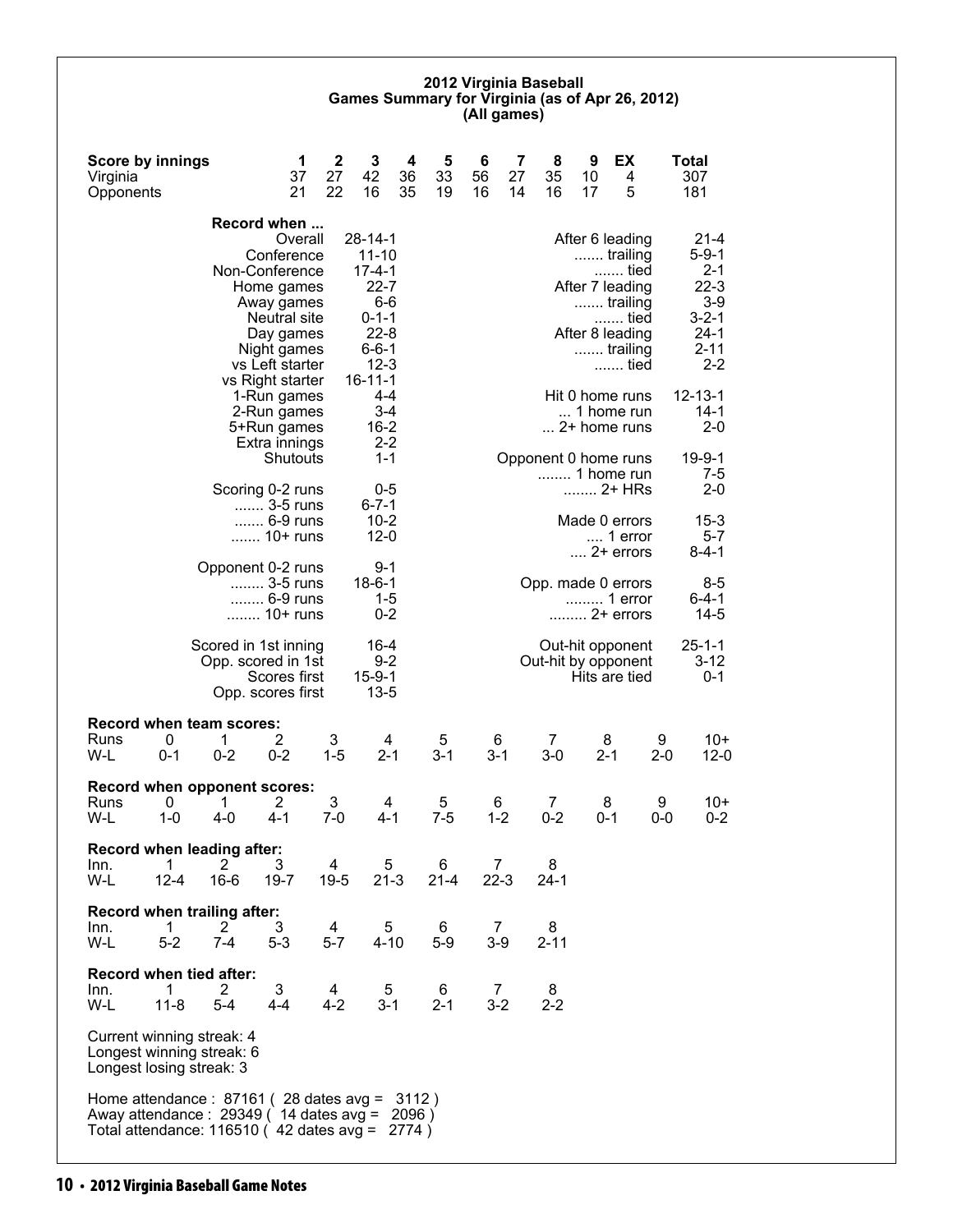**2012 Virginia Baseball AB-R-H-RBI Breakdown for Virginia (as of Apr 26, 2012)** 2012 Virginia Baseball<br>AB-R-H-RBI Breakdown for Virginia (as of Apr 26, 2012)<br>(All games)

| #5<br>Shifflett,M<br>$-1 - 1 - 0$<br>Def<br>$1 - 1 - 0$                                                                                                                                                                                                                                                                                                                                                                                                                                                                                                                                                                                                                                                                |
|------------------------------------------------------------------------------------------------------------------------------------------------------------------------------------------------------------------------------------------------------------------------------------------------------------------------------------------------------------------------------------------------------------------------------------------------------------------------------------------------------------------------------------------------------------------------------------------------------------------------------------------------------------------------------------------------------------------------|
| $3 - 0 - 1 - 0$<br>#38<br>Papi,M<br>$\begin{array}{c}\n 9999 \\  -999 \\  -999\n \end{array}$<br>$4 - 1 - 1$<br>1-0-0-0<br>$1 - 0 - 0 - 0$<br>$-2 - 1 - 1$<br>$-0.0 - 1$<br>ļ<br>ĺ                                                                                                                                                                                                                                                                                                                                                                                                                                                                                                                                     |
| #8<br>Mitchell,C<br>$\begin{array}{c} \begin{array}{c} \hline \text{1} & \text{0} \\ \text{0} & \text{0} \end{array} \end{array}$<br>$1 - 0 - 0 - 0$<br>$\frac{1}{1000}$<br>$\frac{1}{2}$ $\frac{1}{2}$ $\frac{1}{2}$ $\frac{1}{2}$ $\frac{1}{2}$ $\frac{1}{2}$<br>Ħ<br>Ħ<br>H<br>Ħ<br>ł<br>$\frac{1}{2}$<br>$\vdots$<br>ීප්<br>$\begin{array}{c} \vdots \\ \vdots \\ \vdots \end{array}$<br>İ<br>ිර්<br>Ť<br>ł<br>I<br>ŧ<br>ļ<br>ĺ                                                                                                                                                                                                                                                                                    |
|                                                                                                                                                                                                                                                                                                                                                                                                                                                                                                                                                                                                                                                                                                                        |
| צדדדסדרף וקסף פרפי<br># בסקרססד ואסקס פרידים<br># בסקרססד ואסקס פרידים<br># באליסטא ואמאל<br>$2 - 1 - 0 - 0$<br>$2 - 1 - 1 - 0$<br>$5-0-4-1$<br>$3-0-1-1$                                                                                                                                                                                                                                                                                                                                                                                                                                                                                                                                                              |
| #33<br>Howard,N<br>$\begin{bmatrix} 7 & 7 & 9 & 9 & 9 & 9 & 9 & 9 & 9 & 1 & 9 & 1 & 9 & 1 & 9 & 1 & 9 & 1 & 9 & 1 & 9 & 1 & 9 & 1 & 9 & 1 & 9 & 1 & 9 & 1 & 9 & 1 & 9 & 1 & 9 & 1 & 9 & 1 & 9 & 1 & 9 & 1 & 9 & 1 & 9 & 1 & 9 & 1 & 9 & 1 & 9 & 1 & 9 & 1 & 9 & 1 & 9 & 1 & 9 & 1 & 9 & 1 & 9 & 1 & 9 & 1 & 9 & 1 & 9 & 1 & 9 & $<br>$-0-0$<br>$\vdots$<br>I                                                                                                                                                                                                                                                                                                                                                           |
| #14<br>Harrington                                                                                                                                                                                                                                                                                                                                                                                                                                                                                                                                                                                                                                                                                                      |
| Halley, S<br>$-0.0 - 0.0$<br>$-0.0$<br>$\frac{1}{2}$<br>Ħ<br>$\frac{1}{2}$<br>Î<br>H<br>Ť.<br>$\frac{1}{2}$<br>$\frac{1}{2}$<br>ŧ<br>Î<br>Î<br>Î<br>$\vdots$<br>$\frac{1}{2}$<br>ł<br>$\begin{array}{c} \begin{array}{c} \bullet \\ \bullet \\ \bullet \end{array} \end{array}$<br>$\ddot{\ddot{\cdot}}$<br>ĺ<br>$\vdots$<br>ł<br>$\frac{1}{2}$<br>Î<br>I<br>$\vdots$<br>ł<br>Î<br>ŧ<br>Î<br>İ<br>ීප්<br>ł<br>ĺ<br>#17                                                                                                                                                                                                                                                                                                 |
| Gragnani,R<br>$3 - 0 - 1 - 0$<br>$3 - 0 - 0 - 0$<br>4464446<br>4464444<br>446444<br>$2-0-0$<br>2-0-2-0-0<br>2-0-0-0<br>$\frac{1}{2}$<br>$\frac{1}{2}$<br>Ħ<br>ł<br>$\frac{1}{2}$<br>ĵ.<br>ļ<br>ł<br>İ<br>$\ddot{\ddot{\cdot}}$<br>ĺ<br>ĺ<br>#25<br>İ<br>ł<br>ĺ                                                                                                                                                                                                                                                                                                                                                                                                                                                         |
| #23<br>#290-0-1<br>!sher?<br>!20-0-1<br><del>ؘ<br/>ؘؘؘؘؘۨۜڹ؋ٵ؋؇؇؇؇؇؇ۻٵ؋؆ڂ؋؇؇؇؇ۻۻۻۻۻۻۻۻ<br/>ؙۻ؋ٵۻڂۻۻۻۻۻۻۻۻۻۻۻۻۻۻۻۻۻۻۻۻۻۻۻ<br/>ۻٵ؋ٵ؋؆ۻ؊؋؆؋؇؋؇؋؇؋؇؋؇؋؇؋؇؋؋؋؋</del><br>$\begin{array}{c} -0.00000 \\ -0.00000 \\ -0.00000 \\ -0.00000 \\ -0.00000 \\ -0.00000 \\ -0.00000 \\ -0.00000 \\ -0.00000 \\ -0.00000 \\ -0.00000 \\ -0.00000 \\ -0.00000 \\ -0.00000 \\ -0.00000 \\ -0.00000 \\ -0.00000 \\ -0.00000 \\ -0.00000 \\ -0.00000 \\ -0.00000 \\ -0.00000 \\ -0.00000 \\ -0.000$<br>2-0-1-0<br>2-0-1-0<br>4-0-2-1<br>5-1-1-0                                                                                                                                                                                           |
| $-0.0 - 0$<br>#19<br>Effertz,J<br>ļ<br>Î<br>Î<br>$\frac{1}{2}$<br>ļ<br>ł<br>Î<br>$\frac{1}{2}$<br>Î<br>ļ<br>ł<br>Î<br>ł<br>ļ<br>İ<br>Î<br>ļ<br>$\begin{array}{c} \vdots \\ \vdots \\ \vdots \end{array}$<br>ł<br>ĺ<br>Î<br>ļ<br>ļ<br>Î<br>Î<br>ł<br>ł<br>ĺ<br>ļ<br>Î<br>$\ddot{\ddot{\phantom{}}\phantom{}}$<br>Î<br>İ<br>Î<br>ĺ                                                                                                                                                                                                                                                                                                                                                                                       |
| lownes, B<br>$5 - 1 - 2 - 4$<br>$0 - 0 - 0 - 0$<br>$23 - 0 - 0 - 1 - 0 - 1 - 0 - 1 - 0 - 1 - 0 - 1 - 0 - 1 - 0 - 1 - 0 - 1 - 0 - 1 - 0 - 1 - 0 - 1 - 0 - 1 - 0 - 1 - 0 - 1 - 0 - 1 - 0 - 1 - 0 - 1 - 0 - 1 - 0 - 1 - 0 - 1 - 0 - 1 - 0 - 1 - 0 - 1 - 0 - 1 - 0 - 1 - 0 - 1 - 0 - 1 - 0 - 1 - 0 - 1 - 0 - 1 - 0 - 1 - 0 - 1 - 0 - 1 - 0 - 1 - 0 - 1 - 0 - $<br>$3 - 0 - 2 - 0$<br>$\frac{1}{1-1-1}$<br>3-1-0-0<br>$\begin{array}{c} \begin{array}{c} \begin{array}{c} \begin{array}{c} \end{array}\\ \end{array} \end{array} \end{array}$<br>$\frac{1}{2}$<br>ļ<br>$\frac{1}{2}$<br>Î<br>$\vdots$<br>$\frac{1}{2}$<br>Ħ<br>H<br>ł,<br>#10<br>İ<br>Î<br>c                                                                |
| $\bf{m}$<br>Cogswell,<br>$1 - 0 - 0 - 0$<br>3-0-1-0<br>3-0-0-0<br>$4 - 2 - 2 - 2$<br>$3-2-2-0$<br>$1-0-1-0$<br>$1 - 0 - 0 - 0$<br>$1 - 0 - 0 - 0$<br>$0-1-0-0$<br>$10 - 0 - 0$<br>$2 - 1 - 0 - 0$<br>$1 - 0 - 0 - 0$<br>$24-1-0$<br>1-0-0-0<br>$6 - 2 - 1 - 1$<br>$3-1-1$<br>$3-2-2-0$<br>$2 - 0 - 1 - 0$<br>$3 - 1 - 1$<br>$2 - 0 - 0$<br>$2 - 1 - 1 - C$<br>$0 - 1 - 0 - 0$<br>j<br>ĺ<br>İ<br>İ<br>1#                                                                                                                                                                                                                                                                                                                |
| Bruno <sub>,</sub> S<br>$5 - 1 - 2 - 0$<br>$2 - 2 - 1 - 0$<br>$2 - 0 - 0 - 2$<br>$4 - 0 - 2 - 0$<br>$4 - 1 - 1 - 1$<br>$4 - 1 - 0$<br>1111224<br>2111224<br>2224111<br>$4 - 1 - 0$<br>$6-2-3-3$<br>$6-4-0-1$<br>$6-0-1$<br>$4 - 4 - 2 - 0$<br>5-0-3-1<br>5-1-1-2-0-5<br>5-2-2-0-1<br>5-0-1-0-1<br>$3-0-1-0$<br>$4 - 0 - 1 - 2$<br>$2 - 1 - 1 - 1$<br>$4 - 0 - 1 - 0$<br>$4 - 1 - 1 - 1$<br>$4 - 1 - 3 -$<br>#11                                                                                                                                                                                                                                                                                                        |
| Amaro, R<br>$0 - 0 - 1$<br>ļ<br>ļ<br>İ<br>ĺ<br>ĺ<br>$\vdots$<br>ļ<br>İ<br>Î<br>ļ<br>$\vdots$<br>İ<br>Î<br>İ<br>İ<br>ĺ<br>ĺ<br>İ<br>ĺ<br>İ<br>ļ<br>İ<br>Î<br>ĺ<br>İ<br>$\vdots$<br>ĺ<br>ļ<br>ĺ<br>ĺ<br>İ<br>İ<br>ĺ<br>İ<br>ĺ<br>#30<br>ļ<br>$\vdots$<br>$\vdots$<br>İ<br>$\vdots$                                                                                                                                                                                                                                                                                                                                                                                                                                       |
| Feb 18<br>Feb 18<br>FFFFF22222<br>\$\$\$\$\$\$\$\$<br>\$\$\$\$\$\$\$\$<br>Mar 17<br>Mar 18<br>Mar 21<br>Mar 21<br>Mar <sub>23</sub><br>ZZZZZZZZZZZZZZZZZZZ<br>Feb 22<br>Mar 10<br>Mar 11<br>Mar 13<br>Mar 14<br>2021<br>2021<br>2021<br>Date<br>န္မ<br>ই<br>২ই                                                                                                                                                                                                                                                                                                                                                                                                                                                         |
| George Washington<br>Coastal Carolina<br>James Madison<br>James Madison<br>James Madison<br>Boston College<br>William & Mary<br>North Carolina<br>North Carolina<br><b>North Carolina</b><br>Virginia<br>Tech<br>Virginia Tech<br>Virginia Tech<br>State<br>State<br>State<br><b>Nake Forest</b><br><b>Nake Forest</b><br>Wake Forest<br>Wright State<br>Vionmouth<br>Monmouth<br>Vlonmouth<br>Seton Hal<br>Richmond<br>Seton Hal<br>Opponent<br><b>NC State</b><br><b>NC State</b><br><b>NC</b> State<br>Clemson<br>Clemson<br>Clemson<br>owson<br>owson<br>Radford<br>VCU<br>Florida <sup>s</sup><br>Florida <sup>1</sup><br>Florida <sup>:</sup><br>Liberty<br><b>Marist</b><br>Marist<br>Duke<br>Duke<br>Duke<br>⋚ |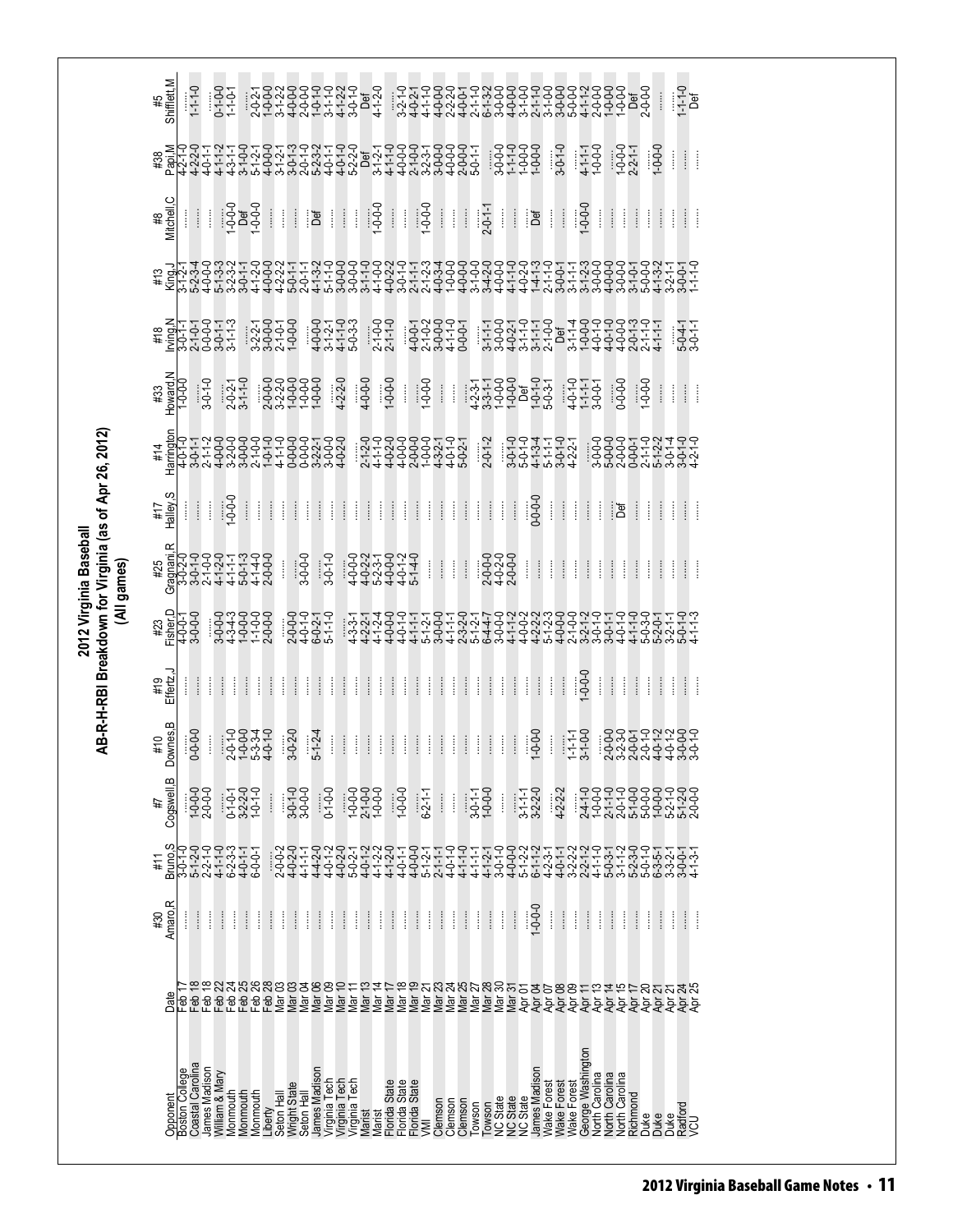| (All games)<br>Woodruff,T<br>$1 - 0 - 0$<br>$\vdots$<br>$1 - 0 - 0 - 0$<br>$\vdots$<br>$\frac{1}{2}$<br>$\begin{array}{c} \vdots \\ \vdots \\ \vdots \end{array}$<br>$1 - 0 - 0 - 0$<br>$\vdots$<br>$-0.0 - 0$<br>$\vdots$<br>$0 - 1 - 0 - 0$<br>$\vdots$<br>$\frac{1}{2}$<br>$1 - 0 - 1 - 1$<br>$\vdots$<br>$\begin{array}{c} \begin{array}{c} \begin{array}{c} \begin{array}{c} \end{array} \end{array} \\ \begin{array}{c} \end{array} \end{array} \end{array} \end{array}$<br>$\vdots$<br>$\vdots$<br>$\frac{1}{2}$<br>$\vdots$<br>İ<br>$\vdots$<br>$\vdots$<br>$\vdots$<br>ł<br>$\vdots$<br>$\frac{1}{2}$<br>$\frac{1}{2}$<br>$\frac{1}{2}$<br>Ĵ<br>$\frac{1}{2}$<br>$\frac{1}{2}$<br>$\frac{1}{2}$<br>$\vdots$<br>$\vdots$<br>ł<br>#37<br>İ<br>rman,K<br>╒╒╒╒╒╒╒╒┰╤╤╤┰╤╤╤╤╤╤╤╤<br>╤╤╩╩╬╩╬╁╤╤╤╤╤╤╤╤╤╤╤╤╤╤<br>┙┰┰╊<br>ᢩᡉᢩ᠆ᠹ᠇ᢩ᠊ᡇᢩᠬᡇᠢᢩᢩᡉᡇᡇᡇᡇᡏᡇ<br>ᡇᡇᢅᡳᡇᠢ᠇ᢅᡇᡇᠢ᠇ᢅᡇᡇᡳ᠇ᡇᡇ᠇ᢅᡇᡃ<br>᠋ᡊᡇᡇᡇᠬᡳᡏᡇᡇᡎᡇᢩᠮᢂᠹ᠋ᡇ᠇<br>$-1 - 0$<br>$-1 - 0$<br>$-0-0$<br>#2<br>≷<br>いいすい4000004044000000000004<br>maad-a-aaddom-<br>$4 - \omega$<br>Towns,K<br>$1 - 0 - 0 - 0$<br>$1 - 0 - 0 - 0$<br>$1 - 0 - 0 - 1$<br>1-0-0-0<br>1-0-0-1<br>$5 - 1 - 2 - 0$<br>$2 - 0 - 1 - 0$<br>$-0.0 - 0$<br>$1 - 0 - 1 - 0$<br>$2 - 0 - 0 - 0$<br>$2 - 0 - 1 - 1$<br>$4 - 1 - 1 - 1$<br>$1 - 1 - 1 - 1$<br>$\vdots$<br>$\frac{1}{2}$<br>$\vdots$<br>$\frac{1}{2}$<br>$\frac{1}{2}$<br>$\begin{array}{c} \vdots \\ \vdots \\ \vdots \end{array}$<br>$\begin{array}{c} \vdots \\ \vdots \\ \vdots \end{array}$<br>$\vdots$<br>ł<br>$\frac{1}{2}$<br>$\frac{1}{2}$<br>$\frac{1}{2}$<br>$\begin{array}{c} \vdots \\ \vdots \\ \vdots \end{array}$<br>$\vdots$<br>ļ<br>Ĵ<br>Î<br>ĺ<br>#9<br>Taylor, C<br>$5 - 1 - 3$<br>$4 - 0 - 0 - 0$<br>$4 - 1 - 1 - 1$<br>$4 - 2 - 1 - 1$<br>トトロトロロをきりロートーマングーン<br>トーマングトントロロトートーングループ<br>؇ؖۜٛۺ؏ڂڂڞۄڂۄۼۄۿۿۼٷۼ؋ۄۼۼۄۿۼۼ<br>ڂڂۻۺڂڛڂڮڂۻڂۻڂڂۻڂۻۻڂڂۺۻ<br>ۻڶۻڞڂۻۻڂۻۻڂڂۻڂۻۻۻڂڂۺۻ<br>$42 - 0 - 0$<br>$42 - 1 - 0$<br>$6 - 1 - 1 - 0$<br>$5 - 1 - 1 - 0$<br>$4 - 0 - 1 - 0$<br>$5 - 0 - 0 - 0$<br>$3-1-1-1$<br>ゃなななあるもないではあるいかなかなか。それはあるかのかなかなかかかかかかかかかかかかかかかなかかなかなかなかでもあるはのはあるではあるではあるのはないのかですか?<br>あるはななななのはなのかとちなけるものだななななかでなけるのかななわかない |  |  |  |  |  |  |  |  |  |  |  |  |  |  |  |  |  |  |
|----------------------------------------------------------------------------------------------------------------------------------------------------------------------------------------------------------------------------------------------------------------------------------------------------------------------------------------------------------------------------------------------------------------------------------------------------------------------------------------------------------------------------------------------------------------------------------------------------------------------------------------------------------------------------------------------------------------------------------------------------------------------------------------------------------------------------------------------------------------------------------------------------------------------------------------------------------------------------------------------------------------------------------------------------------------------------------------------------------------------------------------------------------------------------------------------------------------------------------------------------------------------------------------------------------------------------------------------------------------------------------------------------------------------------------------------------------------------------------------------------------------------------------------------------------------------------------------------------------------------------------------------------------------------------------------------------------------------------------------------------------------------------------------------------------------------------------------------------------------------------------------------------------------------------------------------------------------------------------------------------------------------------------------------------------------------------------------------------------------------|--|--|--|--|--|--|--|--|--|--|--|--|--|--|--|--|--|--|
|                                                                                                                                                                                                                                                                                                                                                                                                                                                                                                                                                                                                                                                                                                                                                                                                                                                                                                                                                                                                                                                                                                                                                                                                                                                                                                                                                                                                                                                                                                                                                                                                                                                                                                                                                                                                                                                                                                                                                                                                                                                                                                                      |  |  |  |  |  |  |  |  |  |  |  |  |  |  |  |  |  |  |
|                                                                                                                                                                                                                                                                                                                                                                                                                                                                                                                                                                                                                                                                                                                                                                                                                                                                                                                                                                                                                                                                                                                                                                                                                                                                                                                                                                                                                                                                                                                                                                                                                                                                                                                                                                                                                                                                                                                                                                                                                                                                                                                      |  |  |  |  |  |  |  |  |  |  |  |  |  |  |  |  |  |  |
|                                                                                                                                                                                                                                                                                                                                                                                                                                                                                                                                                                                                                                                                                                                                                                                                                                                                                                                                                                                                                                                                                                                                                                                                                                                                                                                                                                                                                                                                                                                                                                                                                                                                                                                                                                                                                                                                                                                                                                                                                                                                                                                      |  |  |  |  |  |  |  |  |  |  |  |  |  |  |  |  |  |  |
|                                                                                                                                                                                                                                                                                                                                                                                                                                                                                                                                                                                                                                                                                                                                                                                                                                                                                                                                                                                                                                                                                                                                                                                                                                                                                                                                                                                                                                                                                                                                                                                                                                                                                                                                                                                                                                                                                                                                                                                                                                                                                                                      |  |  |  |  |  |  |  |  |  |  |  |  |  |  |  |  |  |  |
|                                                                                                                                                                                                                                                                                                                                                                                                                                                                                                                                                                                                                                                                                                                                                                                                                                                                                                                                                                                                                                                                                                                                                                                                                                                                                                                                                                                                                                                                                                                                                                                                                                                                                                                                                                                                                                                                                                                                                                                                                                                                                                                      |  |  |  |  |  |  |  |  |  |  |  |  |  |  |  |  |  |  |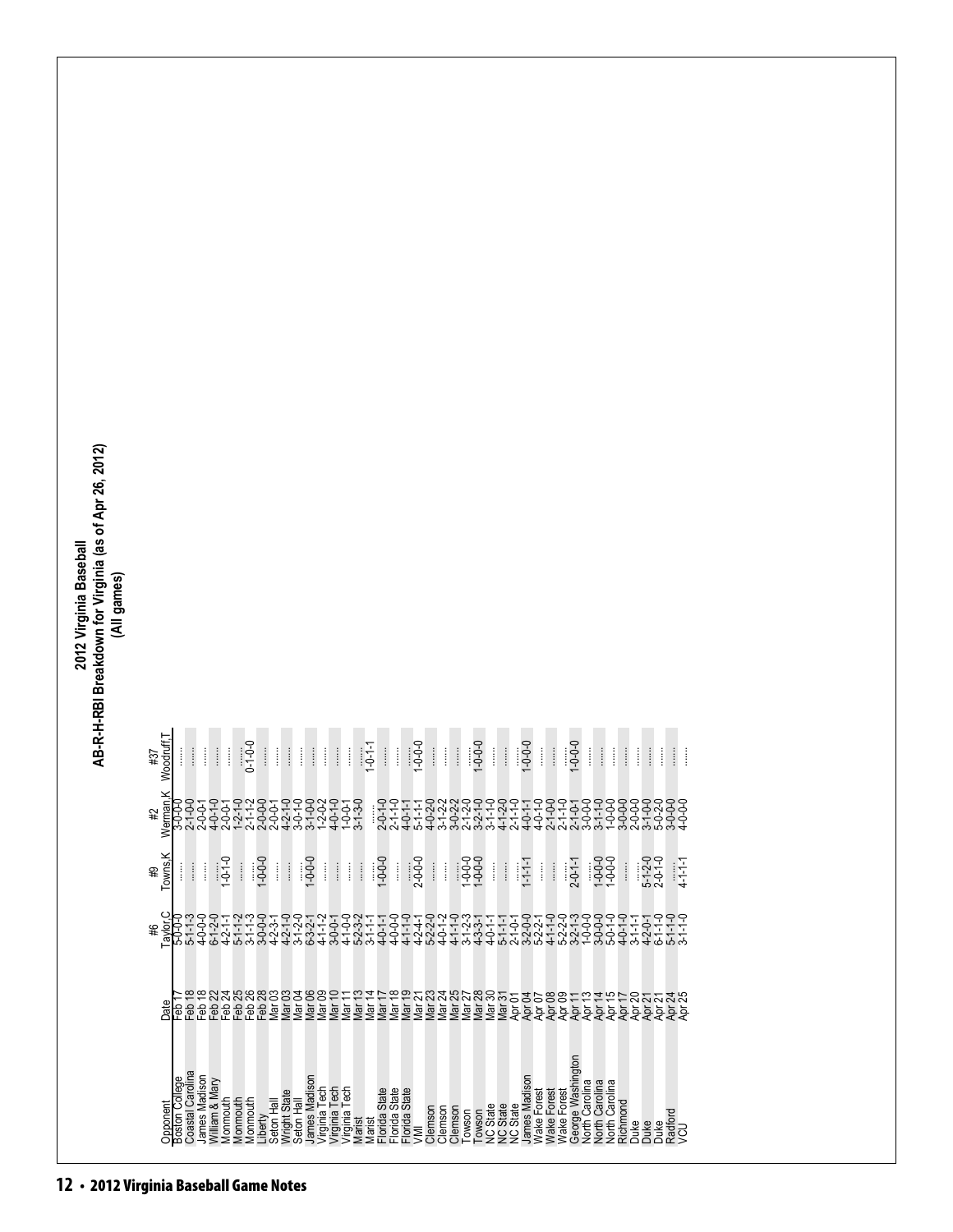|                                                                                                                               | ACC: 11-10                          | <b>Sb-Att</b><br>င္တ<br>H <sub>D</sub> P<br>88<br>霞<br>또<br>CAREER<br>2B<br>3B<br>œ<br>æ<br><b>G-S</b> | $14-1$<br>27-108<br>85-73      | 40-37           | 35-28<br>67-47      | 8245755822358<br>223427582<br>ほにけいもっかい<br><b>22かけおけ88</b><br>68387-898<br>$000 - 000$<br>$-\infty$ $\infty$ $\infty$ $\sim$<br>10.587826<br>$P$ $548888$<br><u>ដនួងខ្នង់តូនីក</u><br>823229888<br>37-33<br>140-124 | 198-164     | $98-71$<br>$18-10$     | $25 - 11$                           | はけはしおけ<br>ధ∞౬∾నర<br>ន្ល័ <sub>ទី</sub> កង់ទីន<br>$14-3$ | 88-31<br>28-17                                            | 8226822 <del>1</del>                  |                                     | m∞ooonoo<br>$\infty$ webseque<br>826396--0-00<br>ooooooooo <del>-</del> oo<br>004000000<br>$\circ$ $\circ$<br><u>-00mu0</u><br>00000000000 | $4 - 0$<br>00<br>$2^{\infty}$ |                                                                                                                        |                                      | 으<br>CAREER<br>જ્રે<br>o<br>န္တ<br>ပ္ပ<br>ဖိ | 3895<br>$B \approx 3$<br>$E$ $\approx$ $\approx$ $\approx$<br>ຮֲ⊠ຮ<br>ರ ಸ<br>ಇ ಸ ಭ<br>ెన్<br>000<br>27.88 | $\circ$<br>$\frac{\infty}{6}$ |                    |                                   |                                    |                  | <u> జనలలానలా లం</u><br>ສສ∽ສ≘ສ∞∾ຊ <del>∽</del><br><u>yy shaho wa 4</u><br>៙៰៙៰៷៷៙៹៲៰ៜ៙<br>asanganga<br>3885832534<br>--000-0000<br>000000000<br>$\sim$ wowo $\sim$ wo $\sim$<br><b>245&amp;S&amp;</b> or 5 r |                    |                          |                                   |
|-------------------------------------------------------------------------------------------------------------------------------|-------------------------------------|--------------------------------------------------------------------------------------------------------|--------------------------------|-----------------|---------------------|--------------------------------------------------------------------------------------------------------------------------------------------------------------------------------------------------------------------|-------------|------------------------|-------------------------------------|---------------------------------------------------------|-----------------------------------------------------------|---------------------------------------|-------------------------------------|--------------------------------------------------------------------------------------------------------------------------------------------|-------------------------------|------------------------------------------------------------------------------------------------------------------------|--------------------------------------|----------------------------------------------|-----------------------------------------------------------------------------------------------------------|-------------------------------|--------------------|-----------------------------------|------------------------------------|------------------|-------------------------------------------------------------------------------------------------------------------------------------------------------------------------------------------------------------|--------------------|--------------------------|-----------------------------------|
|                                                                                                                               |                                     |                                                                                                        | <b>DRE</b><br>Ang              |                 |                     | ភ្នំ ដូង និង ខ្លួន ដូ<br>ដូង ដូង និង ខ្លួន ដូ                                                                                                                                                                      |             |                        |                                     |                                                         |                                                           |                                       |                                     | <u>ូ</u><br>មិដ្ឋីជំនួនក្នុមីមីមីមីមីដូន<br>មិដ្ឋីជំនួនក្នុមីមីមី                                                                          |                               |                                                                                                                        |                                      | ₹<br>ERA                                     | 24<br>3408                                                                                                | $14-5$<br>2-3                 | $22 - 7$           |                                   | $-0.7$                             |                  | 85188666888<br>និងមិនទិក្ខិចនិង9                                                                                                                                                                            |                    |                          |                                   |
|                                                                                                                               |                                     | Sb-Att                                                                                                 |                                |                 |                     | ой - с с 4 Ф 4<br>Ф 4 Ф 1 Ф 5 Ф<br>Ф 4 Ф 1 Ф 5 Ф                                                                                                                                                                   |             |                        |                                     |                                                         |                                                           |                                       |                                     | ~~~~~~~~~~<br>o 2262224-0-                                                                                                                 | $\circ$                       | 55-79<br>44-57                                                                                                         |                                      |                                              | <b>ន</b> ន្ទ្រន្ទ្រ<br>$B\approx 25$                                                                      |                               |                    |                                   |                                    |                  | <b>みかのおひみはょちっ</b><br>$\omega$ $\bar{\omega}$ $\omega$ $\bar{\omega}$ $\sim$ $\alpha$ $\omega$ $\sim$                                                                                                        |                    |                          | <u>48</u><br>$\frac{25}{207}$     |
| vidual Season/Career Summary for Virginia (as of Apr 26, 2012)<br>(All games Sorted by Batting avg)<br>2012 Virginia Baseball | Home: 22-7 Away: 6-6 Neutral: 0-1-1 | င္တ<br>월<br>æ                                                                                          |                                |                 |                     | けぬれけけひね<br>6051004-<br>なのなはおけあお                                                                                                                                                                                    |             |                        |                                     |                                                         |                                                           |                                       |                                     | $\mathcal{A} \otimes \mathcal{A} \otimes \mathcal{A} \rightarrow \mathcal{A}$<br>arxwizatooooo                                             | 00                            | 841<br>89<br>$\frac{207}{133}$                                                                                         | (All games Sorted by Earned run avg) |                                              | <b>EE</b> <sup>@</sup> 83<br>$E_{0.82}^{2}$                                                               |                               |                    |                                   |                                    |                  | 6987216582                                                                                                                                                                                                  |                    |                          | $\frac{142}{272}$<br>영희           |
|                                                                                                                               |                                     | 巼                                                                                                      |                                |                 |                     | <b>できやりけのみも</b><br>4 w c + + 0 4 0                                                                                                                                                                                 |             |                        |                                     |                                                         |                                                           |                                       |                                     |                                                                                                                                            |                               | 00000000000000                                                                                                         |                                      | ≞                                            | ≖险않순                                                                                                      |                               |                    |                                   |                                    |                  |                                                                                                                                                                                                             |                    |                          | <b>es</b>                         |
| 홀                                                                                                                             | Record: 28-14-1                     | 또<br>SON<br>æ<br>₹<br>ဖာ                                                                               |                                |                 |                     | 2510000000<br>$\frac{\mathsf{m}}{\mathsf{a}}$ $\frac{\mathsf{m}}{\mathsf{c}}$ $\frac{\mathsf{m}}{\mathsf{c}}$ $\mathsf{m}$ $\mathsf{m}$ $\mathsf{m}$ $\mathsf{m}$ $\mathsf{m}$ $\mathsf{m}$ $\mathsf{m}$           |             |                        |                                     |                                                         |                                                           |                                       |                                     |                                                                                                                                            |                               | $\circ$ u-oo4oooooo $\breve{\phantom{0}}$<br>29000000000000000                                                         |                                      | EASON<br>စိ<br>ഗ                             | ២<br>២៩៩<br><u>២</u><br>000                                                                               |                               |                    |                                   |                                    |                  | 0.1.1.0.0.1.0.0.1<br>25.84822.0.2.1<br><u>NOOOOOOOO</u>                                                                                                                                                     |                    |                          | 387.1<br>⊩ ග                      |
|                                                                                                                               |                                     | ᆂ                                                                                                      |                                |                 |                     | 874888\$8<br>$E$ $\approx$ $3888829942$                                                                                                                                                                            |             |                        |                                     | <b>みけねてあけ</b>                                           | ಿದರ                                                       |                                       |                                     | $\sim$ 0000<br>$\circ \circ \circ \circ \circ$                                                                                             |                               | $\frac{43}{350}$<br><u>961</u><br>185                                                                                  |                                      | Sho<br>ပ္ပ                                   | 000                                                                                                       | 0 – 0                         |                    |                                   |                                    |                  | 000000000<br>000000000                                                                                                                                                                                      |                    |                          |                                   |
|                                                                                                                               |                                     | æ                                                                                                      |                                |                 |                     | <b>B339882217</b>                                                                                                                                                                                                  |             |                        |                                     | 635288                                                  |                                                           | ယ                                     |                                     |                                                                                                                                            |                               | 1431<br>1431                                                                                                           |                                      | <b>S</b> ၁<br>App                            |                                                                                                           | $\approx$                     |                    |                                   |                                    |                  | onononno4o<br>なみけちゅうねる                                                                                                                                                                                      |                    |                          | ¦ದೆ ದೆ<br> ဌ ဌ<br>                |
|                                                                                                                               |                                     | G-S                                                                                                    | 43-43<br>42-42                 |                 |                     | 4888545454888548<br><b>S</b> ER 35 35 32 32 31                                                                                                                                                                     |             | $19 - 18$<br>$18 - 10$ | $25-11$                             | $14-3$                                                  | 37-26<br>28-17                                            |                                       |                                     | $C$ $C$ $C$ $C$ $C$ $C$ $C$ $C$                                                                                                            |                               | 43-43<br>43-43<br><u>ឆ្លុំ ឆ្លុំ ឆ្លុំ ខ្លួន ដូច ខ្លួន ខ្លួន ដូច</u><br>ឆ្លុំ ឆ្លុំ ឆ្លុំ ខ្លួន ដូច ខ្លួន ខ្លួន ដូច អូ |                                      | ₹<br>ERA                                     | 252<br>452<br>$\frac{25}{25}$                                                                             |                               |                    | 5                                 |                                    |                  | <b>PPPPPP</b><br>2238846588358835888                                                                                                                                                                        | 10.80              |                          | 28-14<br>14-28<br>$\frac{35}{65}$ |
|                                                                                                                               |                                     | Player                                                                                                 | Stephen Bruno<br>13 Jared King | 23 Derek Fisher | 14 Colin Harrington | 38 Mike Papi<br>18 Nate Irving<br>6 Chris Taylor<br>2 Keith Werman                                                                                                                                                 | Keith Werma | 25 Reed Gragnani       | 10 Brandon Downes<br>33 Nick Howard |                                                         | 9 Kenny Towns<br>5 Mitchell Shifflett<br>7 Branden Cogswe | 37 Thomas Woodruff<br>Branden Cogswel | 8 Chace Mitchell<br>19 Joel Effertz | 17 Shane Halley<br>30 Rob Amaro<br>$\overline{1}$                                                                                          | 31 Justin Thompson            | Opponents<br>Totals                                                                                                    |                                      | Player                                       | 29 Scott Silverstein<br>16 Branden Kline                                                                  | 34 Artie Lewicki              | 31 Justin Thompson | 17 Shane Halley<br>33 Nick Howard | 3 Kyle Crockett<br>39 Austin Young | 47 Whit Mayberry | 46 Nathaniel Abel<br>19 Joel Effertz                                                                                                                                                                        | 21 Barrett O'Neill | 20 Ryan Ashooh<br>Totals | Opponents                         |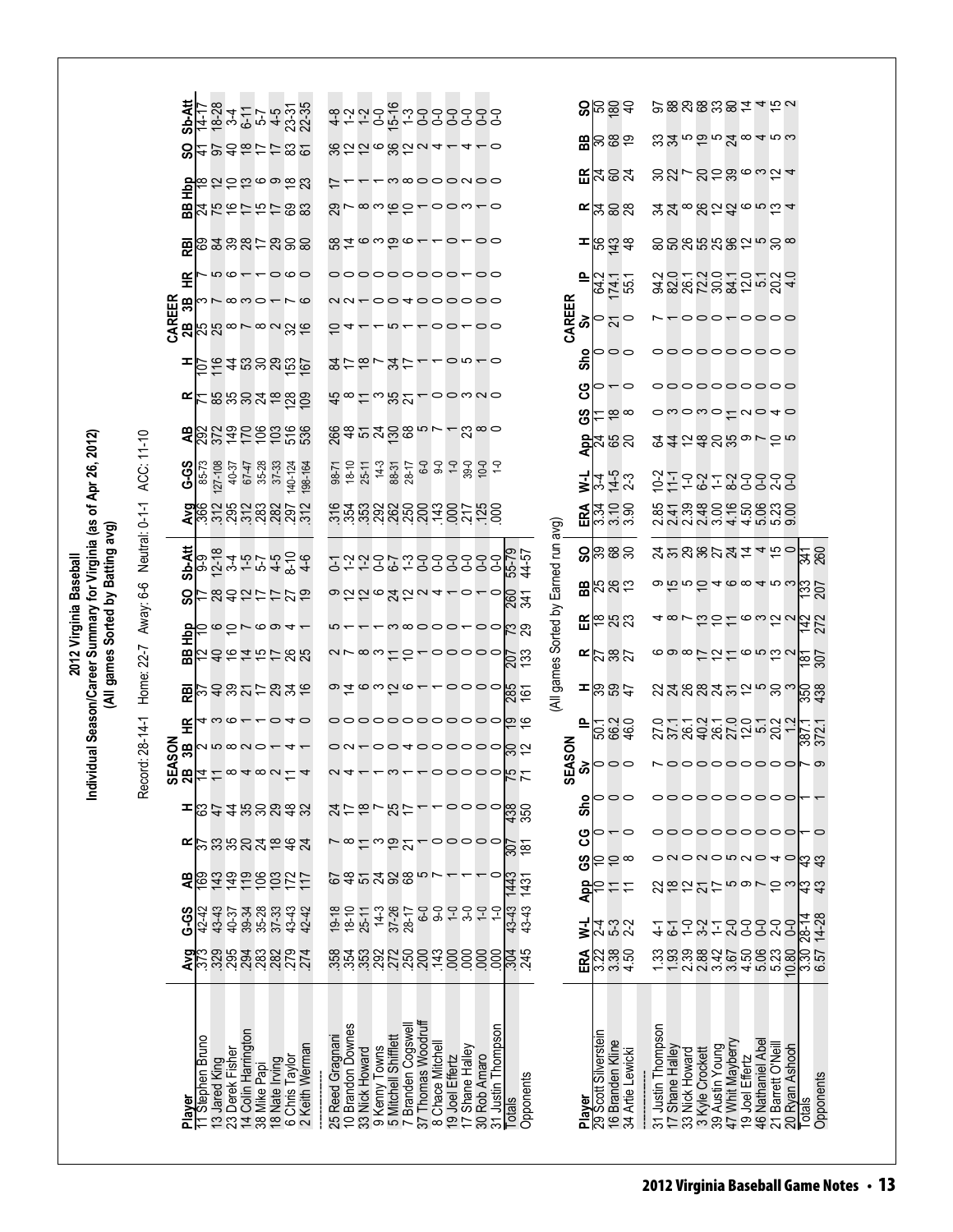| 2 KEITH WERMAN . INF/C                                                                                                                                                                                                                                                                                                                  |                                          | • Pitched a scoreless seventh inning to set up Thompson for                                                            |                                |                |                                      | 4/9                    | at Georgia Tech                                                     |  | 0.1 2 0 0 1                          | $\overline{1}$                                 |
|-----------------------------------------------------------------------------------------------------------------------------------------------------------------------------------------------------------------------------------------------------------------------------------------------------------------------------------------|------------------------------------------|------------------------------------------------------------------------------------------------------------------------|--------------------------------|----------------|--------------------------------------|------------------------|---------------------------------------------------------------------|--|--------------------------------------|------------------------------------------------|
| Last 5 Games: .118 (2-17)                                                                                                                                                                                                                                                                                                               |                                          | save in first game of Clemson series (3/23; 1.0 IP, 0H, 0R, 0ER,                                                       |                                |                |                                      | 4/10                   | at Georgia Tech                                                     |  | $1.0$ 2 1 1 1                        | $\mathbf{0}$                                   |
| Last 10 Games: .103 (3-29)                                                                                                                                                                                                                                                                                                              | 1BB, 1K)                                 |                                                                                                                        |                                |                |                                      | 4/13                   | Coastal Carolina                                                    |  | 0.2 0 0 0 0                          | $\mathbf{0}$                                   |
| • Has started 42 games this season, 32 times at second base                                                                                                                                                                                                                                                                             |                                          | • Earned his first win of the season with 1.2 perfect innings of                                                       |                                |                |                                      | 4/20                   | Richmond                                                            |  | 1.0 1 0 0 0                          | $\mathbf{0}$                                   |
| and 10 at catcher                                                                                                                                                                                                                                                                                                                       |                                          | work against Towson, including three strikeouts (3/27)<br>• Pitched a perfect two-thirds of an inning late in the game |                                |                |                                      | 4/24<br>4/30           | <b>NC State</b>                                                     |  |                                      | 2.1 3 0 0 0 2 W<br>3                           |
| • Reached base safely in 28-consecutive games earlier this<br>season; snapped April 13 vs. UNC                                                                                                                                                                                                                                          | against NC State (3/31)                  |                                                                                                                        |                                |                |                                      | 5/14                   | at Boston College<br>Miami                                          |  | $2.0 \t0 \t0 \t0 \t1$<br>0.0 0 0 0 1 | $\mathbf{0}$                                   |
| . Second on team in batting and third in OBP at .328 and .431,                                                                                                                                                                                                                                                                          |                                          | • Earned first start of the season against JMU to get his second                                                       |                                |                |                                      | 5/15                   | Miami                                                               |  | 0.1 0 0 0 0                          | $\overline{\phantom{a}}$                       |
| respectively, against ACC opponents                                                                                                                                                                                                                                                                                                     |                                          | win (4/4; 4.0 IP, 3H, 2R, 2ER, 1BB, 2K)                                                                                |                                |                |                                      | 5/19                   | at North Carolina                                                   |  | $0.2$ 2 2 2 1                        | $\mathbf{0}$                                   |
| • Had a team-high 15 game hitting streak earlier this season                                                                                                                                                                                                                                                                            |                                          | • Pitched four innings of one-hit ball out of the bullpen in final                                                     |                                |                |                                      | 5/21                   | at North Carolina                                                   |  | 1.0 2 0 0 0 0                        |                                                |
| • Received day off March 14 vs. Marist; had played in                                                                                                                                                                                                                                                                                   |                                          | game against Wake Forest (4/9; 4.0 IP, 1H, 0R, 0ER, 0BB, 2K)                                                           |                                |                |                                      |                        |                                                                     |  |                                      |                                                |
| 95-straight games, dating to May 21, 2010, at Miami                                                                                                                                                                                                                                                                                     |                                          | • Struck out four batters in 3.0 IP in the first game of the North                                                     |                                |                |                                      |                        | 5 MITCHELL SHIFFLETT . OF                                           |  |                                      |                                                |
| • Ranks first in the ACC and is stands second nationally with                                                                                                                                                                                                                                                                           |                                          | Carolina series (4/13; 3.0 IP, 2H, 0R, 0ER, 0BB, 4K)                                                                   |                                |                |                                      |                        | Last 5 Games: .125 (1-8)                                            |  |                                      |                                                |
| 17 sac bunts                                                                                                                                                                                                                                                                                                                            |                                          | - Started against Radford (4/24) and worked 5.0 innings, al-                                                           |                                |                |                                      |                        | Last 10 Games: .333 (1-3)                                           |  |                                      |                                                |
| • Went 2-for-5, with three runs scored and three RBI in series                                                                                                                                                                                                                                                                          |                                          | lowing just unearned run while striking out career-high eight                                                          |                                |                |                                      |                        | • Has appeared in 37 games, with 26 starts in CF                    |  |                                      |                                                |
| sweep of Monmouth (2/24-26)                                                                                                                                                                                                                                                                                                             |                                          |                                                                                                                        |                                |                |                                      |                        | • Fastest player on team (6-for-7 in SB attempts; 15-for-16 career) |  |                                      |                                                |
| • Registed one hit, two RBI, one walk and one run in final                                                                                                                                                                                                                                                                              | <b>SEASON HIGHS</b>                      |                                                                                                                        |                                |                |                                      |                        | • Scored the game-winning run in the 11th inning against            |  |                                      |                                                |
| game against Monmouth (2/26)                                                                                                                                                                                                                                                                                                            | IP<br>5.0                                |                                                                                                                        |                                |                | vs. Boston College (2/17)            |                        | William and Mary (2/22)                                             |  |                                      |                                                |
| • Went 3-for-3 with sac bunt against Marist (3/13)                                                                                                                                                                                                                                                                                      | $\overline{\mathsf{H}}$<br>4             |                                                                                                                        |                                |                | Liberty (2/28)                       |                        | • Recorded a walk, an RBI and a run in first win over Mon-          |  |                                      |                                                |
| • Went 3-for-8 with one run and an RBI in series at Florida                                                                                                                                                                                                                                                                             | R<br>3                                   |                                                                                                                        |                                |                | at Florida State (3/18)              |                        | mouth (2/24)                                                        |  |                                      |                                                |
| State (3/17-19)                                                                                                                                                                                                                                                                                                                         | $\overline{\text{ER}}$<br>$\overline{3}$ |                                                                                                                        |                                |                | at Florida State (3/18)              |                        | • Went 2-for-2 with RBI in final game against Monmouth (2/26)       |  |                                      |                                                |
| • Registered at least two hits in each game against Clemson,                                                                                                                                                                                                                                                                            | $\overline{BB}$<br>$\overline{2}$        |                                                                                                                        |                                |                | 3x, last vs. Florida State (3/19)    |                        | . Was 2-for-3 with two RBI in first start of year vs. Seton Hall    |  |                                      |                                                |
| going 6-for-10 with four RBI and one run in series (3/23-25)                                                                                                                                                                                                                                                                            | K<br>8                                   |                                                                                                                        |                                |                | Radford (4/24)                       | (3/3)                  |                                                                     |  |                                      |                                                |
| - Had a perfect day at the plate in the first game against Tow-                                                                                                                                                                                                                                                                         | <b>CAREER HIGHS</b><br>IP<br>5.0         |                                                                                                                        |                                |                | vs. Boston College (2/17/12)         |                        | • Went 4-for-10, scored twice in Virginia Tech series               |  |                                      |                                                |
| son, going 2-for-2 with one run and one walk (3/27)                                                                                                                                                                                                                                                                                     | $\overline{H}$<br>4                      |                                                                                                                        |                                |                | Liberty (2/28/12)                    |                        | • Went 3-for-7 with an RBI and two runs scored in Florida           |  |                                      |                                                |
| • Went 4-for-9 with three runs scored in series at NC State                                                                                                                                                                                                                                                                             | $\overline{R}$<br>3                      |                                                                                                                        |                                |                | 2x, last at Florida State (3/18/12)  |                        | State series (3/17-19)                                              |  |                                      |                                                |
| $(3/20-4/1)$                                                                                                                                                                                                                                                                                                                            | $\overline{\overline{3}}$<br>ER          |                                                                                                                        |                                |                | at Florida State (3/18)              |                        | • Went 2-for-2 with two runs scored against Clemson (3/24)          |  |                                      |                                                |
| • Hit a lead-off triple in the eighth inning on Saturday; scored                                                                                                                                                                                                                                                                        | $\overline{BB}$<br>$\overline{2}$        |                                                                                                                        |                                |                | 3x, last vs. Florida State (3/19/12) |                        | • Had a career high three hits in six at bats, including two        |  |                                      |                                                |
| the go-ahead run in a 5-2 victory (3/31)                                                                                                                                                                                                                                                                                                | K<br>$\overline{8}$                      |                                                                                                                        |                                |                | Radford (4/24/12)                    |                        | doubles in second game versus Towson (3/28)                         |  |                                      |                                                |
| • Recorded fifth-inning single against JMU to extend hit                                                                                                                                                                                                                                                                                |                                          |                                                                                                                        |                                |                |                                      |                        | • Went 1-for-2 with one run and one walk in 15-5 win over           |  |                                      |                                                |
| streak to 14 games (4/4)                                                                                                                                                                                                                                                                                                                | 2012                                     |                                                                                                                        |                                |                |                                      |                        | JMU on Wednesday (4/4)                                              |  |                                      |                                                |
| • Went 1-for-2 with with a run and two walks in the final                                                                                                                                                                                                                                                                               | Date Opponent                            |                                                                                                                        |                                |                | GS IP H R ER BB SO DEC               |                        | • Hit one-out double and scored winning run in 11th inning of       |  |                                      |                                                |
| game against Wake Forest (4/9)                                                                                                                                                                                                                                                                                                          | 2/17                                     | vs. Boston College                                                                                                     | 5.0 2 0 0 2 3                  |                |                                      |                        | win over Radford (4/24)                                             |  |                                      |                                                |
| • Scored a run off after drawing a walk and drove in another                                                                                                                                                                                                                                                                            | 2/22                                     | <b>William and Mary</b>                                                                                                | $1.0$ 1 1 0 2 1                |                |                                      |                        |                                                                     |  |                                      |                                                |
| run with a sac fly, all in the nine-run fourth inning against                                                                                                                                                                                                                                                                           | 2/28<br>Liberty                          |                                                                                                                        | 2.1 4 2 0 0 0                  |                |                                      |                        | <b>SEASON HIGHS</b>                                                 |  |                                      |                                                |
| George Washington on Wednesday (4/11)                                                                                                                                                                                                                                                                                                   | 3/3<br>Seton Hall                        |                                                                                                                        | 1.0 0 0 0 1 1                  |                |                                      | AB<br>$\overline{R}$   | 6<br>$\overline{2}$                                                 |  |                                      | Towson (3/28)                                  |
| • Was 1-for-7 in North Carolina series (4/13-15) and 2-for-10                                                                                                                                                                                                                                                                           | 3/4<br><b>Seton Hall</b>                 |                                                                                                                        | $1.0$ 1 1 1 0 0                |                |                                      | H                      | 3                                                                   |  |                                      | 2x, last vs. Clemson (3/24)<br>Towson $(3/28)$ |
| in Duke series (4/20-22)                                                                                                                                                                                                                                                                                                                | 3/9                                      | Virginia Tech                                                                                                          | $1.1 \t0 \t0 \t0$              | 0 <sub>1</sub> |                                      | BB                     | $\mathbf{1}$                                                        |  |                                      | 11x, last vs. North Carolina (4/14)            |
| <b>SEASON HIGHS</b>                                                                                                                                                                                                                                                                                                                     | 3/11                                     | Virginia Tech                                                                                                          | 1.1 3 2 2 0 1                  |                |                                      | <b>RBI</b>             | $\overline{2}$                                                      |  |                                      | 4x, last vs. George Washington (4/11)          |
| AB<br>5<br>2x, last at Duke (4/21)                                                                                                                                                                                                                                                                                                      | 3/18                                     | <b>Florida State</b>                                                                                                   | $1.0$ 1 3 3 1                  |                | 3 <sub>l</sub>                       | <b>SB</b>              | $\mathbf{1}$                                                        |  |                                      | 6x, last vs. Wake Forest (4/8)                 |
| $\overline{2}$<br>R<br>4x, last vs. Towson (3/28)                                                                                                                                                                                                                                                                                       | 3/19<br>3/23<br>Clemson                  | at Florida State                                                                                                       |                                |                | 1.1 1 2 2 2 2 L                      |                        | <b>CAREER HIGHS</b>                                                 |  |                                      |                                                |
| Η<br>3<br>Marist (3/13)                                                                                                                                                                                                                                                                                                                 | 3/27                                     |                                                                                                                        | 1.0 0 0 0 1 1                  |                | 1.2 0 0 0 0 3 W                      | AB                     | 6                                                                   |  |                                      | Towson (3/28/12)                               |
| BB<br>$\overline{2}$<br>6x, last vs. Wake Forest (4/9)                                                                                                                                                                                                                                                                                  | Towson<br>3/31 NC State                  |                                                                                                                        | 0.2 0 0 0 0 0                  |                |                                      | $\overline{R}$         | $\overline{2}$                                                      |  |                                      | 3x, last vs. Clemson (3/24/12)                 |
| 4x, last vs. Clemson (3/25)<br>RBI<br>$\overline{2}$                                                                                                                                                                                                                                                                                    | 4/1<br><b>NC State</b>                   |                                                                                                                        | $1.0$ 2 2 2 0 0                |                |                                      | Н                      | 3                                                                   |  |                                      | Towson (3/28/12)                               |
| SB<br>4x, last vs. Clemson (3/23)<br>$\mathbf{1}$                                                                                                                                                                                                                                                                                       | JMU<br>4/4                               |                                                                                                                        | 4.0 3 2 2 1                    |                | 2 W                                  | $\overline{BB}$        | 1                                                                   |  |                                      | 15x, last vs North Carolina(4/14/12)           |
| <b>CAREER HIGHS</b>                                                                                                                                                                                                                                                                                                                     | 4/8                                      | <b>Wake Forest</b>                                                                                                     | 0.1 0 0 0                      | $\mathbf{0}$   | 0                                    | RBI                    | $\overline{2}$                                                      |  |                                      | 4x, last vs. George Washington (4/11/12)       |
| at NC State (4/3/10)<br>AB<br>6                                                                                                                                                                                                                                                                                                         | 4/9                                      | <b>Wake Forest</b>                                                                                                     |                                |                | 4.0 1 0 0 0 2 W                      | $\overline{\text{SB}}$ | $\mathbf{1}$                                                        |  |                                      | 15x, last vs. Wake Forest (4/8/12)             |
| 2x, last at Georgia Tech (4/9/11)<br>R<br>3                                                                                                                                                                                                                                                                                             | 4/13                                     | North Carolina                                                                                                         | $3.0 \t2 \t0 \t0$              | $0\quad 4$     |                                      |                        |                                                                     |  |                                      |                                                |
| H<br>4<br>3x, last at Duke (4/30/10)                                                                                                                                                                                                                                                                                                    | 4/15                                     | North Carolina                                                                                                         | 2.2 2 1 1 0 3                  |                |                                      |                        |                                                                     |  |                                      |                                                |
| BB<br>4<br>Rider (3/4/11)                                                                                                                                                                                                                                                                                                               | 4/21<br>Duke                             |                                                                                                                        | 2.0 0 0 0 0 1                  |                |                                      |                        |                                                                     |  |                                      |                                                |
| <b>RBI</b><br>3<br>2x, last at Georgia Tech (4/9/11)<br>$\overline{\text{SB}}$<br>$\overline{2}$                                                                                                                                                                                                                                        | Radford<br>4/24                          |                                                                                                                        | 5.0 3 1 0 0 8                  |                |                                      |                        |                                                                     |  |                                      |                                                |
| Radford (4/7/10)                                                                                                                                                                                                                                                                                                                        |                                          |                                                                                                                        |                                |                |                                      |                        |                                                                     |  |                                      |                                                |
| <b>3 KYLE CROCKETT · LHP</b>                                                                                                                                                                                                                                                                                                            | 2011                                     |                                                                                                                        |                                |                |                                      |                        |                                                                     |  |                                      |                                                |
|                                                                                                                                                                                                                                                                                                                                         | Date Opponent                            |                                                                                                                        |                                |                | GS IP H R ER BB SO DEC               |                        |                                                                     |  |                                      |                                                |
|                                                                                                                                                                                                                                                                                                                                         | 2/20                                     | vs. Arkansas State                                                                                                     | 1.0 0 0 0 0 0                  |                |                                      |                        |                                                                     |  |                                      |                                                |
|                                                                                                                                                                                                                                                                                                                                         |                                          | East Carolina                                                                                                          | 0.1 0 0 0 0 0                  |                |                                      |                        |                                                                     |  |                                      |                                                |
| • Leads the team in innings pitched in relief at 31.2 (40.2 total<br>innings)                                                                                                                                                                                                                                                           |                                          |                                                                                                                        |                                |                | 4.0 2 0 0 1 6 W                      |                        |                                                                     |  |                                      |                                                |
|                                                                                                                                                                                                                                                                                                                                         | 2/26                                     |                                                                                                                        |                                |                |                                      |                        |                                                                     |  |                                      |                                                |
|                                                                                                                                                                                                                                                                                                                                         | 3/1                                      | William and Mary *                                                                                                     |                                |                |                                      |                        |                                                                     |  |                                      |                                                |
|                                                                                                                                                                                                                                                                                                                                         | 3/5<br>Rider                             |                                                                                                                        | 0.1 0 0 0 1 0                  |                |                                      |                        |                                                                     |  |                                      |                                                |
|                                                                                                                                                                                                                                                                                                                                         | at Clemson<br>3/12                       |                                                                                                                        | $0.1$ 1 3 2 1 1                |                |                                      |                        |                                                                     |  |                                      |                                                |
|                                                                                                                                                                                                                                                                                                                                         | at Clemson<br>3/13                       |                                                                                                                        | $1.0$ 1 1 0 0 2                |                |                                      |                        |                                                                     |  |                                      |                                                |
|                                                                                                                                                                                                                                                                                                                                         | 3/16                                     | James Madison                                                                                                          | 0.1 1 0 0 0 0                  |                |                                      |                        |                                                                     |  |                                      |                                                |
| • Owns 36 strikeouts (third on team)<br>• Top lefty option out of bullpen with 21 appearances (second<br>on team)<br>- Struck out 18 and allowed just one earned run without yield-<br>ing a walk in his last six appearances (17 IP, 0.53 ERA)<br>• Held BC scoreless for five innings in his first appearance of<br>the season (2/17) | 3/19                                     | <b>Florida State</b>                                                                                                   | 1.1 0 0 0 0 3                  |                |                                      |                        |                                                                     |  |                                      |                                                |
| • Did not allow an earned run in 2.1 innings out of the bullpen                                                                                                                                                                                                                                                                         | Towson<br>3/22<br>3/26                   |                                                                                                                        | $3.0 \t2 \t0 \t0$              | $0 \quad 4$    |                                      |                        |                                                                     |  |                                      |                                                |
| against Liberty (2/28; 2.1 IP, 4H, 2R, 0ER, 0BB, 0K)                                                                                                                                                                                                                                                                                    | 4/3                                      | Maryland-1                                                                                                             |                                |                | 0.2 0 0 0 0 1 W                      |                        |                                                                     |  |                                      |                                                |
| - Pitched twice in Virginia Tech series (Friday/Sunday), includ-<br>ing a perfect 1.1 innings on Friday                                                                                                                                                                                                                                 | 4/5<br>Radford                           | at Virginia Tech                                                                                                       | 2.1 2 0 0 0 1<br>1.0 1 0 0 0 1 |                |                                      |                        |                                                                     |  |                                      |                                                |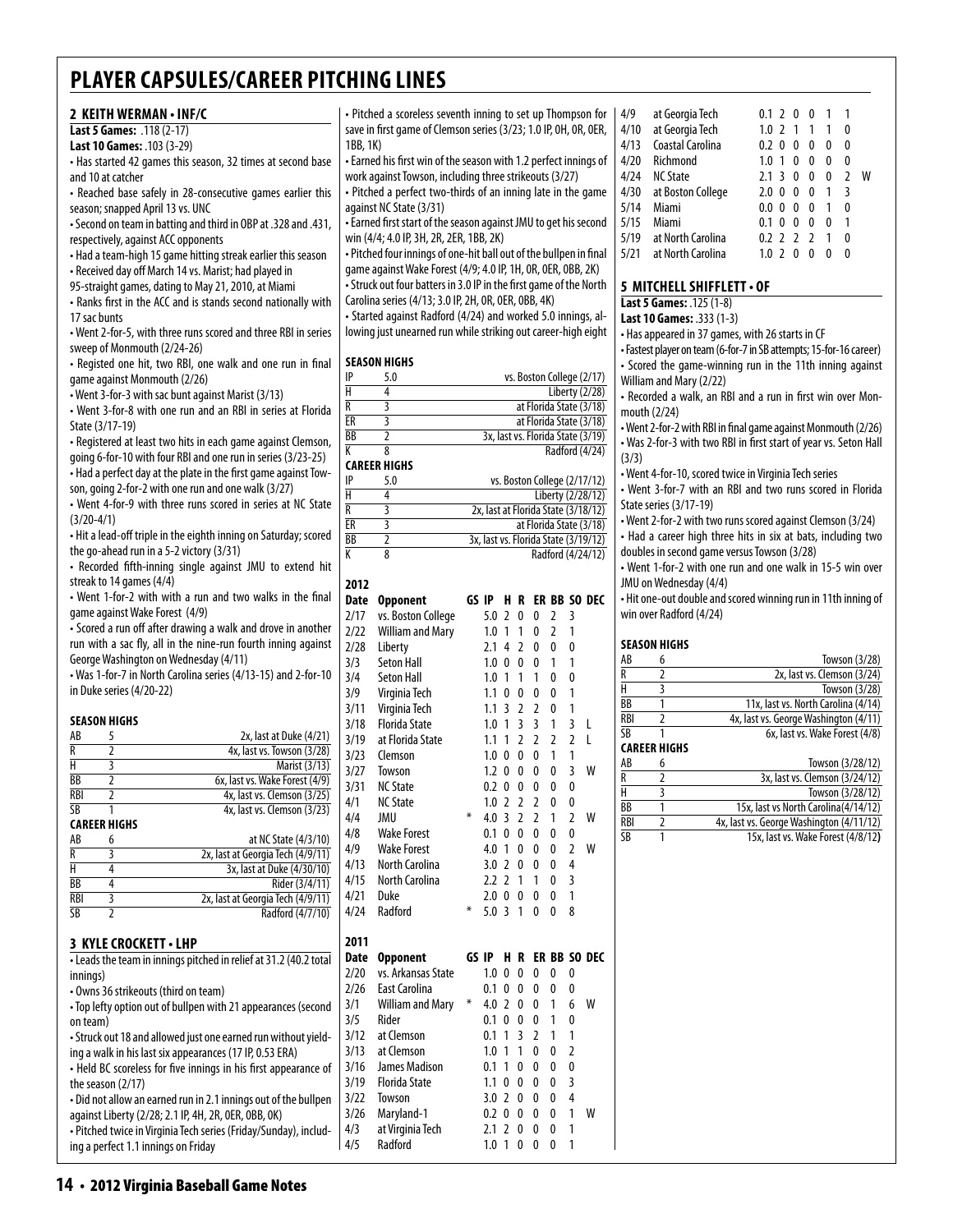#### **6 Chris Taylor • INF**

**Last 5 Games:** .190 (4-21)

**Last 10 Games:** .189 (7-37)

• One of two Cavaliers to have started all 43 games (42 of 43 at SS, one at DH)

• Has batted leadoff in every game this year

• Reached base at least once in each of the last 29 games

• Leads the team in at-bats (172; 5th in ACC) and runs scored (46; T3rd in ACC)

• Second on team in hits (48); third in total bases (79) and extra base hits (19)

• Started an 11th inning rally to beat William and Mary with a leadoff single (2/22)

• Hit a three-run home run against Coastal Carolina (2/18) • Registered a hit in each game of the Monmouth series, in-

cluding a triple in the middle game (2/24-26) • Hit his second three-run home run of the season and drew one walk in final game against Monmouth (2/26)

• Went 6-for-11 during Wright State/Seton Hall weekend

• Tripled, homered and scored three times in win at JMU (3/6) • Hit his third triple of the season, scoring two, versus Virginia

Tech (3/9) • Tied then-career-high with three hits in 8-5 win over Marist

(3/13)

• Went 4-for-13 with two RBI and three runs in Clemson series (3/23-25)

• Hit a triple to score two and take the lead in Saturday game versus Clemson (3/24)

• Had a career-high four hits in four at bats against VMI (3/21) • Went 5-for-7 with four runs, four RBI and one walk in Towson series (3/27-28)

• Drove in UVa's lone run on Friday, with a double in the third inning - one of three RBI against NC State (3/30-4/1)

• Recorded at least one hit in every game of the Wake Forest series, going 5-for-14 with a home run (4/7-9)

• Went 2-for-5 with two runs scored in both the Saturday and Monday match-ups with Wake

• Went 1-for-9 against North Carolina (4/13-15) and 2-for-13 with four runs in Duke series (4/20-22)

#### **Season Highs**

| AB         | 3x, last at Duke (3/21)               |
|------------|---------------------------------------|
| R          | 2x, last vs. Towson (3/28)            |
| Н          | VMI (3/21)                            |
| BB         | 7x, last at VCU (4/25)                |
| <b>RBI</b> | 3x, last vs. George Washington (4/11) |
| SB         | 8x, last vs. Radford (4/24)           |

**Career Highs**

| AB         | n | 5x, last at Duke (3/21/12) |
|------------|---|----------------------------|
| R          |   | Richmond (4/20/10)         |
| н          |   | VMI (3/21/12)              |
| BB         |   | Richmond (4/20/10)         |
| <b>RBI</b> |   | Maryland (3/25/11)         |
| SB         |   | NC State (4/24/11)         |

#### **7 Branden Cogswell• INF**

**Last 5 Games:** .250 (3-12)

**Last 10 Games:** .364 (8-22)

• Has played in 28 games and earned 17 starts (nine at second base, seven at DH, and one at SS)

• Has made 10 starts in last 13 games and appeared in UVa's last 11 games

• Owns five extra-base hits – four are triples

• Made first career appearance against Coastal Carolina (2/18)

• Made first career start in game against JMU (2/18)

• Went 2-for-3 with two runs in middle game of the Monmouth series (2/25)

• Tripled in win over Towson (3/27)

• Went 1-for-3 with a hit and an RBI in Sunday start against NC State (4/1)

• Posted two hits and two runs against JMU (4/4)

• Went 2-for-4 with two-run triple, two runs, two RBI in win over Wake Forest (4/8)

• Scored career-high four runs and hit his fourth triple of the season against George Washington (4/11)

• Went 2-for-4 with one run and three walks in two starts against North Carolina (4/14-15)

• Was 1-for-11 with pair of runs scored in Duke series (4/20-22) • Had two hits Tuesday against Radford (4/24)

#### **Season/Career Highs**

| AB                      | VMI (3/21)                  |
|-------------------------|-----------------------------|
| R                       | George Washington (4/11)    |
|                         | 4x, last vs. Radford (4/24) |
| BB                      | North Carolina (4/14)       |
| RBI                     | Wake Forest (4/8)           |
| $\overline{\textsf{S}}$ | Wright State (3/3)          |
|                         |                             |

#### **8 chace mitchell• c**

**Last 5 Games:** .000 (0-0)

**Last 10 Games:** .000 (0-1)

• Played in nine games as late-game replacement • Had infield single and RBI in win over Towson (3/28)

#### **Season/career Highs**

| AB  |   | Towson (3/28) |
|-----|---|---------------|
| R   |   |               |
|     |   | Towson (3/28) |
| ВB  | ۰ |               |
| RBI |   | Towson (3/28) |
| ٢R  | ۰ |               |
|     |   |               |

#### **9 Kenny towns • INF/P**

**Last 5 Games:** .364 (4-11)

**Last 10 Games:** .333 (5-15)

• Has played in 14 games this year, including first three career starts in past four games (all starts at DH)

• Singled in first college at bat vs. Monmouth (2/24)

• Singled, picked up RBI in win over JMU (4/4)

• Singled to drive in the final run of the game in 16-4 win over George Washington (4/11)

• Made first two career starts in doubleheader at Duke (4/21) • Had two hits in game one and was 3-for-7 in DH at Duke; reached base in 6 of 10 plate appearances

• Doubled, scored a run and drove in run in win at VCU (4/25)

#### **Season Highs**

| AB                     | at Duke (4/21)         |
|------------------------|------------------------|
| R                      | 3x, last at VCU (4/25) |
|                        | at Duke (4/21)         |
| BB                     | at Duke (4/21)         |
| <b>RBI</b>             | 3x, last at VCU (4/25) |
| $\overline{\text{SB}}$ |                        |

#### **10 brandon downes • c/OF**

**Last 5 Games:** .250 (4-16)

**Last 10 Games:** .269 (7-26)

• Suffered broken hand March 6 at James Madison, but returned April 4 for the JMU game

• Has appeared in 18 games, starting four at DH and six in CF, including each of UVa's last four games

• Had first career appearance against Coastal Carolina (2/18) • Started first game of his career at DH in win against Monmouth, going 3-for-5 with two doubles, a triple, three runs and four RBI (2/26)

• Was 2-for-3 as DH against Wright State (3/3)

• Doubled, tripled and drove in four runs at JMU (3/6) • Hit infield single to drive in a run in his lone at bat of the Wake Forest series (4/9)

• Earned first start since injury vs. George Washington (4/11) • Went 3-for-3, including a double, with three runs off the bench in final game against North Carolina (4/15)

• Was 2-for-8 in DH at Duke, with two RBI in each game (4/21)

#### **Season/Career Highs**

| AB                   | 2x, last at James Madison (3/6)    |
|----------------------|------------------------------------|
| R                    | Monmouth (2/26)                    |
| н                    | 2x, last vs. North Carolina (4/15) |
| <b>B<sub>R</sub></b> | <b>Richmond (4/17))</b>            |
| RBI                  | 2x, last at James Madison (3/6)    |
| <b>SR</b>            | at James Madison (3/6)             |

#### **11 Stephen Bruno • INF**

**Last 5 Games:** .524 (11-21)

#### **Last 10 Games:** .500 (20-40)

• Started 42-of-43 games this season at third base

• Has a team-high 18 multiple-hit games, as well as 10 multiple-RBI games

• Has reached base safely in 41-of-43 games this year, including 15 straight

• Missed all but seven games last year because of injury

• Ranks first on team and fourth in ACC in batting at .373

• Has a team-high 63 hits, which ranks second in the ACC

• Is hitting a team-high .393 with 16 RBI in ACC games

• Second in ACC in sac flies (8), fifth in total bases (93), sixth in HBP (10), eighth in runs (37), 10th in doubles (14) and RBI (37), 14th in OBP (.427)

• Has had two hitting streaks of 10-plus games: 10 games from March 3-18 and 13 games from April 1-21

• Went 3-for-6 with home run, two runs and three RBI in the first game of the Monmouth series (2/24)

• Was 3-for-10 with three RBI during Wright State/Seton Hall weekend (3/3-4)

• Went 2-for-4, scored four runs and reached base four times in win at JMU (3/6)

• Was 5-for-13 (.385) in Virginia Tech series; hit game-tying single in ninth inning of Sunday comeback win

• Stole a career-high two bases in win over Marist (2/24)

• Went 2-for-4 with one run scored in final game of Florida State series (3/19); 3-for-12 in series

• Went 2-for-5 with one run an one RBI en route to a 12-3 win over VMI (3/21)

• Was 3-for-10 in Clemson series (3/23-25)

• Hit his second long ball of the season against Towson (3/27) and went 3-for-8 in the series (3/27-28)

• Went 2-for-5, including a two-run triple, at NC State (4/1)

• Tied his career-high in hits, going 3-for-4 with one run and two RBI in 9-4 win over Wake Forest Friday (4/7)

• Went 6-for-11 (.545) with four RBI, four runs and two stolen bases in three games against Wake Forest (4/7-9)

• Had three hits on versus North Carolina (4/14)

DH with career-high five hits in game 1

• Recorded at least one hit in each of the three games against UNC; went 5-for-12, scored two runs and drove in another three on the weekend (4/13-15) • Was 8-for-14 (.571) in Duke series; went 7-for-9 in Saturday

2012 Virginia Baseball Game Notes • 15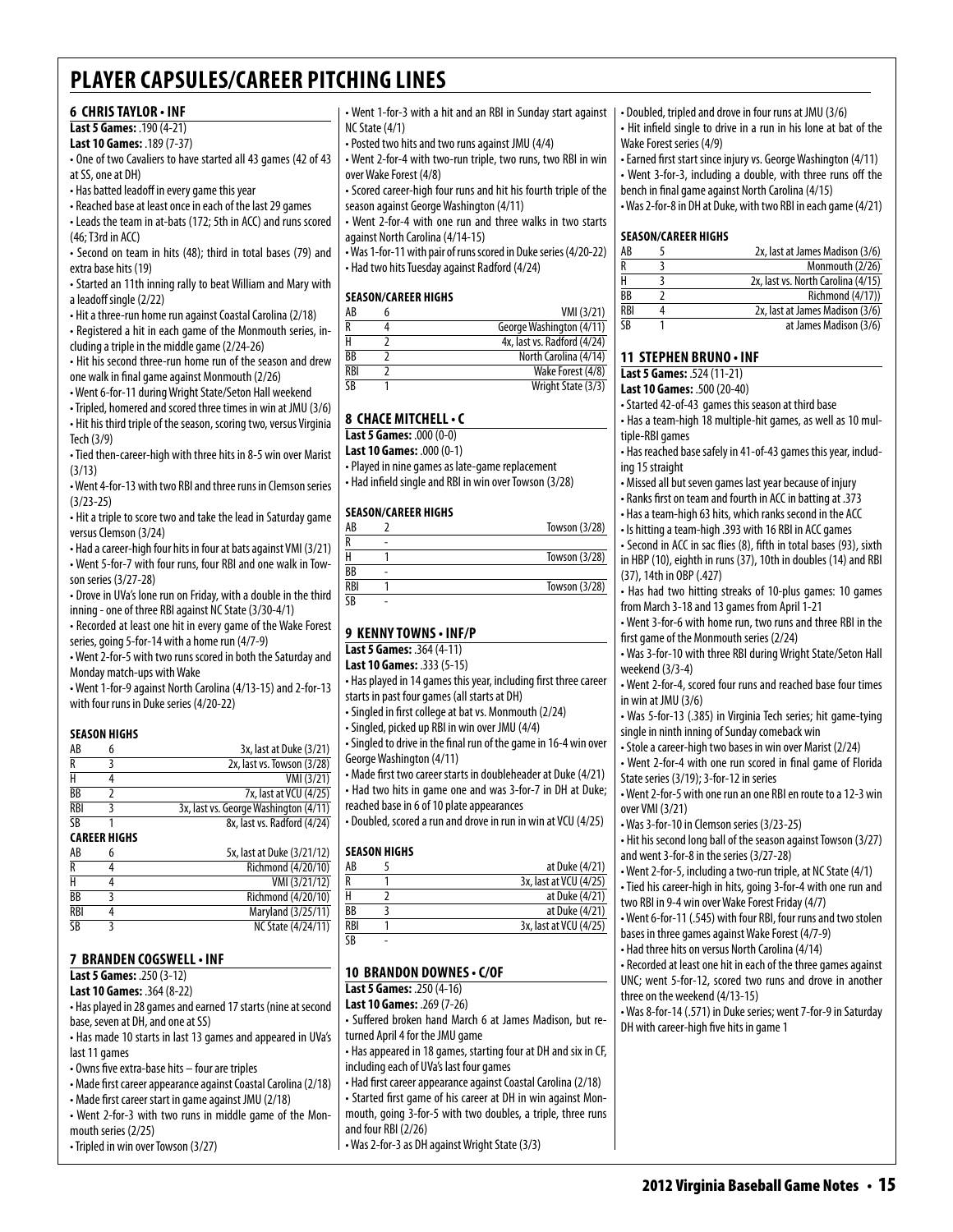Marist (3/14/12)

#### **Season Highs**

| AB  | 6                   | 4x, last at Duke (4/21)            |
|-----|---------------------|------------------------------------|
| R   | 4                   | at James Madison (3/6)             |
| н   | 5                   | at Duke (4/21)                     |
| ВB  | 2                   | Clemson $(3/23)$                   |
| RBI | 3                   | Monmouth (2/24)                    |
| SB  | 2                   | Marist (3/14)                      |
|     | <b>CAREER HIGHS</b> |                                    |
| AB  |                     | at Maryland (4/23/10)              |
| R   | 4                   | 2x, last at James Madison (3/6/12) |
| н   | 5                   | at Duke (4/21/12)                  |
| ВB  | 2                   | 3x, last vs. Clemson (3/23/12)     |
| RBI | 4                   | Rhode Island (2/27/10)             |
| SB  |                     | Marist (3/14/12)                   |

#### **13 Jared King • INF**

**Last 5 Games:** .313 (5-16) **Last 10 Games:** .219 (7-32)

• Has started all 43 games at first base this season (65 straight dating to 2011)

• Has 14 multi-hit games on the season and a team-high 11 multi-RBI games

• Second on team and 18th in ACC in batting average (.329)

• Third-best OBP (.479) and tied for sixth-most RBI (40) in ACC

• Leads the team in walks (40; 3rd in ACC) and third in hits (47)

• Leads team, tied for fifth in ACC with 12 stolen bases

• Went 3-for-5 against William and Mary with two doubles and 3 RBI (2/22)

• Hit a three-run home run to give UVa the lead at Coastal Carolina (2/18)

• Went 3-for-5 with three runs scored and four RBI against Coastal Carolina (2/18)

• Went 6-for-10 in Monmouth series (2/24-26)

• Tied his career-high for hits in a game, going 3-for-3 with two runs, two RBI and a walk in opening game against Monmouth (2/24)

• Was 4-for-11 with four RBI during Wright State/Seton Hall weekend (3/3-4)

• Hit go-ahead two-run homer against Seton Hall (3/3)

• Went 3-for-4 with triple, two RBI at JMU (3/6)

• Was 4-for-9 with two doubles, three RBI in FSU series (3/17-19) • Went 4-for-4 with four RBI in Friday night game against Clemson (3/23)

• Was 2-for-3 and tied his career high with four runs scored in 19-5 win over Towson (3/28)

• Recorded three hits and a run scored in final two starts against NC State (3/31-4/1)

• Hit a three-run home run and scored four times against JMU (4/4)

• Went 2-for-8 and drew four walks in Wake Forest series (4/7-9) • Was 4-for-12 in Duke series (4-20-21); all four hits were doubles

#### **season Highs**

| AB         |                     | 5x, last at Duke (4/20)          |
|------------|---------------------|----------------------------------|
| R          | 4                   | 2x, last vs. James Madison (4/4) |
| Н          | ξ                   | 6x, last at Duke (4/21)          |
| ВB         |                     | at VCU (4/25)                    |
| RBI        | 4                   | 2x, last vs. Clemson (3/23)      |
| SΒ         | $\mathfrak z$       | 2x, last vs Towson (3/28/12)     |
|            | <b>CAREER HIGHS</b> |                                  |
|            |                     |                                  |
| AB         | 5                   | 9x, last at Duke (4/20/12)       |
| R          |                     | 3x, last vs. JMU (4/4/12)        |
| Н          | 3                   | 11x, last at Duke (4/21/12)      |
| ВB         | 4                   | at VCU (4/25/12)                 |
| <b>RBI</b> |                     | 3x, last vs. Clemson (3/23/12)   |
| SΒ         |                     | 2x, last vs Towson (3/28/12)     |

#### **14 Colin Harrington • OF**

**Last 5 Games:** .353 (6-17)

**Last 10 Games:** .222 (6-27)

• Has played in 39 games, with 34 starts (18 games in left field and 16 in right field)

• Tied for second on team and third in ACC in sac bunts with 11 • Recorded a 10-game hitting streak earlier in the year (March 23-April 9

• Went 1-for-2 with a single, two RBI and run scored against Coastal Carolina (2/18)

• Notched a hit in each of the first three games of the season • Went 2-for-3 with two runs in first game in 2-hole in order at JMU (3/6)

• Recorded two singles in Saturday win over Va. Tech (3/10) • Went 2-for-4 in the two-spot, in game 1 of Florida State series (3/17)

• Had a key triple and a single, as well as three runs and RBI in the opening game of the Clemson series (3/23)

• Recorded at least one hit in every game of the Clemson series, going 5-for-13 with three runs and two RBI overall (3/23-25)

• Hit his second triple of the year against NC State (3/31); went 2-for-8 in NC State series

• Had three hits, including his first career home run, as well as a career-high four RBI against JMU (4/4)

• Recorded a hit in each game of the Wake Forest series and

went 2-for-4 with two runs scored in the final game (4/7-9) • Drove in the go-ahead run squeeze bunt in win against Richmond (4/17)

• Tied career high with four RBI against Duke (4/21); went 4-for-10 with six RBI in series

#### **SEASON HIGHS**

| AB              |                     | 5x, last at Duke(4/21)     |
|-----------------|---------------------|----------------------------|
| $\overline{H}$  |                     | James Madison (4/4)        |
| R               |                     | Clemson $(3/23)$           |
| BB              |                     | 2x, last vs Radford (4/24) |
| <b>RBI</b>      |                     | 2x, last at Duke (4/21)    |
| $\overline{SB}$ |                     | Virginia Tech (3/9)        |
|                 | <b>CARFFR HIGHS</b> |                            |

| AB  | 5x, last at Duke (4/21/12)          |
|-----|-------------------------------------|
| Н   | 2x, last vs. James Madison (4/4/12) |
| R   | Clemson (3/25/12)                   |
| ВB  | 2x, last vs Radford (4/24/12)       |
| RBI | 2x, last at Duke (4/21/12)          |
| SB  | 4x, last vs. Virginia Tech (3/9/12) |
|     |                                     |

#### **16 branden kline• RHP**

• Received ACC Pitcher of the Week honors on March 26 • Preseason All-American by Baseball America, Collegiate Baseball • Owns 2.61 ERA in last six starts (averaging 6.2 IP per start during that time) • Leads team in strikeouts (68) and innings pitched (66.2); fourth in ACC in innings and strikeouts • Has held conference opponents to a .202 batting average • Started Cavaliers' first game of season against Boston College and was credited with loss (4.0 IP, 7H, 5R, 1ER, 2BB, 3K) • Notched first win of the season, striking out five, against Monmouth (2/24; 6.1 IP, 6H, 2R, 3ER, 3B, 5K) • Earned win against Seton Hall on 3/3 (6.0 IP, 5H, 4R, 1ER, 3BB, 6K) • Struggled with control out of bullpen in Friday game vs. Virginia Tech; took the defeat (3.0 IP, 7R, 6ER, 5H, 4BB, 4K) • Rebounded to earn win the following Tuesday vs. Marist; shook off slow start to pitch 6.0 innings (5R, 2ER, 8H, 2BB, 5K) • Tossed 6.1 strong innings in game 2 at Florida State (3/18;

6.1 IP, 4H, 1R, 0ER, 0BB, 6K)

• Pitched first complete game of his career with a spectacular showing vs. Clemson (3/24), allowing only two hits while striking out six (3/24; 9.0 IP, 2H, 1R, 1ER, 0BB, 6K)

• Had another strong performance with 6.0 IP and career-high 10 strikeouts against NC State but took no-decision (3/31) • Struck out eight in 7.0 innings of work to earn the win over

Wake Forest (4/7; 7.0 IP, 5H, 3R, 3ER, 3BB, 8K)

• Tied his career-high with 10 strikeouts in 6.0 IP against North Carolina but got a no-decision (4/13; 6.0 IP, 5H, 1R, 1ER, 3BB, 10K)

• Suffered first loss in seven starts last week against Duke (4/20; 7.0 IP, 6R, 5ER, 9H, 4BB, 5K; four runs came with two outs in fourth inning)

#### **Season Highs**

| IP | 9.0 | Clemson $(3/24)$                   |
|----|-----|------------------------------------|
| H  |     | at Duke (4/20)                     |
| R  |     | Virginia Tech (3/9)                |
| ER |     | Virginia Tech (3/9)                |
| ВB |     | 2x, last at Duke (4/20)            |
| K  | 10  | 2x, last vs. North Carolina (4/13) |
|    |     |                                    |

**Career Highs** 

| IP | 9.0 | Clemson (3/24)                        |
|----|-----|---------------------------------------|
| Н  |     | at Duke (4/20/12)                     |
| R  |     | Virginia Tech (3/13/12)               |
| ЕR |     | Virginia Tech (3/13/12)               |
| ВB |     | 2x, last at Duke (4/20/12)            |
| K  | 10  | 2x, last vs. North Carolina (4/13/12) |

| 2012        |                       |       |     |                |                |                |                         |                |              |
|-------------|-----------------------|-------|-----|----------------|----------------|----------------|-------------------------|----------------|--------------|
| Date        | <b>Opponent</b>       | GS IP |     | н              | R              |                |                         |                | ER BB SO DEC |
| 2/17        | vs. Boston College    | ∗     | 4.0 | 7              | 5              | 1              | $\overline{2}$          | 3              | L            |
| 2/24        | Monmouth              | ∗     | 6.1 | 6              | 3              | 3              | 3                       | 5              | W            |
| 3/3         | <b>Seton Hall</b>     | ¥     | 6.0 | 5              | $\overline{4}$ | 1              | $\overline{\mathbf{3}}$ | 6              | W            |
| 3/9         | Virginia Tech         |       | 3.0 | 5              | $\overline{7}$ | 6              | $\overline{4}$          | 4              | L            |
| 3/13        | <b>Marist</b>         | ⋇     | 6.0 | 8              | 5              | 2              | $\overline{2}$          | 5              | W            |
| 3/18        | at Florida State      | ¥     | 6.1 | 4              | 1              | 0              | 0                       | 6              |              |
| 3/24        | Clemson               | ⋇     | 9.0 | $\overline{2}$ | 1              | 1              | 0                       | 6              | W            |
| 4/1         | at NC State           | ⋇     | 6.0 | $\overline{3}$ | $\overline{2}$ | $\overline{2}$ | $\overline{2}$          | 10             |              |
| 4/7         | <b>Wake Forest</b>    | ∗     | 7.0 | 5              | $\overline{3}$ | 3              | 3                       | 8              | W            |
| 4/13        | <b>North Carolina</b> | ¥     | 6.0 | 5              | $\mathbf{1}$   | 1              | 3                       | 10             |              |
| 4/20        | at Duke               | ⋇     | 7.0 | 9              | 6              | 5              | 4                       | 5              | L            |
| 2011        |                       |       |     |                |                |                |                         |                |              |
| <b>Date</b> | <b>Opponent</b>       | GS IP |     | H              | R              |                |                         |                | ER BB SO DEC |
| 2/18        | vs. UAB               |       | 0.2 | 0              | 0              | 0              | 0                       | $\overline{2}$ | S            |
| 2/23        | VMI                   |       | 1.0 | 0              | 0              | 0              | $\mathbf{0}$            | 1              | S            |
| 2/26        | <b>East Carolina</b>  |       | 1.0 | 1              | 0              | 0              | 0                       | $\overline{2}$ | S            |
| 2/27        | <b>East Carolina</b>  |       | 0.2 | 0              | 0              | 0              | 1                       | 0              |              |
| 3/5         | Rider                 |       | 2.0 | 0              | 0              | 0              | 0                       | $\overline{2}$ | S            |
| 3/8         | <b>Marshall</b>       |       | 1.2 | 1              | 0              | 0              | 0                       | $\overline{2}$ | S            |
| 3/12        | at Clemson            |       | 1.0 | 1              | 0              | 0              | 0                       | $\overline{2}$ | S            |
| 3/13        | at Clemson            |       | 2.0 | 2              | 1              | 1              | 0                       | 4              | S            |
| 3/16        | James Madison         |       | 1.0 | 0              | $\mathbf{0}$   | 0              | $\mathbf{0}$            | $\overline{2}$ | S            |
| 3/19        | <b>Florida State</b>  |       | 3.1 | 4              | 1              | 1              | 3                       | $\overline{2}$ | W            |
| 3/26        | Maryland-1            |       | 1.0 | 1              | 0              | 0              | 0                       | $\overline{2}$ | S            |
| 3/26        | Maryland-2            |       | 0.2 | 0              | 0              | 0              | 0                       | $\overline{2}$ | S            |
| 4/3         | at Virginia Tech      |       | 1.0 | 0              | 0              | 0              | 1                       | 0              |              |
| 4/5         | Radford               |       | 1.0 | 0              | 0              | 0              | 0                       | 1              | S            |
| 4/8         | at Georgia Tech       |       | 1.0 | 0              | 0              | 0              | 0                       | 0              |              |
| 4/13        | Coastal Carolina      |       | 1.0 | $\overline{3}$ | $\overline{2}$ | $\overline{2}$ | $\mathbf{0}$            | $\overline{2}$ | W            |
| 4/17        | Duke-1                |       | 3.2 | 5              | 1              | 1              | $\overline{2}$          | 5              | W            |
| 4/20        | Richmond              |       | 1.0 | 0              | 1              | 1              | 3                       | $\overline{2}$ |              |
| 4/23        | NC State-2            |       | 1.0 | 1              | 0              | $\mathbf{0}$   | $\mathbf{0}$            | 1              | S            |
| 4/24        | <b>NC State</b>       |       | 1.2 | $\overline{2}$ | 0              | 0              | 1                       | 3              | S            |
| 5/1         | at Boston College     |       | 1.0 | 0              | 0              | 0              | 1                       | $\mathbf{0}$   |              |
| 5/3         | at VCU                |       | 1.0 | $\Omega$       | 0              | 0              | 0                       | $\overline{2}$ |              |
| 5/14        | Miami                 |       | 1.1 | 1              | $\overline{2}$ | $\overline{2}$ | $\overline{2}$          | 1              | S            |
| 5/15        | Miami                 |       | 1.0 | 2              | 2              | 0              | 1                       | 1              | Ś            |
| 5/21        | at North Carolina     |       | 1.0 | 0              | 0              | 0              | 1                       | 0              |              |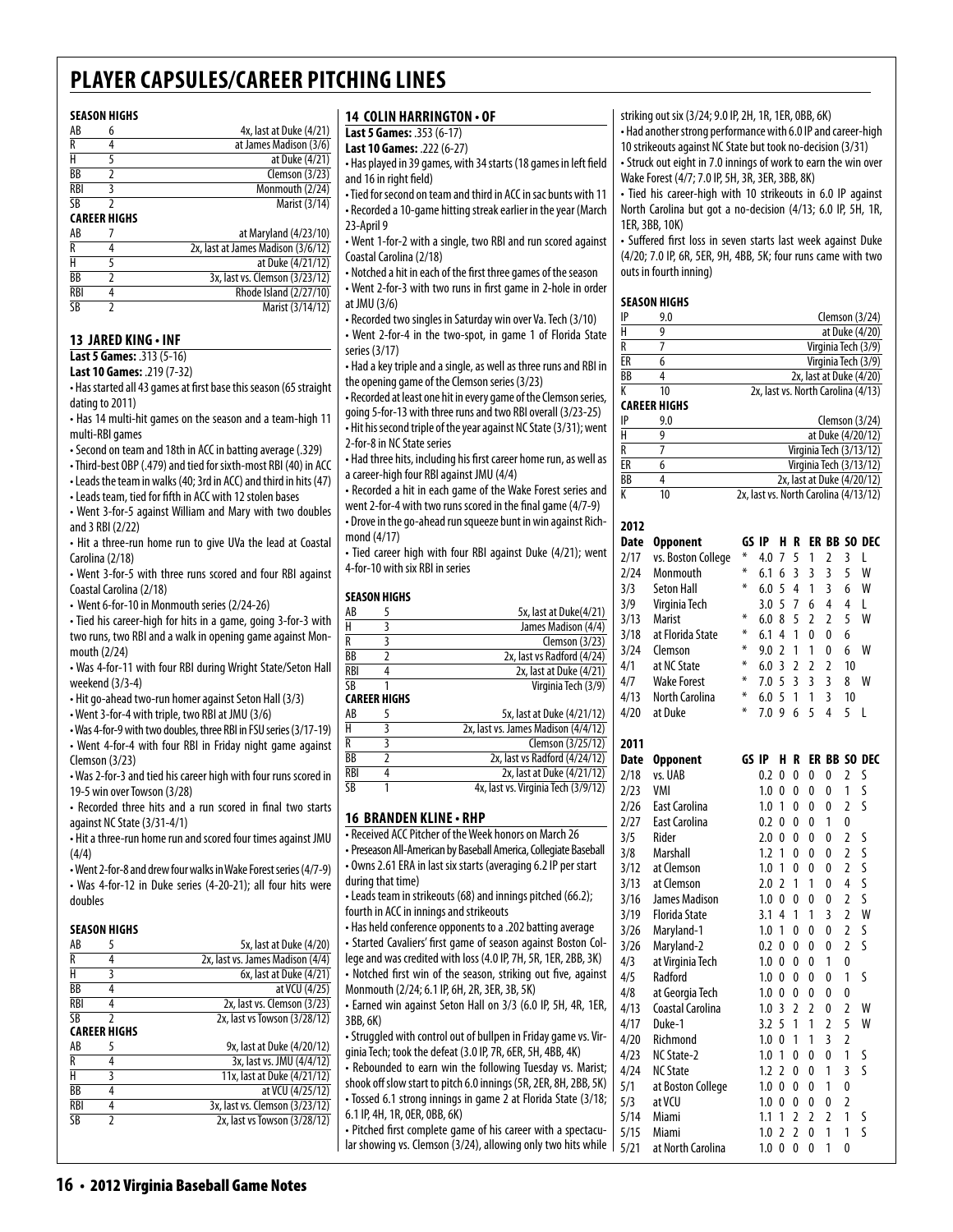#### **2010**

| ZU I U |                   |       |     |               |                |   |                |                |              |
|--------|-------------------|-------|-----|---------------|----------------|---|----------------|----------------|--------------|
| Date   | <b>Opponent</b>   | GS IP |     | н             | R              |   |                |                | ER BB SO DEC |
| 2/20   | at East Carolina  |       | 2.1 | 4             | $\overline{2}$ | 2 | 1              | 2              |              |
| 2/27   | Rhode Island      |       | 1.0 | 1             | 0              | 0 | 0              | 2              |              |
| 3/7    | Dartmouth         |       | 2.1 | 1             | 0              | 0 | 1              | $\overline{2}$ | S            |
| 3/10   | at William & Mary | ⋇     | 4.0 | 4             | 3              | 3 | 3              | 3              |              |
| 3/17   | at James Madison  | ∗     | 5.0 | $\mathfrak z$ | $\overline{2}$ | 1 | 3              | 3              | W            |
| 3/23   | Marshall          |       | 2.0 | 1             | 0              | 0 | 0              | 2              |              |
| 3/30   | Towson            | ⋇     | 3.0 | 7             | 4              | 4 | 0              | $\overline{2}$ |              |
| 4/3    | at NC State       |       | 2.1 | 3             | 0              | 0 | 1              | 3              | S            |
| 4/6    | James Madison     |       | 1.0 | 0             | 0              | 0 | 0              | 2              |              |
| 4/7    | Radford           |       | 1.0 | 0             | 0              | 0 | 0              | 0              |              |
| 4/10   | Georgia Tech      |       | 4.0 | 3             | 1              | 0 | 0              | 3              |              |
| 4/18   | Virginia Tech     |       | 2.0 | 0             | 0              | 0 | 0              | 1              |              |
| 4/21   | George Mason      |       | 1.0 | 1             | 1              | 0 | 1              | 1              |              |
| 4/27   | Coastal Carolina  | ∗     | 5.0 | 4             | 2              | 1 | 1              | 4              | W            |
| 5/4    | VCU               | ∗     | 6.0 | 5             | 4              | 4 | 1              | 5              | W            |
| 5/15   | North Carolina    |       | 3.0 | 1             | 0              | 0 | 0              | 3              |              |
| 5/20   | at Miami          | ⋇     | 5.0 | 3             | 2              | 2 | 2              | 3              |              |
| 5/27   | vs. Florida State |       | 2.0 | 2             | 0              | 0 | 1              | $\overline{2}$ |              |
| 5/29   | vs. Miami         |       | 2.2 | 1             | 1              | 1 | 1              | 3              |              |
| 6/5    | Ole Miss          |       | 3.0 | 2             | 1              | 1 | 1              | 4              |              |
| 6/7    | St. John's        | ⋇     | 5.1 | 6             | 3              | 3 | 1              | 5              | W            |
| 6/14   | <b>Oklahoma</b>   | ∗     | 1.2 | 3             | 4              | 4 | $\overline{2}$ | 1              | L            |
|        |                   |       |     |               |                |   |                |                |              |

#### **17 shane halley • RHP/OF**

• Has made 16 appearances out of bullpen as well as two starts • Holds team lead and tied for fourth in ACC with six wins • Has pitched longer than one inning in 12 of his 18 outings • Has a 1.42 ERA and a 4-0 record over his last six appearances (19.0 IP) • Has held hitters to a .182 average, struck out 31, and yielded

only three extra-base hits in 37.1 innings of work • Made first appearance of the season against Coastal Carolina, tossing a scoreless inning without yielding a hit (2/18;

1.0 IP, 0H, 0R, 1BB, 1K) • Pitched scoreless inning in relief against William & Mary (2/22)

• Pitched a perfect inning in relief, notching two strikeouts, versus Monmouth (2/25; 1.0 IP, 0H, 0R, 0ER, 0, 2K)

• Had two scoreless innings last weekend against Virginia Tech; earned win with two innings of one-hit ball Saturday

• Pitched a career-high 4.1 innings of two-hit ball in his first start of the season to set Virginia up for a win over Towson (3/27; 4.1 IP, 2H, 0R, 0ER, 3BB, 4K) **2011**

• Earned the Saturday win over NC State with 1.2 scoreless innings in relief (3/31) but struggled on Sunday, giving up two runs in 0.1 IP (4/1)

• Pitched 2.2 two-hit innings in relief and was credited with the win against Wake Forest on Saturday (4/8; 2.2 IP, 2H, 0R, 0ER, 2BB, 1K)

• Struck out six and yielded only one hit in 3.1 IP to earn win against George Washington (4/11)

• Earned the win against Richmond with 1.1 innings of no-hit ball out of the bullpen (4/17; 1.1 IP, 0H, 0R, 0ER, 1BB, 2K) • Fired career-high 6.0 innings out of bullpen and allowed just

two hits and two walks to earn win vs. Duke (4/21) • Started on Wednesday at VCU and worked 3.2 innings (2ER, 0H, 2BB)

#### **Season Highs**

| AB         |   | .<br>Monmouth (2/24) | -----------          | $\cdots$         |  |             |                   |                          |
|------------|---|----------------------|----------------------|------------------|--|-------------|-------------------|--------------------------|
| R          | ٠ | 2009                 |                      |                  |  |             |                   |                          |
| H          | ۰ |                      | Date Opponent        |                  |  |             | GS IP H R ER BB S |                          |
| <b>BB</b>  | ۰ | 2/20                 | Bucknell             |                  |  | 1.0 0 0 0 0 |                   | $\overline{\phantom{a}}$ |
| <b>RBI</b> | ۰ | 3/4                  | George Washington    | $1.2$ 1 0 0 0    |  |             |                   | - 5                      |
| <b>SB</b>  | ۰ | 3/11                 | <b>VMI</b>           | 2.0 0 0 0        |  |             | $\overline{0}$    | $\overline{2}$           |
|            |   | 3/13                 | <b>Florida State</b> | 2.0 <sub>2</sub> |  |             |                   |                          |

| IP | 6.0 | at Duke (4/21)                     |
|----|-----|------------------------------------|
| Н  |     | 2x, last vs. North Carolina (4/14) |
| R  |     | 3x, last vs. VCU (4/25)            |
| ER |     | 3x, last at VCU (4/25)             |
| ВB |     | Towson (3/27)                      |
| K  |     | George Washington (4/11)           |
|    |     |                                    |

#### **Career Highs**

| AB              | at VCU (5/3/11)                    |
|-----------------|------------------------------------|
| R               | 3x, last vs. Richmond (4/20/11)    |
| н               | Navy (3/10/09)                     |
| $\overline{BB}$ | 3x, last at Virginia Tech (4/1/11) |
| <b>RBI</b>      | Richmond (4/20/11)                 |
| SΒ              |                                    |

| IP | 6.0 | at Duke (4/21/12)                        |
|----|-----|------------------------------------------|
| н  |     | 3x, last vs. North Carolina (4/14/12)    |
| R  |     | at Virginia Tech (4/2/11)                |
| ER |     | at Virginia Tech (4/2/11)                |
| BB |     | 2x, last vs. Towson (3/27/12)            |
| K  |     | 2x, last vs. George Washington (4/11/12) |

### **2012**

| <b>Date</b> | <b>Opponent</b>                      | GS IP |            | н              | R              |                | ER BB          |                | SO DEC |
|-------------|--------------------------------------|-------|------------|----------------|----------------|----------------|----------------|----------------|--------|
| 2/18        | at Coastal Carolina                  |       | 1.0        | 0              | 0              | 0              | 1              | 1              |        |
| 2/22        | <b>William and Mary</b>              |       | 1.0        | 0              | 0              | 0              | 0              | $\mathbf{1}$   |        |
| 2/25        | Monmouth                             |       | 1.0        | 0              | 0              | 0              | 0              | $\overline{2}$ |        |
| 2/28        | Liberty                              |       | 1.2        | 1              | 1              | $\mathbf{0}$   | 1              | $\overline{2}$ |        |
| 3/3         | <b>Wright State</b>                  |       | 2.0        | 1              | $\overline{2}$ | $\overline{2}$ | 1              | 1              | L      |
| 3/4         | <b>Seton Hall</b>                    |       | 0.2        | 1              | 0              | $\mathbf{0}$   | 0              | $\overline{2}$ |        |
| 3/10        | Virginia Tech                        |       | 2.0        | 1              | 0              | 0              | 0              | 1              | W      |
| 3/11        | Virginia Tech                        |       | 1.2        | $\overline{2}$ | 0              | 0              | 0              | $\overline{2}$ |        |
| 3/17        | at Florida State                     |       | 1.0        | 3              | 1              | 1              | 1              | 1              |        |
| 3/27        | Towson                               | ¥     | 4.1        | $\overline{2}$ | 0              | $\mathbf{0}$   | 3              | $\overline{4}$ |        |
| 3/31        | at NC State                          |       | 1.2        | $\overline{2}$ | 0              | 0              | 1              | 1              | w      |
| 4/1         | at NC State                          |       | 0.1        | $\overline{3}$ | 2              | $\overline{2}$ | 0              | 0              |        |
| 4/8         | <b>Wake Forest</b>                   |       | 2.2        | 2              | 0              | 0              | $\overline{2}$ | 1              | W      |
| 4/11        | George Washington                    |       | 3.1        | 1              | 0              | 0              | 1              | 6              | W      |
| 4/14        | North Carolina                       |       | 2.0        | 3              | 1              | 1              | $\mathbf{0}$   | 0              |        |
| 4/17        | Richmond                             |       | 1.1        | 0              | 0              | 0              | 1              | $\overline{2}$ | W      |
| 4/21        | Duke                                 |       | 6.0        | $\overline{2}$ | 0              | 0              | 1              | $\overline{2}$ | W      |
| 4/25        | VCU                                  | ⋇     | 3.2        | 0              | $\overline{2}$ | $\overline{2}$ | $\overline{2}$ | $\overline{2}$ |        |
| 2011        |                                      |       |            |                |                |                |                |                |        |
| Date        | <b>Opponent</b>                      | GS IP |            | H              | R              |                | ER BB          |                | SO DEC |
| 3/1         | William and Mary                     |       | 2.0        | 0              | 0              | 0              | 0              | $\overline{2}$ |        |
|             |                                      |       |            |                |                |                |                |                |        |
| 3/5         | Cornell                              |       | 0.2        | 2              | 2              | $\overline{2}$ | 3              | $\mathbf{1}$   |        |
| 3/13        | at Clemson                           |       | 1.1        | 0              | 0              | $\mathbf{0}$   | $\overline{2}$ | 3              |        |
| 3/20        | <b>Florida State</b>                 |       | 1.0        | 1              | $\overline{2}$ | $\overline{2}$ | $\overline{2}$ | 1              |        |
| 3/25        | Maryland                             |       | 3.0        | 0              | 0              | 0              | 0              | 6              | S      |
| 4/19        | at Radford                           |       | 1.0        | 0              | 0              | 0              | 0              | 1              |        |
| 4/29        | at Boston College                    |       | 2.0        | 0              | 0              | 0              | 0              | $\overline{3}$ |        |
| 2010        |                                      |       |            |                |                |                |                |                |        |
| Date        | <b>Opponent</b>                      | GS IP |            | H              | R              |                | ER BB          |                | SO DEC |
| 3/16        | <b>William and Mary</b>              |       | 1.0        | 0              | 0              | 0              | 0              | 1              |        |
| 3/19        | <b>Boston College</b>                |       | 1.0        | 1              | 0              | 0              | 0              | $\mathbf{0}$   |        |
| 3/27        | Clemson-1                            |       | 0.2        | 1              | 0              | 0              | 0              | 0              |        |
| 3/30        | Towson                               |       | 3.0        | $\overline{2}$ | 1              | 1              | 0              | $\overline{2}$ | W      |
| 4/6         | James Madison                        |       | 2.1        | 1              | 1              | 1              | 5              | 5              |        |
| 4/14        | at VMI                               |       | 1.0        | 1              | 0              | 0              | 0              | $\overline{2}$ |        |
| 4/20        | Richmond                             | ∗     | 4.0        | $\overline{3}$ | 0              | 0              | $\overline{2}$ | 4              | W      |
| 4/28        | Georgetown                           |       | 0.2        | 1              | 1              | 1              | $\overline{2}$ | $\overline{2}$ |        |
| 2009        |                                      |       |            |                |                |                |                |                |        |
| Date        | <b>Opponent</b>                      | GS IP |            | н              | R              | ER             | BB             |                | SO DEC |
| 2/20<br>3/4 | <b>Bucknell</b><br>George Washington |       | 1.0<br>1.2 | 0<br>1         | 0<br>0         | 0<br>0         | 0<br>0         | 3<br>5         |        |

|      | 3/18 Wagner        | 2.2 0 0 0 1 4   |     |                   |              |     | W |
|------|--------------------|-----------------|-----|-------------------|--------------|-----|---|
| 3/25 | Towson             | 1.0 2 0 0       |     |                   | $\mathbf{0}$ |     |   |
| 3/29 | North Carolina     | $1.0 \Omega$    | - 0 | $\cdot$ 0 $\cdot$ | <sup>0</sup> | 0   |   |
| 4/1  | Norfolk State      | $3.1 \; 1 \; 0$ |     | $\mathbf{0}$      | $\Omega$     | 3 W |   |
| 4/8  | <b>Stony Brook</b> | $3.1 \t0 \t0$   |     | $\Omega$          | 0            | ्र  |   |
| 4/11 | Georgia Tech       | 114             | 4   | 4                 |              |     | w |

#### **18 nateirving • c**

**Last 5 Games:** .500 (7-14)

**Last 10 Games:** .345 (10-29)

- Has started 33 games at catcher this season (37 games total) • First primary starting freshman catcher in Brian O'Connor's tenure at UVa
- Fifth on team with 29 RBI; third in OBP at .420 (18th in ACC) • Tied for second on team and third in ACC with 11 sac bunts
- Drew three walks in 9-3 win over Coastal Carolina (2/18)

• In two games against Monmouth, he went 3-for-6 (2/24-26) • Went 2-for-3 in final game against Monmouth, scoring two and driving in one (2/26)

• Started all three games behind plate against Virginia Tech

• Had big series against Hokies, going 6-for-12 with four RBI • Had three run-scoring singles in finale vs. VT, including walkoff single (3/11)

• After falling into an 0-2 hole, he battled back to draw a bases-loaded walk, giving Virginia a key insurance run in the Sunday victory over Clemson (3/25)

• Went 1-for-3 with one run, one RBI, and one walk after taking the first game of the Towson series off (3/28)

• Drove in a ninth-inning run on a perfectly executed suicide squeeze against NC State; 2-for-4 on the day (3/31)

• Hit a bases-clearing triple for three of his four RBI (careerhigh) against Wake Forest (4/9)

• Drove in three RBI off of a double and a squeeze bunt against Richmond (4/17)

• Was 2-for-6 with two runs in Duke series (4/20-21)

• Racked up career-high four hits, including walk-off single in 11th, in win over Radford (4/24)

#### **Season/career Highs**

| AB  | 2x, last vs Radford (4/24)     |
|-----|--------------------------------|
| R   | Monmouth (2/26)                |
| Н   | Radford (4/24)                 |
| ВB  | at Coastal Carolina (2/18)     |
| RBI | Wake Forest (4/9)              |
| SB  | 4x, last vs. Wake Forest (4/9) |

#### **19 Joel Effertz• RHP**

| • Has made nine appearances this season, including starts         |
|-------------------------------------------------------------------|
| against William and Mary (2/22) and Richmond (4/17)               |
| • Has 14 strikeouts in 12.0 innings of work                       |
| • In his first career start for Virginia against William and Mary |
| (2/22), he worked 2.2 innings (6H, 2R, 2ER, 3BB and 4K)           |
| . Pitched a scoreless inning in relief at Coastal Carolina (2/18; |
| 1.0 IP, OH, OR, OER, 1BB, 1K)                                     |
| • Worked a perfect ninth inning vs. Marist (3/14)                 |
| • Yielded only one hit in 2.0 innings against Towson (3/27)       |
| • Tied his career-high by striking out four in 2.0 innings of     |
| work to seal a 16-4 victory over George Washington (4/11;         |
| 2.0 IP, 1H, OR, OER, OBB, 4K)                                     |
| • Struggled in start against Richmond, giving up two runs in      |
| 0.1 innings of work, but got a no-decision (4/17)                 |
|                                                                   |
|                                                                   |
|                                                                   |
|                                                                   |
|                                                                   |
|                                                                   |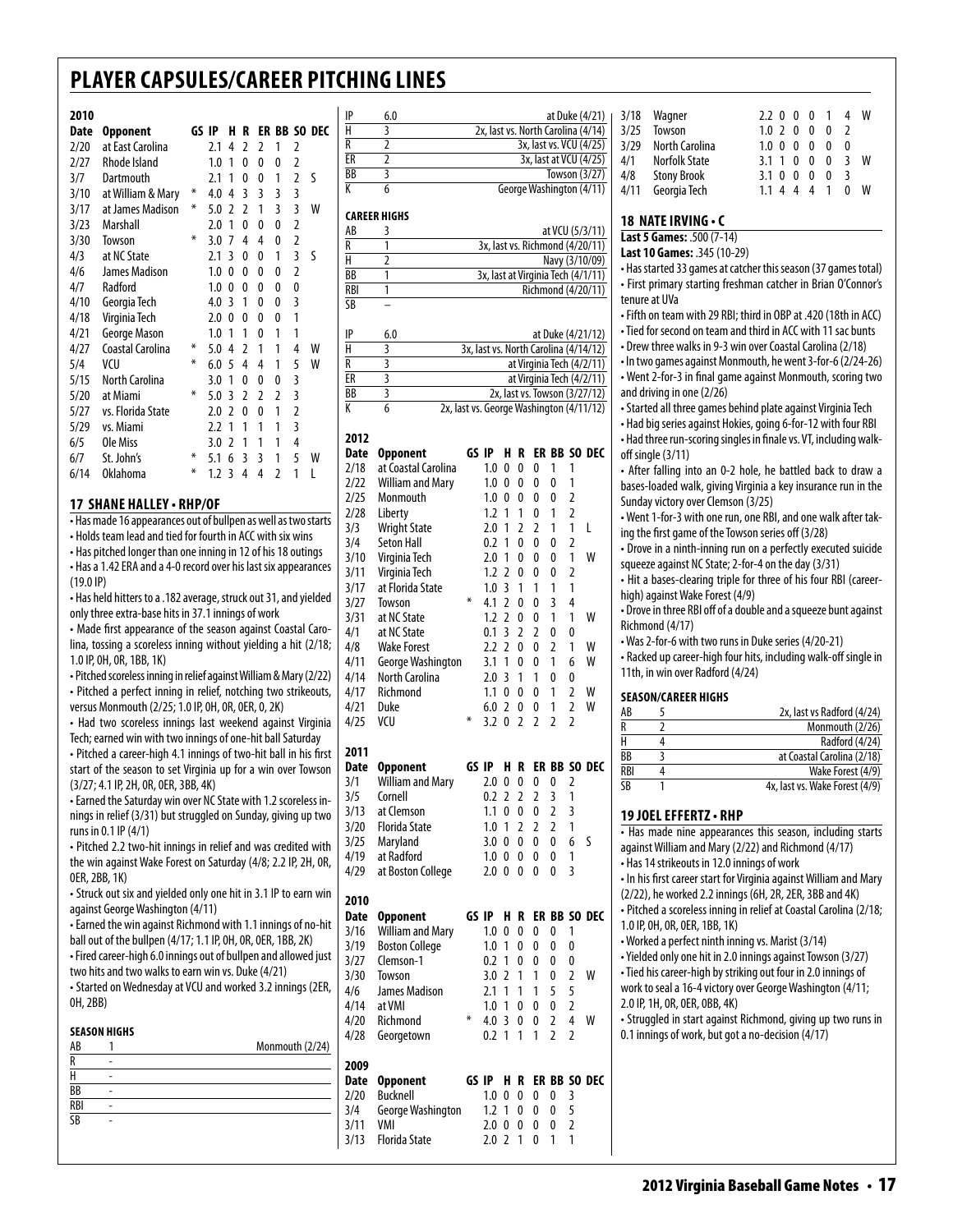#### **Season/career Highs**

| 2012<br>R <sub>ab</sub> | <b><i><u><u>Annonas</u>h</u></i></b> | CA NEC<br>ED DD.                      |  |  |  |  |  |
|-------------------------|--------------------------------------|---------------------------------------|--|--|--|--|--|
| К                       |                                      | 2x, last vs. George Washington (4/11) |  |  |  |  |  |
| BB                      | 3                                    | William and Mary (2/22)               |  |  |  |  |  |
| ER                      |                                      | 2x, last vs. Richmond (4/17)          |  |  |  |  |  |
| R                       |                                      | 2x, last vs. Richmond (4/17)          |  |  |  |  |  |
| H                       | 6                                    | William and Mary (2/22)               |  |  |  |  |  |
| IP                      | 2.2                                  | William and Mary (2/22)               |  |  |  |  |  |

| ναιτ | <b>UPPUNEN</b>        |        |                  |          |   |                          |     | טע טע חוויש ווי ש |  |
|------|-----------------------|--------|------------------|----------|---|--------------------------|-----|-------------------|--|
| 2/18 | at Coastal Carolina   |        | 1.0              | 0        | 0 | 0                        |     |                   |  |
|      | 2/22 William and Mary | $\ast$ | $2.2 \t6 \t2$    |          |   | <sup>2</sup>             | - 3 | 4                 |  |
| 2/26 | Monmouth              |        | 1.0 <sup>3</sup> |          | 1 | 1                        | 0   | 1                 |  |
|      | 3/6 William & Mary    |        | 1.0              | $\Omega$ | 0 | 0                        | 0   |                   |  |
| 3/14 | Marist                |        | 1.0              | 0        | 0 | 0                        | 0   |                   |  |
| 3/21 | VMI                   |        | 1.0              |          |   | 1                        | 0   | 2                 |  |
| 3/27 | Towson                |        | 2.0              |          | 0 | 0                        | 2   | 0                 |  |
| 4/11 | George Washington     |        | 2.0              | -1       | 0 | 0                        | 0   | 4                 |  |
| 4/17 | Richmond              | ∗      | 0.1              |          |   | $\overline{\phantom{a}}$ |     | O                 |  |

#### **20 Ryan Ashooh • LHP**

| • Has made three appearances this season against Monmouth |
|-----------------------------------------------------------|
| $(2/26)$ , James Madison $(3/6)$ and Towson $(3/28)$      |

• Pitched a hitless inning in relief against Towson (3/28)

#### **Season Highs**

| IP        | 1.0 | Towson (3/28)              |
|-----------|-----|----------------------------|
| н         |     | at James Madison (3/6)     |
|           |     | at James Madison (3/6)     |
| FR        |     | at James Madison (3/6)     |
| <b>BB</b> |     | 3x, last vs. Towson (3/28) |

#### K - **Career Highs**

| IP        | 2.0 | at Auburn (2/19/11)                  |
|-----------|-----|--------------------------------------|
| н         |     | at Auburn (2/19/11)                  |
|           |     | 2x, last at James Madison (3/6/12)   |
| FR        |     | 2x, last at James Madison (3/6/12)   |
| <b>BB</b> |     | 3x, last vs. Towson (3/28/12)        |
|           |     | 2x, last vs. East Carolina (2/27/11) |

|      | Date Opponent        |               |  |                       |          | GS IP H R ER BB SO DEC |
|------|----------------------|---------------|--|-----------------------|----------|------------------------|
| 2/26 | Monmouth             | 0.1 1 0 0     |  |                       | $\theta$ |                        |
|      | 3/6 at James Madison | 0.1 2 2 2 1 0 |  |                       |          |                        |
| 3/28 | Towson               | 1.0 0 0 0 1 0 |  |                       |          |                        |
|      |                      |               |  |                       |          |                        |
| 2011 |                      |               |  |                       |          |                        |
|      | Date Opponent        |               |  |                       |          | GS IP H R ER BB SO DEC |
| 2/19 | Auburn               | 2.0 5 2 2 0 1 |  |                       |          |                        |
|      | 2/27 Fast Carolina   |               |  | $0.1 \t0 \t0 \t0 \t0$ |          |                        |

#### **21 Barrett o'neill• RHP**

• Has made 10 appearances this season, five out of bullpen and four in midweek starts

- Worked perfect eighth inning at JMU (3/6)
- Made first start vs. Marist (3/14); worked 5.0 innings to earn first win (2R, ER, 7H, 0 BB, 4K)
- Earned second straight midweek win against VMI (3/21), tossing 5.0 innings of 2-run baseball
- Struck out two of four batters he faced in eighth inning against JMU (4/4)

• Earned first ACC action against Duke (4/21), tossing scoreless ninth inning to seal the win

#### **Season/career Highs**

| IP | 5.0 | 2x, last vs. VMI (3/19)  |
|----|-----|--------------------------|
| Н  |     | Marist (3/14)            |
| R  |     | George Washington (4/11) |
| ЕR |     | George Washington (4/11) |
| ВB |     | George Washington (4/11) |
| К  |     | Marist (3/14)            |

| 2012 |                     |       |      |                          |                |                |   |               |              |
|------|---------------------|-------|------|--------------------------|----------------|----------------|---|---------------|--------------|
| Date | <b>Opponent</b>     | GS IP |      | н                        | R              |                |   |               | ER BB SO DEC |
| 2/24 | Monmouth            |       | 77   | ्र                       | 1              | 1              | 0 | 1             |              |
| 2/28 | Liberty             |       | 0.2  | 0                        | 0              | 0              | N | 0             |              |
| 3/3  | Seton Hall          |       | 2.0  | 1                        | 0              | N              | 1 | 1             |              |
| 3/6  | at James Madison    |       | 1.0  | 0                        | 0              | U              | N | 2             |              |
| 3/14 | Marist              | ∗     | 5.0  | 7                        | $\mathcal{L}$  | 1              | 0 | 4             | w            |
| 3/21 | VMI                 | ∗     | 5 O  | 6                        | $\overline{2}$ | $\overline{2}$ | 1 | 3             | w            |
| 3/28 | Towson              | ∗     | 125  |                          | ्र             | ξ              | N | 0             |              |
| 4/4  | James Madison       |       | 1.0  | $\overline{\phantom{a}}$ | $\mathbf{1}$   | 1              | O | $\mathfrak z$ |              |
| 4/11 | George Washington * |       | 0.25 |                          | 4              | 4              | 2 | 1             |              |
| 4/21 | Duke-1              |       | 1.0  |                          | 0              | 0              |   | 1             |              |

#### **23 Derek fisher • of**

**Last 5 Games:** .273 (6-22) **Last 10 Games:** .282 (11-39)

• Appeared in 40 games this season, starting 32 (15 at DH, 22 in LF)

• Ranks third nationally in triples with eight; has matched Jarrett Parker (2010) for the UVa single-season triples record • Leads the team in home runs (6; T-10th in ACC), triples (8; first in ACC) and extra base hits (21)

• Ranks among ACC leaders in HR, 3B, RBI (39; 7th in ACC) and slugging (.577; 9th in ACC)

• Tops ACC freshmen in triples (8), home runs (6), total bases (86), RBI (39) and slugging (.577)

• Went 4-for-4 with double, triple, three RBI and three runs scored in middle game of Monmouth series (2/25)

• Went 4-for-9 in two starts during Virginia Tech series; had three hits and three runs in series finale

• Hit first two college home runs in the two Marist games (3/13-14)

• Went 2-for-4 with 3-run homer, triple and four RBI in the second win over Marist

• Went 2-for-2 with a double, a triple and three RBI as DH in final game against Clemson (3/25)

• Hit his third long ball of the season to tie the game before going on to defeat Clemson (3/24)

• Tied his career high for hits (4) and set new career highs in runs (4) and RBI (7) with two doubles, a triple and a grand slam in 18-3 win over Towson (3/28)

• Went 6-for-11 five runs and eight RBI vs. Towson (3/27-28) • Hit game-tying, two-run homer off Carlos Rodon in win at NC State (3/31)

• Had another strong offensive performance against JMU, going 2-for-4 with triple, two runs and two RBI (4/4)

• Went 2-for-5 against Wake Forest with run and three RBI (4/7) • Was 3-for-10 with a double and an RBI in three games against North Carolina (4/13-15) and 4-for-13 with four runs in Duke series (4/20-21)

• Hit go-ahead 2-run home run in ninth inning in 7-5 win at VCU (4/25)

#### **Season/career Highs**

| AB         | 2x, last vs. Towson (3/28)            |
|------------|---------------------------------------|
| R          | Towson (3/28)                         |
| н          | 2x, last vs. Towson (3/28)            |
| <b>BB</b>  | 2x, last vs. George Washington (4/11) |
| <b>RBI</b> | Towson (3/28)                         |
| <b>SR</b>  | 3x, last vs. Radford (4/24/12)        |
|            |                                       |

#### **25 Reed Gragnani • INF/OF**

• Has started 18 games - 11 in CF, two at DH, two at 2B, three in LF

- Has not played since March 31 because of injury
- Hitting .358 with a .419 OBP
- One of two Cavaliers to have two four-hit games

• Hit a three-run double to clear the bases and drive in the Cavaliers' final runs in the 7-1 win over Monmouth (2/25) • Went 4-for-4 with a run scored in final game against Monmouth (2/26)

• Had pair of RBI singles Tuesday vs. Marist (3/13), then followed it up with three hits Wednesday

• Went 4-for-5 (tied career-high in hits) with one run in Sunday game versus Florida State (3/19); 5-for-13 in series

• Did not play in Clemson series (3/23-25)

• Went 2-for-4 in Friday start against NC State (3/30)

#### **Season Highs**

| AB        | 3x, last at Florida State (3/19) |
|-----------|----------------------------------|
| R         | Marist (3/14)                    |
| н         | 3x, last at Florida State (3/19) |
| ВB        | vs. James Madison (2/18)         |
| RBI       | Monmouth (2/25)                  |
| <b>CR</b> |                                  |

#### **Career Highs**

| AB  | 3x, last at Florida State (3/19/12)     |
|-----|-----------------------------------------|
| R   | 4x, last vs. William and Mary (2/22/12) |
| н   | 3x, last at Florida State (3/19/12)     |
| ВB  | 6x, last vs. James Madison (2/18/12)    |
| RBI | 4x, last vs. Monmouth (2/25)            |
| SB  | Georgetown (4/28/11)                    |

#### **29 scott silverstein • LHP**

• Has a 2-4 record and 3.22 ERA (17th in ACC) in 10 starts this season

• Second on team in IP (50.1) and strikeouts (39)

• Has held opposing hitters to .218 batting average - tied for seventh-lowest in the ACC (39 hits)

• Did not give up a hit to James Madison in his first start of the year (2/22; 5.0 IP, 0H, 2R, 1ER, 3BB, 4K)

• Struck out eight batters in win against Monmouth - the longest outing of his career (2/25; 7.0 IP, 3H, 1R, 2ER, 2BB, 8K)

• Worked 6.0 solid innings against Seton Hall but was credited with loss (6H, 3R, ER, BB, 3K); committed error to allow two unearned runs in fifth inning

• Struck out career-high nine batters in 6.0 innings in UVa's 4-3 win over Virginia Tech (3/10; 3H, 3ER, 2BB; no decision)

• Allowed one earned run in 4.1 IP against Florida State but took loss (3/18; 4.1 IP, 5R, 1ER, 4K)

• Earned the win with 6.0 innings of work in which he allowed one run against Clemson (3/23; 6.0 IP, 5H, 1R, 1ER, 4BB, 3K) • Took loss in Friday start against NC State, giving up four runs

in six innings of work (3/30; 6.0 IP, 7H, 4R, 4ER, ,3BB, 2K) • Received no decision in start against Wake Forest, giving up

run and three hits in 4.1 innings pitched (4/8; 4.1 IP, 3H, 1R, 1ER, 3BB, 3K)

• Gave up four runs (two earned) to take the loss against North Carolina last Saturday (4/14; 3.2 IP, 3H, 4R, 2ER, 2BB, 2K)

• Worked 2.0 innings and was pulled in third inning against Duke (4/21; 3ER, 4H, 1BB, 1K); took no decision

#### **season Highs**

|    | 7.0 | Monmouth (2/25)             |
|----|-----|-----------------------------|
|    |     | at NC State (3/30)          |
| R  |     | at Florida State (3/17)     |
| ER |     | at NC State (3/30)          |
| BB |     | 2x, last vs. Clemson (3/23) |
|    |     | Virginia Tech (3/10)        |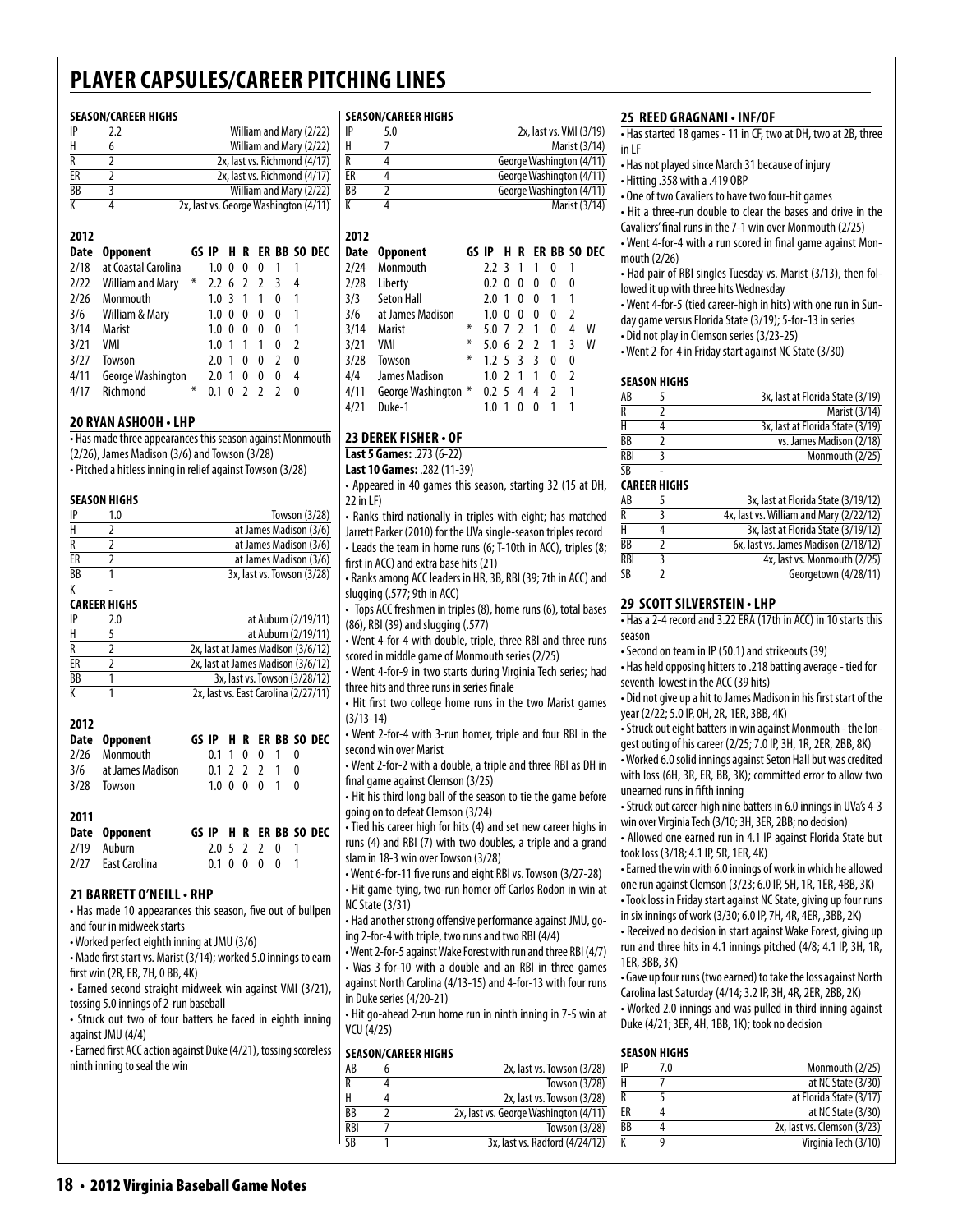#### **career Highs**

| 7.0 | Monmouth (2/25/12)          |
|-----|-----------------------------|
|     | Seton Hall (3/3/12)         |
|     | at Florida State (3/17/12)  |
|     | at NC State (3/30/12)       |
|     | 2x, last vs. Clemson (3/23) |
|     | Virginia Tech (3/10/12)     |
|     |                             |

#### **career Highs**

| AB         | Stony Brook (4/7/09)               |
|------------|------------------------------------|
|            | 2x, last at Virginia Tech (4/1/11) |
|            | 5x, last at Virginia Tech (4/1/11) |
| ВB         | 3x, last Rider (3/4/11)            |
| <b>RBI</b> | Bucknell (2/21/09)                 |
| SB         |                                    |

| 2012        |                          |       |                                                |                |                         |                |                |                |              |
|-------------|--------------------------|-------|------------------------------------------------|----------------|-------------------------|----------------|----------------|----------------|--------------|
| Date        | <b>Opponent</b>          | GS IP |                                                | н              | R                       |                |                |                | ER BB SO DEC |
| 2/22        | vs. James Madison        | ⋇     | 5.0                                            | 0              | $\mathfrak z$           | 1              | 3              | 4              |              |
| 2/25        | Monmouth                 | ⋇     | 7.0                                            | 3              | 1                       | 1              | $\overline{2}$ | 8              | W            |
| 3/3         | <b>Seton Hall</b>        | ⋇     | 6.0                                            | 6              | $\overline{3}$          | 1              | 1              | 3              | L            |
| 3/10        | Virginia Tech            | ⋇     | 6.0                                            | 3              | 3                       | $\overline{3}$ | 2              | 9              |              |
| 3/17        | at Florida State         | ⋇     | 4.1                                            | 5              | 5                       | 1              | 4              | 4              | L            |
| 3/23        | Clemson                  | ∗     | 6.0                                            | 5              | 1                       | 1              | 4              | 3              | W            |
| 3/30        | at NC State              | ∗     | 6.0                                            | 7              | 4                       | 4              | 3              | $\overline{2}$ | L            |
| 4/8         | <b>Wake Forest</b>       | ∗     | 4.1                                            | 3              | 1                       | 1              | $\overline{3}$ | 3              |              |
| 4/14        | North Carolina           | ∗     | 3.2                                            | 3              | 4                       | $\overline{2}$ | $\overline{2}$ | $\overline{2}$ | L            |
| 4/21        | at Duke                  | ⋇     | 2.0                                            | 4              | $\overline{\mathbf{3}}$ | 3              | 1              | 1              |              |
|             |                          |       |                                                |                |                         |                |                |                |              |
| 2011        |                          |       |                                                |                |                         |                |                |                |              |
| <b>Date</b> | <b>Opponent</b>          | GS IP |                                                | н              | R                       |                |                |                | ER BB SO DEC |
| 2/27        | <b>East Carolina</b>     |       | 1.0                                            | 0              | 0                       | 0              | 0              | 1              |              |
| 3/2         | Niagara                  |       | 0.2                                            | 0              | 0                       | 0              | 0              | 0              |              |
| 3/8         | <b>Marshall</b>          |       | 0.0                                            | 1              | 0                       | 0              | 0              | 0              |              |
| 3/13        | at Clemson               |       | 0.2                                            | 1              | 0                       | 0              | 0              | 0              |              |
| 3/20        | <b>Florida State</b>     |       | 0.1                                            | 1              | 1                       | 1              | $\mathbf{0}$   | 0              |              |
| 3/23        | Towson                   |       | 2.0                                            | 1              | 0                       | 0              | 0              | $\overline{2}$ |              |
| 4/10        | at Georgia Tech          |       | 1.1                                            | 4              | 3                       | 3              | 2              | 1              |              |
| 4/13        | Coastal Carolina         |       | 0.2                                            | $\mathfrak{p}$ | 1                       | 1              | $\mathbf{0}$   | 1              |              |
| 4/17        | Duke-2                   |       | 2.0                                            | 0              | 0                       | $\Omega$       | 0              | $\overline{2}$ |              |
| 4/20        | Richmond                 | ⋇     | 3.0                                            | 1              | $\Omega$                | 0              | $\overline{2}$ | $\overline{2}$ | W            |
|             | at VCU                   |       | 1.0                                            | $\mathfrak z$  | 1                       | $\mathbf{0}$   | 1              | 1              |              |
| 5/3         |                          |       |                                                |                |                         |                |                |                |              |
| 5/19        | at North Carolina        |       | 1.0                                            | $\overline{2}$ | 1                       | 1              | 0              | 0              |              |
|             |                          |       |                                                |                |                         |                |                |                |              |
|             | 31 JUSTIN THOMPSON • RHP |       | $\mathcal{L}$ is the submitted $\mathcal{L}$ . |                |                         |                |                |                | $\sim$       |

• Named to midseason watch list for NCBWA Stopper of Year Award

• Tied for sixth in the ACC with 22 appearances out of the bullpen

• His seven saves ranks first on the team and is tied for fifth in the ACC

• Tied for 10th in UVa single-season history with seven saves; would move into eighth-place tie with next save

• Has not allowed a run in last six outings (10.1 IP)

• Earned the win with a season-high 3.0 innings in relief against William and Mary (2/22; 3.0 IP, 3H, 1R, 0ER, 4BB, 2K) • Worked in all three games of VT series; did not allow a run • Pitched perfect ninth inning to earn save in Saturday game vs. Virginia Tech, then got final two outs Sunday and earned win • Got out of bases-loaded, one-out jam with no damage Tuesday vs. Marist to earn save

• Pitched one scoreless inning in two outings against Florida State (3/18-19)

• Recorded his third save with 2.0 innings of work including four strikeouts in the first game of the Clemson series (3/23; 2.0 IP, 3H, 2R, 2ER, 0BB, 4K) • Notched second save of Clemson series with a scoreless ninth

inning (3/25; 1.0 IP, 1H, 0R, 0ER, 0BB, 1K)

• Suffered first loss on the season and only the second of his career on Sunday against NC State, giving up two runs (one earned) in 1.0 IP (4/1)

• Earned consecutive saves against Wake Forest on Sunday and Monday, giving up only one hit in 2.2 innings of work (4/8-9)

• Did not yield a hit in 2.0 IP against North Carolina in final game of the weekend (4/15; 2.0 IP, 0H, 0R, 0ER, 1BB, 1K) • Earned his seventh save on the year with a one-hit ninth in-

ning against Richmond (4/17) • Notched two wins in midweek games this week, going 2.2

scoreless innings against Radford (4/24) and 2.0 shutout innings at VCU (4/25)

#### **season Highs**

| IP | 3.0 | William and Mary (2/22)    |
|----|-----|----------------------------|
| Н  |     | at NC State(4/1)           |
| R  |     | 2x, last at NC State (4/1) |
| ER |     | Clemson (3/23)             |
| ВB |     | William and Mary (2/22)    |
| K  |     | Clemson (3/23)             |
|    |     |                            |

#### **career Highs**

| IP        | 41 | at Georgia Tech (4/9/11)   |
|-----------|----|----------------------------|
| н         |    | at Georgia Tech (4/9/11)   |
|           |    | at Georgia Tech (4/9/11)   |
| FR        |    | at Georgia Tech (4/9/11)   |
| <b>BB</b> |    | William and Mary (2/22/12) |
|           |    | at Georgia Tech (4/9/11)   |

| 2012        |                         |       |     |                |                |                |                |                |                         |
|-------------|-------------------------|-------|-----|----------------|----------------|----------------|----------------|----------------|-------------------------|
| <b>Date</b> | <b>Opponent</b>         | GS IP |     | H              | R              |                |                |                | ER BB SO DEC            |
| 2/18        | vs. James Madison       |       | 0.1 | 0              | 0              | 0              | $\mathbf{0}$   | 1              |                         |
| 2/22        | <b>William and Mary</b> |       | 3.0 | 3              | 1              | 0              | 4              | $\overline{2}$ | W                       |
| 2/28        | Liberty                 |       | 1.0 | 0              | 0              | 0              | 0              | 1              |                         |
| 3/3         | <b>Wright State</b>     |       | 1.0 | 1              | 0              | 0              | 0              | $\mathbf{0}$   |                         |
| 3/4         | <b>Seton Hall</b>       |       | 1.1 | 1              | 1              | 1              | 1              | 1              |                         |
| 3/9         | Virginia Tech           |       | 1.0 | 1              | 0              | 0              | 0              | $\overline{2}$ |                         |
| 3/10        | Virginia Tech           |       | 1.0 | 0              | 0              | 0              | 0              | $\overline{2}$ | S                       |
| 3/11        | Virginia Tech           |       | 0.2 | 0              | 0              | 0              | 0              | 1              | W                       |
| 3/13        | <b>Marist</b>           |       | 0.2 | 0              | 0              | 0              | 0              | 0              | S                       |
| 3/18        | at Florida State        |       | 0.2 | 1              | 0              | 0              | 0              | 0              |                         |
| 3/19        | at Florida State        |       | 0.1 | 1              | 0              | 0              | 0              | 0              |                         |
| 3/23        | Clemson                 |       | 2.0 | 3              | $\overline{2}$ | $\overline{2}$ | 0              | $\overline{4}$ | S                       |
| 3/25        | Clemson                 |       | 1.0 | 1              | $\mathbf{0}$   | $\mathbf{0}$   | 0              | 1              | $\overline{\mathsf{S}}$ |
| 3/28        | Towson                  |       | 1.0 | 0              | 0              | 0              | 0              | $\overline{2}$ |                         |
| 3/31        | at NC State             |       | 0.2 | 1              | 0              | 0              | 0              | 1              |                         |
| 4/1         | at NC State             |       | 1.0 | 4              | $\overline{2}$ | 1              | $\overline{2}$ | 0              | L                       |
| 4/8         | <b>Wake Forest</b>      |       | 1.0 | 0              | 0              | 0              | 0              | 0              | S                       |
| 4/9         | <b>Wake Forest</b>      |       | 1.2 | 1              | 0              | 0              | 1              | $\overline{3}$ | S                       |
| 4/15        | <b>North Carolina</b>   |       | 2.0 | 0              | 0              | 0              | 1              | 1              |                         |
| 4/17        | Richmond                |       | 1.0 | 1              | 0              | 0              | 0              | 1              | S                       |
| 4/24        | Radford                 |       | 2.2 | $\overline{a}$ | 0              | 0              | 0              | 0              | W                       |
| 4/25        | VCU                     |       | 2.0 | 1              | 0              | $\mathbf{0}$   | 0              | 1              | W                       |
|             |                         |       |     |                |                |                |                |                |                         |
| 2011        |                         |       |     |                |                |                |                |                |                         |
| <b>Date</b> | <b>Opponent</b>         | GS IP |     | н              | R              |                | ER BB          |                | SO DEC                  |
| 2/20        | vs. Arkansas State      |       | 2.0 | 1              | 2              | $\overline{2}$ | $\overline{2}$ | 0              |                         |
| 2/26        | <b>East Carolina</b>    |       | 1.1 | 0              | 0              | 0              | $\overline{0}$ | $\overline{3}$ |                         |
| 3/1         | <b>William and Mary</b> |       | 3.0 | 3              | 0              | 0              | 0              | 3              |                         |
| 3/8         | Marshall                |       | 1.2 | $\overline{2}$ | 0              | 0              | 0              | $\overline{2}$ |                         |
| 3/11        | at Clemson              |       | 2.1 | 0              | 0              | 0              | 1              | $\overline{4}$ |                         |
| 3/16        | <b>James Madison</b>    |       | 2.0 | 1              | 0              | 0              | 0              | 1              |                         |
| 3/18        | <b>Florida State</b>    |       | 3.2 | 1              | 0              | 0              | $\overline{2}$ | 3              | W                       |
| 3/26        | Maryland-2              |       | 1.1 | $\overline{2}$ | 0              | $\mathbf{0}$   | 1              | 1              |                         |
| 4/2         | at Virginia Tech        |       | 1.1 | 0              | 0              | 0              | 0              | 1              |                         |
| 4/9         | at Georgia Tech         |       | 4.1 | 5              | 4              | 3              | 0              | 8              | W                       |
| 4/13        | Coastal Carolina        |       | 1.0 | $\overline{2}$ | 1              | 1              | 1              | 1              |                         |
|             |                         |       |     |                |                |                |                |                |                         |

|      | 4/20 Richmond          | 1.0 1 0 0 0 1   |  |               |     |  |
|------|------------------------|-----------------|--|---------------|-----|--|
|      | 4/23 NC State-2        |                 |  | 1.2 1 0 0 1 0 |     |  |
| 4/24 | <b>NC State</b>        |                 |  | 0.1 1 2 2 1 0 |     |  |
|      | 4/30 at Boston College | 2.2 3 1 1 0 3 L |  |               |     |  |
| 5/13 | Miami                  | 1.0 1 1 1 0 1   |  |               |     |  |
| 5/15 | Miami                  | 0.2 1 0 0       |  | - 0           | - 0 |  |
|      | 5/21 at North Carolina | 11 2 0 0 1 2    |  |               |     |  |

| 2010 |                   |       |     |               |                |                |   |                |              |
|------|-------------------|-------|-----|---------------|----------------|----------------|---|----------------|--------------|
| Date | <b>Opponent</b>   | GS IP |     | н             | R              |                |   |                | ER BB SO DEC |
| 3/6  | Dartmouth         |       | 2.0 | 1             | 0              | 0              | 0 | 0              |              |
| 3/30 | Towson            |       | 2.0 | 0             | 0              | 0              | 0 | 3              |              |
| 4/3  | at NC State       |       | 0.0 | 1             | 0              | 0              | 0 | 0              |              |
| 4/6  | James Madison     |       | 2.1 | 1             | 0              | 0              | 2 | 7              | W            |
| 4/14 | at VMI            |       | 1.2 | 2             | 3              | 3              | 1 | 3              |              |
| 4/18 | Virginia Tech     |       | 0.1 | 0             | 0              | 0              | 0 | 0              |              |
| 4/21 | George Mason      |       | 2.2 | 1             | 0              | 0              | 2 | 4              | W            |
| 4/28 | Georgetown        |       | 3.1 | 2             | 0              | 0              | 1 | 3              | W            |
| 5/2  | at Duke           |       | 1.0 | $\mathfrak z$ | $\overline{2}$ | $\overline{2}$ | 0 | 1              |              |
| 5/4  | VCU               |       | 1.0 | 1             | 0              | 0              | 0 | $\overline{2}$ |              |
| 5/22 | at Miami          |       | 2.2 | 2             | $\overline{2}$ | $\overline{2}$ | 0 | $\overline{2}$ |              |
| 5/27 | vs. Florida State |       | 1.0 | 1             | 1              | 1              | 1 | 1              |              |
| 6/13 | <b>Oklahoma</b>   |       | 0.2 | 7             | 2              | 2              | 1 | 2              |              |

| 2009 |                      |       |     |              |              |   |   |                         |
|------|----------------------|-------|-----|--------------|--------------|---|---|-------------------------|
| Date | <b>Opponent</b>      | GS IP |     |              |              |   |   | <b>H R ER BB SO DEC</b> |
| 3/10 | Navy                 |       | 1.0 | 0            | 0            | 0 |   |                         |
| 3/18 | Canisius             |       | 1.1 | 0            | 0            | 0 | 1 |                         |
| 4/1  | <b>Norfolk State</b> |       | 1.1 | -1           | 0            | 0 | 0 |                         |
| 4/5  | Maryland             |       | 1.0 | 1            | 0            | 0 | 0 | 1                       |
| 4/8  | <b>Stony Brook</b>   |       | 2.0 | 1            | 0            | 0 | 0 | 1                       |
| 4/18 | at Boston College    |       | 0.1 | 0            | 0            | 0 | 0 | 0                       |
| 4/22 | Georgetown           |       | 1.0 | $\mathbf{0}$ | $\mathbf{0}$ | 0 |   | O                       |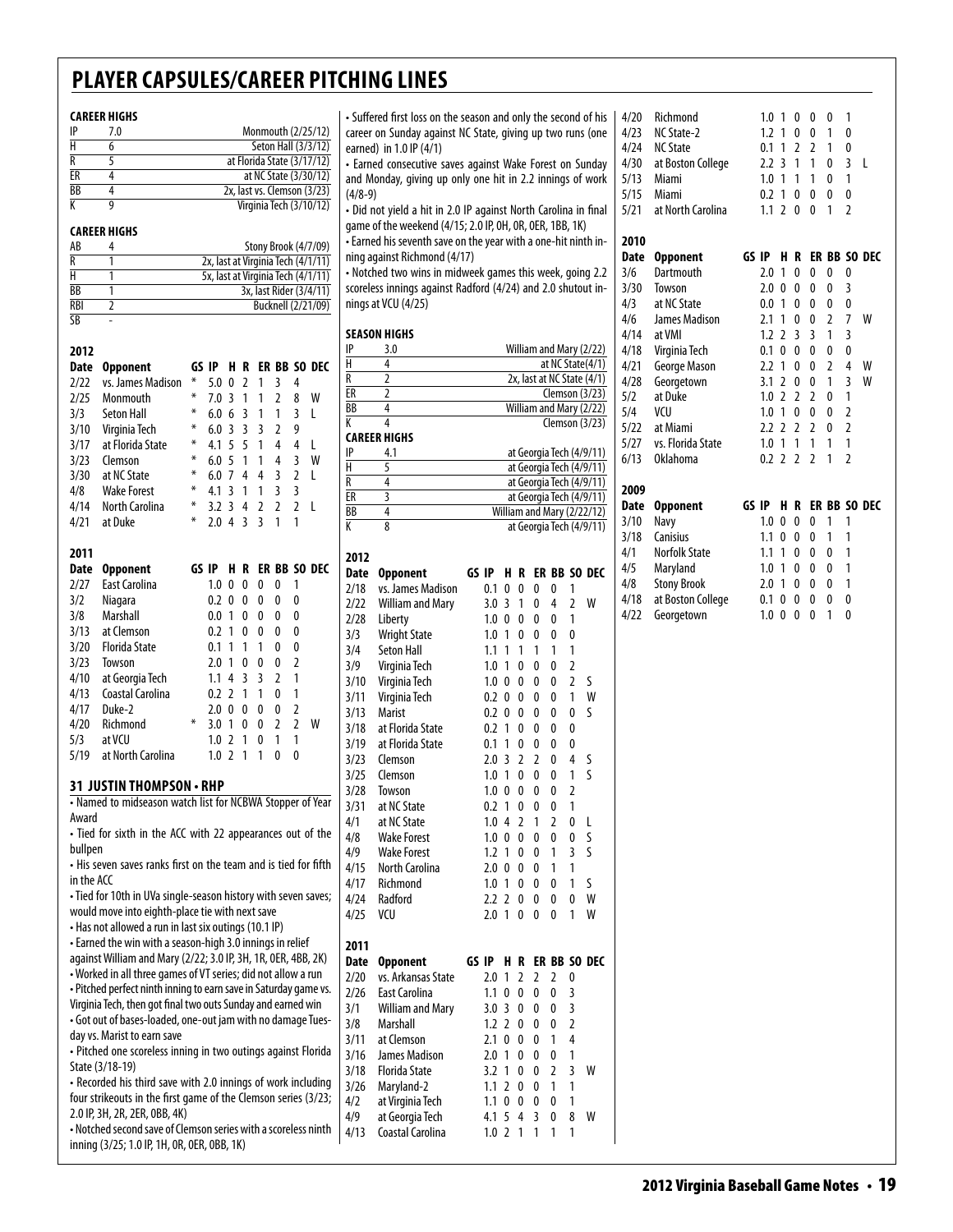#### **33 nick howard • inf/rhp**

#### **Last 5 Games:** .000 (0-1)

**Last 10 Games:** .200 (1-5)

• Has appeared in 24 games in the field, starting 11 of them (10 at DH, one at third base)

• Also has made 12 appearances out of the bullpen

• Struck out 15 without yielding a walk in first 11.0 innings this season

• Made first career start at plate in tie with James Madison, going 1-for-3 at DH (2/18)

• Went 2-for-3 with two runs in win over Seton Hall (3/3)

• Went 2-for-4, scored twice in Saturday win over Virginia Tech (3/10)

• Struck out three and held Monmouth scoreless in 1.1 IP (2/26)

• Worked 2.1 scoreless innings out of bullpen vs. Marist (3/14) • Pitched 3.0 innings out of pen against VMI; struck out six

(3/21)

• Was 3-for-4 with two runs and an RBI in victory over Towson (3/27)

• Went 1-for-3 with three runs, one RBI and two walks while pitching a solid 4.1 innings in relief to earn his first career win, over Towson (3/28; 4.1 IP, 5H, 2R, 2ER, 0BB, 4K)

• Pitched three scoreless innings in relief and hit a single in his lone at-bat against JMU (4/4)

• Went 3-for-5 and drove in one run in first game of Wake Forest series (4/7)

• Made first two ACC pitching appearances against Wake out of the bullpen (4/8-9)

• Pitched 2.0 scoreless innings and hit the first triple of his career against George Washington; also scored a run and drove in another (4/11)

• Pitched 3.1 innings - the second longest of his career - without giving up an earned run vs. North Carolina (4/14; 3.1 IP, 3H, 1R, 0ER, 0BB, 1K)

• Struck out three and gave up one run in 2.2 IP against Richmond (4/17; 2.2 IP, 3H, 1R, 1ER, 1BB, 3K)

#### **Season/career Highs**

| AB         | 5                          | Wake Forest (4/7)                  |
|------------|----------------------------|------------------------------------|
| R          | 3                          | Towson (3/28)                      |
| H          | 3                          | 2x, last vs. Wake Forest (4/7)     |
| ВB         | 2                          | 2x, last vs. Towson (3/28)         |
| <b>RBI</b> | 1                          | 5x, last vs. North Carolina (4/13) |
| SB         |                            | Virginia Tech (3/10)               |
|            | <b>SEASON/CAREER HIGHS</b> |                                    |
| IP         | 4.1                        | Towson $(3/28)$                    |
| H          | 5                          | Towson (3/28)                      |
| R          | 3                          | at VCU (4/25)                      |
| ER         | 3                          | at VCU (4/25)                      |
| ВB         | 1                          | 4x, last vs. Richmond (4/17)       |
|            | 6                          | VMI (3/19)                         |

| 2012 |                    |       |     |                          |               |               |   |               |                         |
|------|--------------------|-------|-----|--------------------------|---------------|---------------|---|---------------|-------------------------|
| Date | <b>Opponent</b>    | GS IP |     |                          |               |               |   |               | <b>H R ER BB SO DEC</b> |
| 2/26 | Monmouth           |       | 1.1 | 1                        | 0             | 0             | 0 | 3             |                         |
| 3/14 | <b>Marist</b>      |       | 7.1 | 2                        | 0             | 0             | 0 | $\mathfrak z$ |                         |
| 3/21 | VMI                |       | 3.0 | 3                        | 0             | 0             | 0 | 6             |                         |
| 3/28 | Towson             |       | 4.1 | -5                       | $\mathfrak z$ | $\mathfrak z$ | N | 4             | w                       |
| 4/4  | JMU                |       | 3.0 | $\overline{\phantom{a}}$ | 0             | 0             | 1 | 3             |                         |
| 4/8  | <b>Wake Forest</b> |       | 0.2 | 0                        | 0             | 0             | 1 | 1             |                         |
| 4/9  | <b>Wake Forest</b> |       | 0.0 | 1                        | 0             | 0             | 1 | 0             |                         |
| 4/11 | George Washington  |       | 2.0 | 1                        | 0             | 0             | 0 | 3             |                         |
| 4/14 | North Carolina     |       | 3.1 | 3                        | 1             | 0             | 0 | 1             |                         |
| 4/17 | Richmond           |       | 22  | 3                        | 1             | 1             | 1 | 3             |                         |
| 4/24 | Radford            |       | 2.0 | 1                        | 1             | 1             | 1 | 0             |                         |
| 4/25 | vcu                |       | 1.2 | 4                        | 3             | 3             | N | 3             |                         |
|      |                    |       |     |                          |               |               |   |               |                         |
|      |                    |       |     |                          |               |               |   |               |                         |

#### **34 artielewicki • rhp**

• Has appeared in 11 games, starting eight (including six ACC starts)

• Had great fall season; was one of staff's most improved pitchers

• Made first career start against Liberty on 2/28 (3.0 IP, 5H, 5R, 4ER, 2BB, 2K); took loss in that game

• Made first appearance of 2012 in tie with James Madison, striking out two in 2.2 innings of work (2/18)

• Started at JMU (3/6) and worked 3.2 shutout innings before walking bases loaded (3.2 IP, 4ER, 2H, 3BB, 3K)

• Was strong in Sunday start vs. Virginia Tech (3/11); worked career-high 5.0 innings in a no decision (1R, 0ER, 3H, 0BB, 5K) • Gave up one run and struck out three in 2.1 innings of work against Florida State (3/19)

• Earned his first career win with 6.0-inning outing on Sunday against Clemson (3/25; 6.0 IP, 6H, 2R, 2ER, 2BB, 4K)

• Allowed two runs and struck out four in 5.1 innings of work against NC State but got a no-decision (4/1)

• Started against Wake Forest, giving up six hits and two runs in 3.1 innings of work (4/9; 3.1 IP, 6H, 2R, 2ER, 0BB, 1K)

• Took the loss against North Carolina on Sunday after giving up six hits and four runs in 4.1 IP (4/15); all runs came in second inning

• Picked up win against Duke after working into eighth inning for first time in career (7.0 IP, 3R, 2ER, 6H, 1BB, 1K)

#### **season Highs**

| IP | 7.0 | Duke (4/21)                        |
|----|-----|------------------------------------|
| Н  |     | 3x, last at Duke (4/21)            |
| R  |     | Liberty (2/28)                     |
| ЕR |     | 3x, last vs. North Carolina (4/15) |
| ВB |     | at James Madison (3/6)             |
| K  |     | Virginia Tech (3/11)               |

#### **career Highs**

| IP | 7.0 | Duke (4/21/12)                        |
|----|-----|---------------------------------------|
| н  |     | 3x, last at Duke (4/21/12)            |
| R  |     | Liberty (2/28/12)                     |
| ER |     | 3x, last vs. North Carolina (4/15/12) |
| BB |     | at James Madison (3/6/12)             |
|    |     | Virginia Tech (3/11/12)               |

### **2012**

| Date | <b>Opponent</b>         | GS IP |     | н             | R              | ER             | BB |                | SO DEC       |
|------|-------------------------|-------|-----|---------------|----------------|----------------|----|----------------|--------------|
| 2/18 | vs. James Madison       |       | 2.2 | 3             | 2              | 1              | 1  | 2              |              |
| 2/22 | <b>William and Mary</b> |       | 3.1 | 2             | 1              | 1              | 1  | 2              |              |
| 2/28 | Liberty                 | ⋇     | 3.0 | 5             | 5              | 4              | 2  | 2              | L            |
| 3/6  | at James Madison        | ⋇     | 3.2 | $\mathfrak z$ | 4              | 4              | 3  | 3              |              |
| 3/11 | Virginia Tech           | ⋇     | 5.0 | 3             | 1              | 0              | 0  | 5              |              |
| 3/19 | at Florida State        |       | 2.1 | ξ             | 1              | 1              | 1  | 3              |              |
| 3/25 | Clemson                 | ⋇     | 6.0 | 6             | 2              | 2              | 2  | 4              | W            |
| 4/1  | at NC State             | ⋇     | 5.1 | 5             | $\overline{2}$ | 2              | 1  | 4              |              |
| 4/9  | <b>Wake Forest</b>      | ⋇     | 3.1 | 6             | 2              | $\overline{2}$ | 0  | 1              |              |
| 4/15 | North Carolina          | ⋇     | 4.1 | 6             | 4              | 4              | 1  | 3              | L            |
| 4/21 | Duke                    | ⋇     | 7.0 | 6             | 3              | 2              | 1  | 1              | W            |
|      |                         |       |     |               |                |                |    |                |              |
|      |                         |       |     |               |                |                |    |                |              |
| 2011 |                         |       |     |               |                |                |    |                |              |
| Date | <b>Opponent</b>         | GS IP |     | н             | R              |                |    |                | ER BB SO DEC |
| 3/5  | Cornell                 |       | 1.1 | 0             | 0              | 0              | 0  | 2              |              |
| 3/13 | at Clemson              |       | 1.0 | 0             | 0              | 0              | 0  | 0              |              |
| 3/16 | James Madison           |       | 0.0 | 0             | 0              | 0              | 2  | 0              |              |
| 3/20 | <b>Florida State</b>    |       | 2.0 | 1             | 1              | 1              | 1  | 3              | L            |
| 3/23 | Towson                  |       | 1.0 | 0             | 0              | 0              | 0  | $\overline{2}$ |              |
| 4/10 | at Georgia Tech         |       | 1.0 | 0             | 0              | 0              | 0  | 1              |              |
| 4/15 | Duke                    |       | 1.0 | 0             | 0              | 0              | 1  | 1              |              |
| 5/3  | at VCU                  |       | 1.0 | 0             | 0              | 0              | 1  | 0              |              |
| 5/19 | at North Carolina       |       | 1.0 | $\mathbf{0}$  | 0              | 0              | 1  | 1              |              |

#### **37 thomas woodruff • inf**

**Last 5 Games:** .000 (0-0)

**Last 10 Games:** .000 (0-1)

• Has appeared in six games

• Walked and scored a run in his first career appearance, a win over Monmouth (2/26)

• Posted first career hit vs. Marist (3/14), a pinch-hit RBI double

#### **Season/career Highs**

| AB  | 3x, last vs. George Washington (4/11) |
|-----|---------------------------------------|
| R   | Monmouth (2/26)                       |
| Н   | Marist (3/14)                         |
| ВB  | Monmouth (2/26)                       |
| RBI | Marist (3/14)                         |
| SB  |                                       |

#### **38 mike papi • OF/inf**

**Last 5 Games:** .000 (0-1)

**Last 10 Games:** .222 (2-9)

• Has appeared in 35 games including 28 starts (27 in RF, one at DH)

- Tied for fourth on team with eight doubles
- Posted 9-game hit streak from March 3-17

• Recorded a hit and two runs in his first career start/appearance in game against Boston College (2/17)

• Had a pair of hits and reached base four times in win over Coastal Carolina (2/18)

• Hit a two-run walk-off single in the 11th inning to beat William and Mary (2/22)

• Stole first two bases in win over Monmouth (2/24)

• Went 4-for-8 with two doubles, four RBI during Wright State/Seton Hall weekend (3/3-4)

• Was 3-for-5 with two runs, two RBI in win at JMU (3/6)

• Went 4-for-13 (.308) in Virginia Tech series

• Was 3-for-3 with two runs in win over VMI (3/21)

• Hit his eighth double of the season on Tuesday against Tow-

son (3/27); took the day off on Wednesday

• Had pinch-hit single and scored in on Saturday vs. NC State (3/31)

•Went 1-for-3 in Sunday start at DH versus Wake Forest (4/8) • Recorded a hit and scored a run in the UVa's nine-run fourth inning against George Washington; also drove in a run (4/11) • Hit first career home run off the right-field foul pole against Richmond and also scored twice (4/17)

#### **Season/career Highs**

| AB                     | 4x, last vs. Towson (3/27)  |
|------------------------|-----------------------------|
| R                      | Monmouth (2/24)             |
| н                      | 2x, last vs. VMI (3/21)     |
| BB                     | 4x, last vs. Clemson (3/25) |
| <b>RBI</b>             | Wright State (3/3)          |
| $\overline{\text{SB}}$ | Monmouth (2/24)             |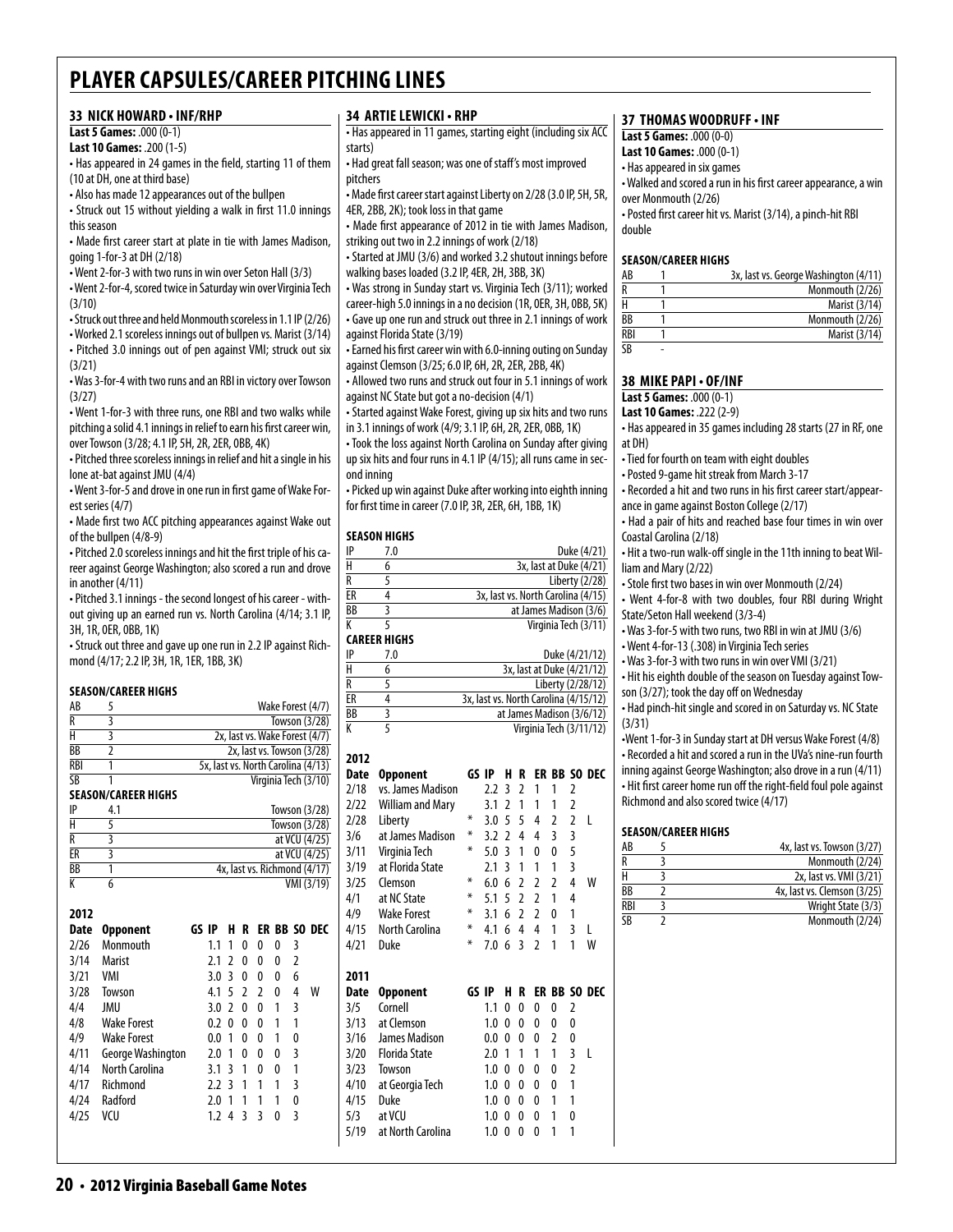|                         | 39 AUSTIN YOUNG · RHP                                                                                                              |                                |  |                   |                   |                           |                                                                  |                         | 45 AARON STULL . LHP                                                                                              |                        |  |   |                   |                   |                                      |
|-------------------------|------------------------------------------------------------------------------------------------------------------------------------|--------------------------------|--|-------------------|-------------------|---------------------------|------------------------------------------------------------------|-------------------------|-------------------------------------------------------------------------------------------------------------------|------------------------|--|---|-------------------|-------------------|--------------------------------------|
|                         | - Has made 17 appearances this year out of the bullpen, total-                                                                     |                                |  |                   |                   |                           |                                                                  |                         | • Has not pitched this season                                                                                     |                        |  |   |                   |                   |                                      |
|                         | ing 26.1 innings                                                                                                                   |                                |  |                   |                   |                           |                                                                  |                         |                                                                                                                   |                        |  |   |                   |                   |                                      |
|                         | • Made first appearance of the season by coming out of the                                                                         |                                |  |                   |                   |                           |                                                                  | 2011                    |                                                                                                                   |                        |  |   |                   |                   |                                      |
|                         | bullpen to clinch the win against Coastal Carolina (2/18; 1.0                                                                      |                                |  |                   |                   |                           |                                                                  | Date                    | <b>Opponent</b>                                                                                                   |                        |  |   |                   |                   | GS IP H R ER BB SO DEC               |
|                         | IP, 2H, 1R, 1ER, 0BB, 1K)                                                                                                          |                                |  |                   |                   |                           |                                                                  | 3/4<br>4/15             | Cornell<br>Duke                                                                                                   | 0.1 0 0 0<br>1.0 0 0 0 |  |   | 0<br>$\mathbf{0}$ | 0<br>$\mathbf{1}$ |                                      |
|                         | • Struck out two en route to a perfect inning against Mon-<br>mouth (2/25)                                                         |                                |  |                   |                   |                           |                                                                  | 4/19                    | at Radford                                                                                                        | $0.2 \t0 \t0 \t0$      |  |   | $\overline{0}$    | $\mathbf{1}$      |                                      |
|                         | • Earned first career win at JMU (3/6); worked three shutout                                                                       |                                |  |                   |                   |                           |                                                                  |                         |                                                                                                                   |                        |  |   |                   |                   |                                      |
|                         | innings, facing nine batters and striking out four                                                                                 |                                |  |                   |                   |                           |                                                                  |                         | 46 NATHANIEL ABEL . LHP                                                                                           |                        |  |   |                   |                   |                                      |
|                         | • Earned first ACC outing vs. Virginia Tech (3/11)                                                                                 |                                |  |                   |                   |                           |                                                                  |                         | • Has made seven appearances out of the bullpen                                                                   |                        |  |   |                   |                   |                                      |
|                         | • Worked 2.1 scoreless innings in win over Marist (3/13)                                                                           |                                |  |                   |                   |                           |                                                                  |                         | • Made first career appearance against Monmouth (2/26),                                                           |                        |  |   |                   |                   |                                      |
|                         | • Tossed 2.0 perfect innings to keep Clemson at bay on Sunday                                                                      |                                |  |                   |                   |                           |                                                                  |                         | striking out the lone batter he faced                                                                             |                        |  |   |                   |                   |                                      |
| (3/25)                  |                                                                                                                                    |                                |  |                   |                   |                           |                                                                  |                         | - Retired both batters faced, striking out one, in relief appear-                                                 |                        |  |   |                   |                   |                                      |
|                         | • Pitched another perfect inning aginst Towson (3/27)                                                                              |                                |  |                   |                   |                           |                                                                  |                         | anced against Marist (3/14)                                                                                       |                        |  |   |                   |                   |                                      |
|                         | • Pitched twice in NC State series, allowing a run in 2.2 innings                                                                  |                                |  |                   |                   |                           |                                                                  |                         | - Pitched a perfect inning in relief, fanning one, against Tow-                                                   |                        |  |   |                   |                   |                                      |
|                         | • Came out of bullpen to pitch 2.0 innings against Wake Forest                                                                     |                                |  |                   |                   |                           |                                                                  | son (3/28)              |                                                                                                                   |                        |  |   |                   |                   |                                      |
|                         | (4/7; 2.0 IP, 3H, 1R, 1ER, 0BB, 2K)                                                                                                |                                |  |                   |                   |                           |                                                                  |                         | . Closed out the ninth inning against JMU without allowing an                                                     |                        |  |   |                   |                   |                                      |
|                         | • Took loss in first game against North Carolina after giving up<br>solo homer in 10th inning (4/13; 1.0 IP, 3H, 1R, 1ER, 0BB, 2K) |                                |  |                   |                   |                           |                                                                  |                         | earned run (4/4; 1.0 IP, 1H, 2R, 0ER, 2BB, 1K)<br>- Pitched a one-hit seventh inning to hold the Colonials score- |                        |  |   |                   |                   |                                      |
|                         | • Went a career-long 3.2 innings in relief against Richmond                                                                        |                                |  |                   |                   |                           |                                                                  |                         | less on Wednesday (4/11)                                                                                          |                        |  |   |                   |                   |                                      |
|                         | (4/17; 3.2 IP, 4H, 2ER, 0BB, 3K)                                                                                                   |                                |  |                   |                   |                           |                                                                  |                         |                                                                                                                   |                        |  |   |                   |                   |                                      |
|                         | • Has worked three straight scoreless outings over past week                                                                       |                                |  |                   |                   |                           |                                                                  | 2012                    |                                                                                                                   |                        |  |   |                   |                   |                                      |
|                         | against Duke, Radford and VCU, totaling 4.0 IP                                                                                     |                                |  |                   |                   |                           |                                                                  | Date                    | <b>Opponent</b>                                                                                                   |                        |  |   |                   |                   | GS IP H R ER BB SO DEC               |
|                         |                                                                                                                                    |                                |  |                   |                   |                           |                                                                  | 2/26                    | Monmouth                                                                                                          | $0.1 \t0 \t0$          |  | 0 | 0                 | 1                 |                                      |
|                         | <b>SEASON HIGHS</b>                                                                                                                |                                |  |                   |                   |                           |                                                                  | 2/28                    | Liberty                                                                                                           | 0.1 1 0 0              |  |   | $\mathbf{1}$      | 0                 |                                      |
| IP                      | 3.2                                                                                                                                |                                |  |                   |                   |                           | Richmond (4/17)                                                  | 3/14                    | <b>Marist</b>                                                                                                     | 0.2 0 0 0              |  |   | 0                 | 1                 |                                      |
| $\overline{H}$          | 4                                                                                                                                  |                                |  |                   |                   |                           | Richmond (4/17)                                                  | 3/19                    | at Florida State                                                                                                  | $1.0$ 2 3 3            |  |   | $\mathbf{1}$      | 0                 |                                      |
| $\overline{R}$          | 3                                                                                                                                  |                                |  |                   |                   |                           | at Florida State (3/17)                                          | 3/28                    | Towson                                                                                                            | $1.0 \t0 \t0 \t0$      |  |   | $\mathbf{0}$      | $\mathbf{1}$      |                                      |
| ER<br>BB                | 3<br>1                                                                                                                             |                                |  |                   |                   |                           | at Florida State (3/17)<br>3x, last at Florida State (3/17)      | 4/4                     | James Madison                                                                                                     | $1.0$ 1 2 0            |  |   | $\overline{2}$    | $\mathbf{1}$      |                                      |
| $\overline{\mathsf{K}}$ | 4                                                                                                                                  |                                |  |                   |                   |                           | at James Madison (3/6)                                           | 4/11                    | George Washington                                                                                                 | $1.0 \t1 \t0 \t0$      |  |   | $\mathbf{0}$      | 0                 |                                      |
|                         | <b>CAREER HIGHS</b>                                                                                                                |                                |  |                   |                   |                           |                                                                  |                         |                                                                                                                   |                        |  |   |                   |                   |                                      |
| IP                      | 3.0                                                                                                                                |                                |  |                   |                   |                           | at James Madison (3/6/12)                                        |                         | 47 WHIT MAYBERRY - RHP<br>. Out for season with elbow injury; had surgery on April 3                              |                        |  |   |                   |                   |                                      |
| Н                       | 2                                                                                                                                  |                                |  |                   |                   |                           | 3x, last at Florida State (3/17/12)                              |                         | • Fourth on team with 27.0 innings pitched                                                                        |                        |  |   |                   |                   |                                      |
| R                       | 3                                                                                                                                  |                                |  |                   |                   |                           | at Florida State (3/17/12)                                       |                         | • Struck out 24 (third on team) and walked only six                                                               |                        |  |   |                   |                   |                                      |
| ER<br>BB                | 3<br>1                                                                                                                             |                                |  |                   |                   |                           | at Florida State (3/17/12)                                       |                         | • Didn't allow a runner to pass first base through four innings                                                   |                        |  |   |                   |                   |                                      |
| K                       | 4                                                                                                                                  |                                |  |                   |                   |                           | 3x, last at Florida State (3/17/12)<br>at James Madison (3/6/12) |                         | in win over Coastal Carolina (2/18; 6.0 IP, 6H, 2R, 2ER, 0BB, 1K)                                                 |                        |  |   |                   |                   |                                      |
|                         |                                                                                                                                    |                                |  |                   |                   |                           |                                                                  |                         | • Recorded second win of the season by pitching six shutout                                                       |                        |  |   |                   |                   |                                      |
| 2012                    |                                                                                                                                    |                                |  |                   |                   |                           |                                                                  |                         | innings against Monmouth (2/26; 6.0 IP, 6H, OR, OER, OBB, 3K)                                                     |                        |  |   |                   |                   |                                      |
| Date                    | <b>Opponent</b>                                                                                                                    | GS IP                          |  |                   |                   |                           | H R ER BB SO DEC                                                 |                         | • Worked 6.0 innings against Wright State (3/3; 8H, 3ER, 0BB,                                                     |                        |  |   |                   |                   |                                      |
| 2/18                    | at Coastal Carolina                                                                                                                | $1.0$ 2 1                      |  | $\overline{1}$    | 0                 | 1                         |                                                                  | 7K)                     |                                                                                                                   |                        |  |   |                   |                   |                                      |
| 2/25                    | Monmouth                                                                                                                           | $1.0 \t0 \t0$                  |  | $\pmb{0}$         | 0                 | 2                         |                                                                  |                         | • Fired 5.2 innings against Virginia Tech in first career Friday                                                  |                        |  |   |                   |                   |                                      |
| 3/6                     | at James Madison                                                                                                                   | 3.0 0 0 0                      |  |                   | $\mathbf{1}$      | 4                         | W                                                                |                         | start - struck out first five batters of game; walked first four                                                  |                        |  |   |                   |                   |                                      |
| 3/11                    | Virginia Tech                                                                                                                      | 0.1 1 2 0                      |  |                   | $\pmb{0}$         | $\pmb{0}$                 |                                                                  |                         | batters of the season (3ER, 7H, 7K; no decision)                                                                  |                        |  |   |                   |                   |                                      |
| 3/13                    | Marist                                                                                                                             | $2.1$ 2 0 0                    |  |                   | $\overline{1}$    | $\overline{2}$            |                                                                  |                         | <b>SEASON HIGHS</b>                                                                                               |                        |  |   |                   |                   |                                      |
| 3/17                    | at Florida State                                                                                                                   | $1.2$ 2 3                      |  | $\overline{3}$    | $\mathbf{1}$      | $\overline{2}$            |                                                                  | IP                      | 6.0                                                                                                               |                        |  |   |                   |                   | 3x, last vs. Wright State (3/3)      |
| 3/19<br>3/25            | at Florida State<br>Clemson                                                                                                        | $0.2 \ 0 \ 1$<br>$2.0 \t0 \t0$ |  | $\mathbf{1}$<br>0 | 0<br>0            | $\mathbf{1}$<br>$\pmb{0}$ |                                                                  | $\overline{H}$          | 8                                                                                                                 |                        |  |   |                   |                   | Wright State (3/3)                   |
| 3/27                    | Towson                                                                                                                             | $1.0 \t0 \t0$                  |  | - 0               | 0                 | $\mathbf{1}$              |                                                                  | R                       | 3                                                                                                                 |                        |  |   |                   |                   | 3x, last at Florida State (3/19)     |
| 3/30                    | at NC State                                                                                                                        | $2.0$ 2 1                      |  | $\mathbf{1}$      | 0                 | $\overline{2}$            |                                                                  | $\overline{\text{ER}}$  | 3                                                                                                                 |                        |  |   |                   |                   | 3x, last at Florida State (3/19)     |
| 4/1                     | at NC State                                                                                                                        | $0.2$ 1 0                      |  | 0                 | $\mathbf{1}$      | $\pmb{0}$                 |                                                                  | BB                      | $\overline{4}$                                                                                                    |                        |  |   |                   |                   | Virginia Tech (3/9)                  |
| 4/8                     | <b>Wake Forest</b>                                                                                                                 | 2.031                          |  | $\overline{1}$    | 0                 | $\overline{2}$            |                                                                  | K                       | 7<br><b>CAREER HIGHS</b>                                                                                          |                        |  |   |                   |                   | 2x, last vs. Virginia Tech (3/9)     |
| 4/13                    | <b>North Carolina</b>                                                                                                              | 1.031                          |  | 1                 | 0                 | $\overline{2}$            | $\mathsf{L}$                                                     | IP                      | 6.0                                                                                                               |                        |  |   |                   |                   | 3x, last vs. Wright State (3/3/12)   |
| 4/17                    | Richmond                                                                                                                           | $3.2$ 4 2                      |  | $\overline{2}$    | 0                 | $\mathbf{3}$              |                                                                  | H                       | 8                                                                                                                 |                        |  |   |                   |                   | Wright State (3/3/12)                |
| 4/20                    | at Duke                                                                                                                            | $1.0 \t0 \t0 \t0$              |  |                   | 0                 | $\overline{2}$            |                                                                  | $\overline{\mathsf{R}}$ | $\overline{5}$                                                                                                    |                        |  |   |                   |                   | at VMI (4/14/11)                     |
| 4/24                    | Radford                                                                                                                            | $1.1$ 2 0 0                    |  |                   | 0                 | 3                         |                                                                  | ER                      | 4                                                                                                                 |                        |  |   |                   |                   | 2x, last vs. Florida State (3/20/11) |
| 4/25                    | at VCU                                                                                                                             | $1.2$ 2 0 0                    |  |                   | 0                 | 0                         |                                                                  | BB                      | 4                                                                                                                 |                        |  |   |                   |                   | Virginia Tech (3/9/12))              |
|                         |                                                                                                                                    |                                |  |                   |                   |                           |                                                                  | K                       | 7                                                                                                                 |                        |  |   |                   |                   | 2x, last vs. Virginia Tech (3/9/12)  |
| 2011                    |                                                                                                                                    |                                |  |                   |                   |                           |                                                                  |                         |                                                                                                                   |                        |  |   |                   |                   |                                      |
| <b>Date</b>             | <b>Opponent</b>                                                                                                                    |                                |  |                   |                   |                           | GS IP H R ER BB SO DEC                                           |                         |                                                                                                                   |                        |  |   |                   |                   |                                      |
| 3/2<br>3/4              | Niagara<br>Rider                                                                                                                   | 0.2 0 0 0<br>$2.0$ 1 0 0       |  |                   | 0<br>$\mathbf{1}$ | 2<br>$\overline{2}$       |                                                                  |                         |                                                                                                                   |                        |  |   |                   |                   |                                      |
| 3/22                    | Towson                                                                                                                             | $1.0 \t0 \t0 \t0$              |  |                   | 0                 | $\overline{2}$            |                                                                  |                         |                                                                                                                   |                        |  |   |                   |                   |                                      |
|                         |                                                                                                                                    |                                |  |                   |                   |                           |                                                                  |                         |                                                                                                                   |                        |  |   |                   |                   |                                      |
|                         |                                                                                                                                    |                                |  |                   |                   |                           |                                                                  |                         |                                                                                                                   |                        |  |   |                   |                   |                                      |

|                             |              |                |   |                |              |                                    | <b>Date</b> | <b>Opponent</b>       | GS IP  |                  | н.             | R              |                |                |                | ER BB SO DEC |
|-----------------------------|--------------|----------------|---|----------------|--------------|------------------------------------|-------------|-----------------------|--------|------------------|----------------|----------------|----------------|----------------|----------------|--------------|
|                             |              |                |   |                |              |                                    | 2/18        | at Coastal Carolina   | ∗      | 6.0              | 6              | $\overline{2}$ | $\overline{2}$ | $\mathbf{0}$   | 4              | W            |
|                             |              |                |   |                |              |                                    | 2/26        | Monmouth              | ∗      | 6.0 <sub>6</sub> |                | $\mathbf{0}$   | 0              | $\mathbf{0}$   | $\overline{3}$ | W            |
| S IP                        | ΗR           |                |   |                |              | <b>ER BB SO DEC</b>                | 3/3         | <b>Wright State</b>   | ∗      | 6.08             |                | 3              | 3              | 0              | $\overline{7}$ |              |
| $0.1 \ 0$                   |              | 0              | 0 | 0              | 0            |                                    | 3/9         | Virginia Tech         | ∗      | $5.2$ 7          |                | 3              | 3              | 4              | 7              |              |
| $1.0 \ 0$                   |              | 0              | 0 | 0              | 1            |                                    | 3/19        | at Florida State      | $\ast$ | 3.1              | 4              | 3              | 3              | $\overline{a}$ | 3              |              |
| $0.2 \ 0$                   |              | 0              | 0 | 0              | 1            |                                    |             |                       |        |                  |                |                |                |                |                |              |
|                             |              |                |   |                |              |                                    | 2011        |                       |        |                  |                |                |                |                |                |              |
| HP                          |              |                |   |                |              |                                    | Date        | <b>Opponent</b>       | GS IP  |                  | H R            |                |                |                |                | ER BB SO DEC |
| s out of the bullpen        |              |                |   |                |              |                                    | 2/20        | vs. UAB               |        | 1.2 <sub>4</sub> |                | 3              | $\overline{2}$ | 0              | 1              |              |
|                             |              |                |   |                |              | ce against Monmouth (2/26),        | 2/24        | VMI                   |        | 2.2 3            |                | 0              | 0              | 0              | $\overline{2}$ | W            |
| faced                       |              |                |   |                |              |                                    | 2/27        | <b>East Carolina</b>  |        | 0.2 <sub>1</sub> |                | 0              | 0              | 1              | 1              |              |
|                             |              |                |   |                |              | riking out one, in relief appear-  | 3/4         | Cornell               | $\ast$ | 5.06             |                | 1              | 1              | 1              | $\overline{3}$ | W            |
|                             |              |                |   |                |              |                                    | 3/12        | at Clemson            |        | 2.02             |                | $\mathbf{1}$   | 1              | 1              | $\overline{2}$ | W            |
|                             |              |                |   |                |              | lief, fanning one, against Tow-    | 3/18        | <b>Florida State</b>  |        | 0.1 <sub>1</sub> |                | 0              | 0              | 1              | 0              |              |
|                             |              |                |   |                |              |                                    | 3/20        | <b>Florida State</b>  |        | 1.0 <sub>3</sub> |                | 4              | 4              | 0              | 1              |              |
|                             |              |                |   |                |              | jainst JMU without allowing an     | 3/23        | Towson                | ∗      | 5.04             |                | 0              | 0              | 1              | 4              | W            |
| OER, 2BB, 1K)               |              |                |   |                |              |                                    | 4/1         | at Virginia Tech      |        | 3.0 <sub>2</sub> |                | 1              | 1              | 0              | $\overline{4}$ | S            |
|                             |              |                |   |                |              | ing to hold the Colonials score-   | 4/13        | Coastal Carolina      |        | 1.1              | 1              | 0              | 0              | 0              | 1              |              |
|                             |              |                |   |                |              |                                    | 4/17        | Duke-2                |        | 1.02             |                | 1              | 1              | 0              | $\overline{2}$ |              |
|                             |              |                |   |                |              |                                    | 4/20        | Richmond              |        | 3.0 <sub>3</sub> |                | 0              | 0              | $\overline{2}$ | 4              |              |
|                             |              |                |   |                |              |                                    | 5/3         | at VCU                |        | $1.0 \ 0$        |                | 0              | 0              | 0              | $\mathbf{0}$   |              |
| S IP                        | H.           | R              |   |                |              | ER BB SO DEC                       |             |                       |        |                  |                |                |                |                |                |              |
| 0.1                         | $\mathbf{0}$ | $\mathbf{0}$   | 0 | 0              | 1            |                                    | 2010        |                       |        |                  |                |                |                |                |                |              |
| 0.1                         | $\mathbf{1}$ | 0              | 0 | 1              | 0            |                                    | <b>Date</b> | <b>Opponent</b>       | GS IP  |                  | H R            |                |                |                |                | ER BB SO DEC |
| $0.2 \ 0$                   |              | 0              | 0 | 0              | 1            |                                    | 2/20        | at East Carolina      |        | $0.2 \ 0$        |                | $\mathbf{0}$   | 0              | 0              | 0              |              |
| 1.02                        |              | 3              | 3 | $\mathbf{1}$   | $\mathbf{0}$ |                                    | 2/24        | George Washington     |        | 1.1 <sub>1</sub> |                | 0              | 0              | 0              | $\overline{2}$ |              |
| $1.0 \ \ 0$                 |              | $\mathbf{0}$   | 0 | $\mathbf{0}$   | $\mathbf{1}$ |                                    | 2/28        | <b>Rhode Island</b>   |        | $1.0 \ 0$        |                | 0              | 0              | 0              | $\overline{2}$ |              |
| 1.0 <sub>1</sub>            |              | $\overline{2}$ | 0 | $\overline{2}$ | $\mathbf{1}$ |                                    | 3/13        | at Florida State      |        | $2.0$ 1          |                | $\overline{2}$ | $\overline{a}$ | $\overline{2}$ | $\overline{3}$ |              |
| 1.0                         | $\mathbf{1}$ | $\mathbf{0}$   | 0 | $\mathbf{0}$   | 0            |                                    | 3/17        | at James Madison      |        | 1.1 <sub>2</sub> |                | 1              | 1              | 0              | $\overline{2}$ |              |
|                             |              |                |   |                |              |                                    | 3/21        | <b>Boston College</b> |        | 2.04             |                | 0              | 0              | 0              | 3              |              |
| HP                          |              |                |   |                |              |                                    | 3/27        | Clemson-1             |        | 1.1              | 1              | 3              | 3              | $\overline{2}$ | $\mathbf{0}$   | L            |
| ury; had surgery on April 3 |              |                |   |                |              |                                    | 3/31        | Towson                |        | 1.0 <sub>3</sub> |                | $\overline{2}$ | $\overline{2}$ | 1              | $\overline{2}$ |              |
| ings pitched                |              |                |   |                |              |                                    | 4/7         | Radford               | ∗      | 5.0 <sub>3</sub> |                | 1              | 1              | 1              | $\overline{2}$ | W            |
| and walked only six         |              |                |   |                |              |                                    | 4/14        | at VMI                | $\ast$ | 3.2 <sub>6</sub> |                | 5              | 4              | 1              | $\overline{3}$ | L            |
|                             |              |                |   |                |              | first base through four innings    | 4/21        | George Mason          | $\ast$ | 3.04             |                | $\overline{2}$ | 1              | 1              | 1              |              |
|                             |              |                |   |                |              | '18; 6.0 IP, 6H, 2R, 2ER, 0BB, 1K) | 4/28        | Georgetown            | ∗      | 1.2 <sub>3</sub> |                | 1              | 1              | $\overline{2}$ | 4              |              |
|                             |              |                |   |                |              | season by pitching six shutout     | 5/27        | vs. Florida State     |        | 0.1              | $\overline{z}$ | $\mathfrak z$  | 2              | 1              | $\mathbf{0}$   |              |
|                             |              |                |   |                |              | 26; 6.0 IP, 6H, OR, OER, OBB, 3K)  |             |                       |        |                  |                |                |                |                |                |              |
|                             |              |                |   |                |              | Vright State (3/3; 8H, 3ER, 0BB,   |             |                       |        |                  |                |                |                |                |                |              |
|                             |              |                |   |                |              |                                    |             |                       |        |                  |                |                |                |                |                |              |

**2012**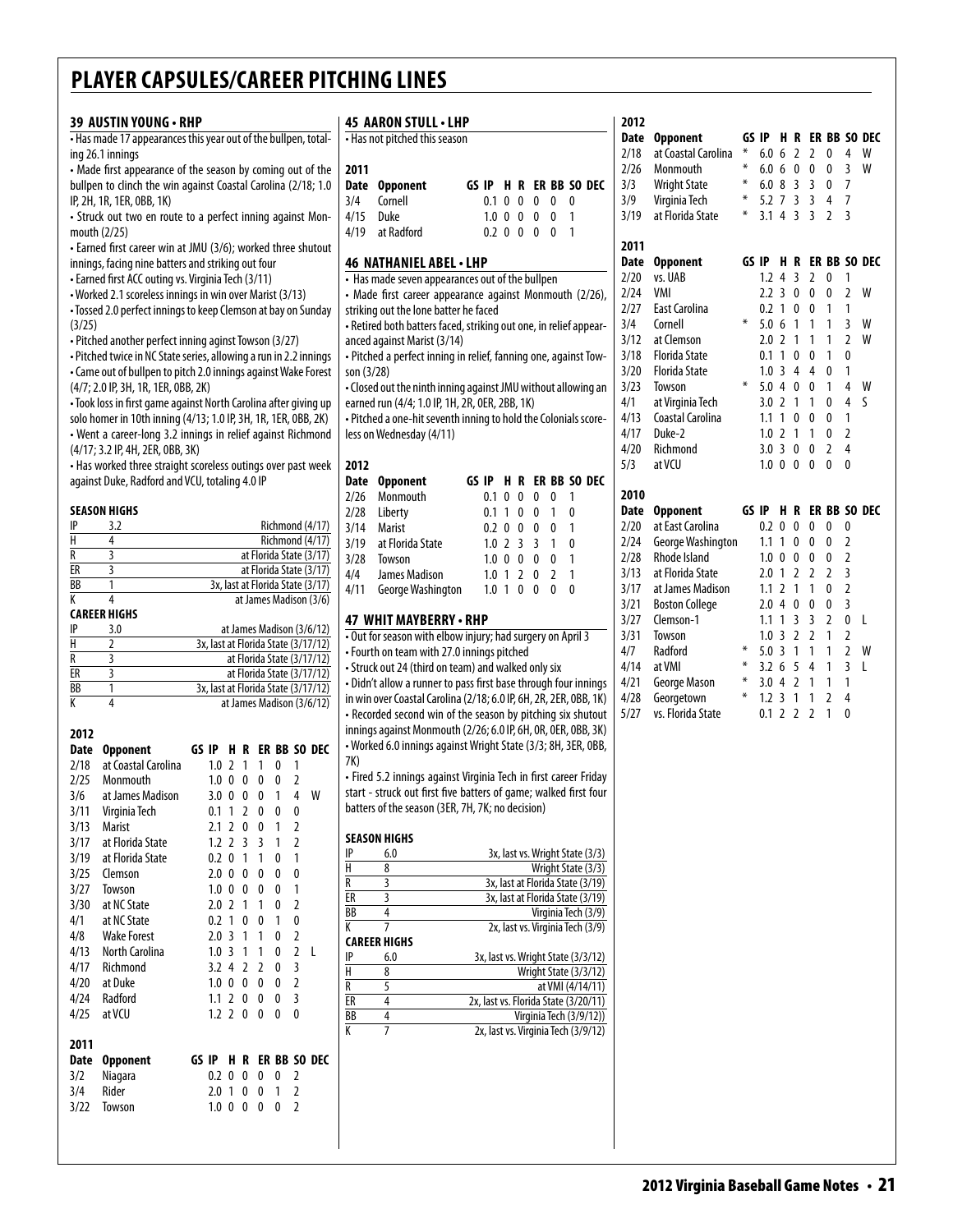| avg<br>.000<br>.000<br>avg | gp-gs<br>$2 - 1$<br>$2 - 1$<br>gp-gs                                                                                           | ab<br>$\overline{2}$<br>$\overline{2}$                              | r<br>$\overline{2}$<br>$\overline{2}$                  | h<br>$\pmb{0}$<br>0                        | 2b<br>$\pmb{0}$<br>0            | 3b<br>0<br>$\mathbf{0}$                              | hr<br>0<br>0                                     | <b>Stephen Bruno</b><br>rbi<br>0 | tb                                   |                                        |                                                                                                                                                                                     |                                                |                                                                    |                                                              |                                                      |                                                     |                  |                                                                                                        |                                                                              |                  |                                                     |                              |                        |
|----------------------------|--------------------------------------------------------------------------------------------------------------------------------|---------------------------------------------------------------------|--------------------------------------------------------|--------------------------------------------|---------------------------------|------------------------------------------------------|--------------------------------------------------|----------------------------------|--------------------------------------|----------------------------------------|-------------------------------------------------------------------------------------------------------------------------------------------------------------------------------------|------------------------------------------------|--------------------------------------------------------------------|--------------------------------------------------------------|------------------------------------------------------|-----------------------------------------------------|------------------|--------------------------------------------------------------------------------------------------------|------------------------------------------------------------------------------|------------------|-----------------------------------------------------|------------------------------|------------------------|
|                            |                                                                                                                                |                                                                     |                                                        |                                            |                                 |                                                      |                                                  |                                  |                                      |                                        |                                                                                                                                                                                     |                                                |                                                                    |                                                              |                                                      |                                                     |                  |                                                                                                        |                                                                              |                  |                                                     |                              |                        |
|                            |                                                                                                                                |                                                                     |                                                        |                                            |                                 |                                                      |                                                  |                                  |                                      | sig%                                   | bb                                                                                                                                                                                  | hbp                                            | <b>SO</b>                                                          | gdp                                                          | ob%                                                  | sf                                                  | sh               | sb-att                                                                                                 |                                                                              | po               | a                                                   | e                            | fid%                   |
|                            |                                                                                                                                |                                                                     |                                                        |                                            |                                 |                                                      |                                                  |                                  | 0                                    | .000                                   | $\overline{2}$                                                                                                                                                                      | 1                                              | 1                                                                  | 0                                                            | .600                                                 | 0                                                   | $\mathbf 0$      | $1 - 1$                                                                                                |                                                                              | 1                | 3                                                   | 1                            | .800                   |
|                            |                                                                                                                                |                                                                     |                                                        |                                            |                                 |                                                      |                                                  | 0                                | 0                                    | .000                                   | $\overline{2}$                                                                                                                                                                      | 1                                              | 1                                                                  | 0                                                            | .600                                                 | 0                                                   | 0                | $1 - 1$                                                                                                |                                                                              | $\mathbf{1}$     | 3                                                   | $\mathbf{1}$                 | .800                   |
|                            |                                                                                                                                |                                                                     |                                                        |                                            |                                 |                                                      |                                                  | <b>Kyle Crockett</b>             |                                      |                                        |                                                                                                                                                                                     |                                                |                                                                    |                                                              |                                                      |                                                     |                  |                                                                                                        |                                                                              |                  |                                                     |                              |                        |
|                            |                                                                                                                                | ab                                                                  | r                                                      | h                                          | 2b                              | 3b                                                   | hr                                               | <u>rbi</u>                       | tb                                   | sig%                                   |                                                                                                                                                                                     | bb hbp                                         | SO.                                                                | gdp                                                          | ob%                                                  |                                                     |                  | sf sh sb-att                                                                                           |                                                                              | po               | a                                                   | е                            | fid%                   |
| era                        | w-l                                                                                                                            | app                                                                 | gs                                                     | cg                                         | sho                             | SV                                                   | ip                                               | h                                |                                      | r<br>er                                | bb                                                                                                                                                                                  | <b>SO</b>                                      | 2 <sub>b</sub>                                                     | 3b                                                           | hr                                                   |                                                     | bf               | bavg                                                                                                   | wp                                                                           | hbp              | bk                                                  | sfa                          | <u>sha</u>             |
| 0.00                       | $0-0$                                                                                                                          | $\overline{2}$                                                      | 0                                                      | 0                                          | 0/0                             | 0                                                    | 0.1                                              | 0                                |                                      | 0<br>$\pmb{0}$                         | 1                                                                                                                                                                                   | 1                                              | $\pmb{0}$                                                          | $\pmb{0}$                                                    | 0                                                    |                                                     | $\overline{c}$   | .000                                                                                                   | $\pmb{0}$                                                                    | 0                | $\pmb{0}$                                           | $\pmb{0}$                    | 0<br>0                 |
|                            |                                                                                                                                |                                                                     |                                                        |                                            |                                 |                                                      |                                                  |                                  |                                      |                                        |                                                                                                                                                                                     |                                                |                                                                    |                                                              |                                                      |                                                     |                  |                                                                                                        |                                                                              |                  |                                                     |                              |                        |
|                            |                                                                                                                                |                                                                     |                                                        |                                            |                                 |                                                      |                                                  |                                  |                                      |                                        |                                                                                                                                                                                     |                                                |                                                                    |                                                              |                                                      |                                                     |                  |                                                                                                        |                                                                              |                  |                                                     |                              |                        |
|                            | gp-gs                                                                                                                          | ab                                                                  | r                                                      | h                                          | 2b                              | 3b                                                   | hr                                               | rbi                              | tb                                   | slg%                                   | bb                                                                                                                                                                                  | hbp                                            | SO.                                                                | gdp                                                          | ob%                                                  |                                                     |                  | sb-att                                                                                                 |                                                                              | po               | a                                                   | e                            | fid%                   |
|                            |                                                                                                                                |                                                                     |                                                        |                                            |                                 |                                                      |                                                  |                                  |                                      |                                        |                                                                                                                                                                                     |                                                |                                                                    |                                                              |                                                      |                                                     |                  |                                                                                                        |                                                                              |                  |                                                     |                              | .000<br>.000           |
|                            | $2 - 2$                                                                                                                        | 8                                                                   | 0                                                      | 0                                          | $\mathbf{0}$                    | $\mathbf{0}$                                         | 0                                                | 0                                | 0                                    | .000                                   | 0                                                                                                                                                                                   | $\mathbf{1}$                                   | 5                                                                  | $\mathbf{1}$                                                 | .111                                                 | 0                                                   | $\mathbf 0$      | $0 - 0$                                                                                                |                                                                              | 0                | 0                                                   | 0                            | .000                   |
|                            |                                                                                                                                |                                                                     |                                                        |                                            |                                 |                                                      |                                                  |                                  |                                      |                                        |                                                                                                                                                                                     |                                                |                                                                    |                                                              |                                                      |                                                     |                  |                                                                                                        |                                                                              |                  |                                                     |                              |                        |
|                            | $gp-gs$                                                                                                                        | ab                                                                  | r.                                                     | h                                          | 2b                              | 3b                                                   | hr                                               | rbi                              |                                      | slg%                                   |                                                                                                                                                                                     |                                                | so                                                                 |                                                              | ob%                                                  |                                                     |                  |                                                                                                        |                                                                              | po               | a                                                   | е                            | fid%                   |
|                            |                                                                                                                                |                                                                     |                                                        |                                            |                                 |                                                      |                                                  |                                  |                                      |                                        |                                                                                                                                                                                     |                                                |                                                                    |                                                              |                                                      |                                                     |                  |                                                                                                        |                                                                              |                  |                                                     |                              |                        |
|                            | gp-gs                                                                                                                          | ab                                                                  | r                                                      | h                                          | 2b                              | 3b                                                   | hr                                               | rbi                              | tb                                   | sig%                                   | bb                                                                                                                                                                                  | hbp                                            | <b>SO</b>                                                          | gdp                                                          | ob%                                                  |                                                     |                  | sb-att                                                                                                 |                                                                              | po               | a                                                   | е                            | fid%                   |
|                            | $1 - 1$                                                                                                                        | $\overline{2}$                                                      | 0                                                      | 0                                          | $\mathbf 0$                     | 0                                                    | 0                                                | 0                                | 0                                    | .000                                   | 0                                                                                                                                                                                   | 0                                              | 0                                                                  | 0                                                            | .000                                                 | 0                                                   | 0                | $0-0$                                                                                                  |                                                                              | $\overline{c}$   | 0                                                   |                              | $0$ 1.000              |
|                            |                                                                                                                                |                                                                     |                                                        |                                            |                                 |                                                      |                                                  |                                  |                                      |                                        |                                                                                                                                                                                     |                                                |                                                                    |                                                              |                                                      |                                                     |                  |                                                                                                        |                                                                              |                  |                                                     |                              | 0 1.000                |
|                            |                                                                                                                                |                                                                     |                                                        |                                            |                                 |                                                      |                                                  |                                  |                                      |                                        |                                                                                                                                                                                     |                                                |                                                                    |                                                              |                                                      |                                                     |                  |                                                                                                        |                                                                              |                  |                                                     |                              |                        |
|                            | gp-gs                                                                                                                          | <u>ab</u>                                                           | r                                                      | h                                          | 2b                              | 3b                                                   | hr                                               | rbi                              | tb                                   | sig%                                   | bb                                                                                                                                                                                  | hbp                                            | <b>SO</b>                                                          | gdp                                                          | ob%                                                  |                                                     |                  | sb-att                                                                                                 |                                                                              | po               | a                                                   | е                            | fid%                   |
|                            | $2 - 2$                                                                                                                        | 5                                                                   | $\mathbf{1}$                                           | 0                                          | 0                               | 0                                                    | 0                                                | 0                                | 0                                    | .000                                   | $\mathbf{1}$                                                                                                                                                                        | 0                                              | $\overline{c}$                                                     | 0                                                            | .167                                                 | 0                                                   | 0                | $0-0$                                                                                                  |                                                                              | 15               | 2                                                   |                              | $0$ 1.000              |
|                            | $6-6$                                                                                                                          | 20                                                                  | $\overline{2}$                                         | 4                                          | $\mathbf{1}$                    | $\mathbf 0$                                          | 0                                                | 1                                | 5                                    | .250                                   | 2                                                                                                                                                                                   | 0                                              | 6                                                                  | 0                                                            | .273                                                 | 0                                                   | 0                | $0 - 1$                                                                                                |                                                                              | 38               | 5                                                   |                              | $0$ 1.000<br>$0$ 1.000 |
|                            |                                                                                                                                |                                                                     |                                                        |                                            |                                 |                                                      |                                                  |                                  |                                      |                                        |                                                                                                                                                                                     |                                                |                                                                    |                                                              |                                                      |                                                     |                  |                                                                                                        |                                                                              |                  |                                                     |                              |                        |
|                            |                                                                                                                                |                                                                     | r                                                      | h                                          |                                 |                                                      | hr                                               |                                  | tb                                   |                                        |                                                                                                                                                                                     |                                                |                                                                    |                                                              |                                                      |                                                     |                  |                                                                                                        |                                                                              |                  |                                                     | е                            | fid%                   |
|                            | $0-0$                                                                                                                          | $\pmb{0}$                                                           | 0                                                      | $\pmb{0}$                                  | $\pmb{0}$                       | 0                                                    | 0                                                | 0                                | 0                                    | .000                                   | 0                                                                                                                                                                                   | 0                                              | 0                                                                  | 0                                                            | .000                                                 | 0                                                   | $\pmb{0}$        | $0-0$                                                                                                  |                                                                              | 1                | 0                                                   |                              | 0 1.000                |
|                            |                                                                                                                                | 0                                                                   | 0                                                      | 0                                          | $\mathbf 0$                     | 0                                                    | 0                                                | 0                                | 0                                    |                                        | 0                                                                                                                                                                                   | 0                                              | 0                                                                  | 0                                                            |                                                      | 0                                                   | $\pmb{0}$        | $0-0$                                                                                                  |                                                                              | 1                | 0                                                   |                              | $0$ 1.000              |
|                            | w-l                                                                                                                            | app                                                                 | gs                                                     | cg                                         |                                 | SV                                                   |                                                  |                                  |                                      | er<br>r                                |                                                                                                                                                                                     | SO.                                            |                                                                    | 3b                                                           | hr                                                   |                                                     |                  |                                                                                                        | wp                                                                           | hbp              | bk                                                  | sfa                          | <u>sha</u>             |
| 3.52                       | $0-0$                                                                                                                          | $\sqrt{2}$                                                          | 1                                                      | 0                                          | 0/0                             | 0                                                    | 7.2                                              | 4.0                              | 4                                    | $\sqrt{3}$<br>3<br>4<br>$\overline{2}$ | 3<br>$\mathbf 5$                                                                                                                                                                    | 6<br>5                                         | 0<br>$\mathbf{1}$                                                  | $\mathbf{1}$<br>$\pmb{0}$                                    | $\overline{\mathbf{c}}$<br>0                         |                                                     | 21               | .154<br>.286                                                                                           | 0<br>$\mathbf{1}$                                                            | $\mathbf 1$<br>0 | $\pmb{0}$<br>0                                      | 1<br>$\overline{\mathbf{c}}$ | 0<br>0                 |
|                            | 0.00<br>avg<br>.000<br>.000<br>.000<br>avg<br>avg<br>.000<br>.000<br>avg<br>.000<br>.267<br>.200<br>avg<br>.000<br>.000<br>era | $0-0$<br>$1 - 1$<br>$1 - 1$<br>$1 - 1$<br>$4 - 4$<br>gp-gs<br>$0-0$ | $\overline{2}$<br>5<br>3<br>$\overline{2}$<br>15<br>ab | 0<br>0<br>0<br>$\mathbf 0$<br>$\mathbf{1}$ | 0<br>0<br>0<br>$\mathbf 0$<br>4 | 0/0<br>0<br>$\pmb{0}$<br>$\pmb{0}$<br>1<br>2b<br>sho | $\mathbf{0}$<br>0<br>0<br>$\mathbf 0$<br>0<br>3b | 0<br>0<br>0<br>0                 | 0.1<br>0<br>0<br>0<br>1<br>rbi<br>ip | 0<br>0<br>0<br>0<br>5<br>h<br>4        | 0<br>0<br><b>Reed Gragnani</b><br>.000<br>.000<br><b>Shane Halley</b><br>tb<br><b>Colin Harrington</b><br>.000<br><b>Jared King</b><br>.333<br><b>Branden Kline</b><br>slg%<br>.000 | $\mathbf{1}$<br>0<br>$\pmb{0}$<br>0<br>1<br>bb | $\mathbf{1}$<br>0<br>$\mathbf{1}$<br>bb hbp<br>0<br>0<br>hbp<br>bb | $\mathbf 0$<br>3<br>$\overline{\mathbf{c}}$<br>0<br>4<br>SO. | $\mathbf{0}$<br>1<br>0<br>gdp<br>0<br>0<br>gdp<br>2b | 0<br>.000<br>.250<br>.000<br>.313<br>$ob\%$<br>.000 | 0<br>0<br>0<br>0 | $\overline{2}$<br>sf sh<br>0<br>$\mathbf 0$<br>sf sh<br>$\mathbf 0$<br>sf sh<br>0<br>sf sh<br>bf<br>31 | .000<br>$0-0$<br>$0-0$<br>sf sh sb-att<br>$0-0$<br>$0 - 1$<br>sb-att<br>bavg | $\mathbf 0$      | $\mathbf 0$<br>0<br>0<br>$\overline{2}$<br>23<br>po | 0<br>0<br>0<br>0<br>3<br>a   | $\mathbf 0$<br>0<br>0  |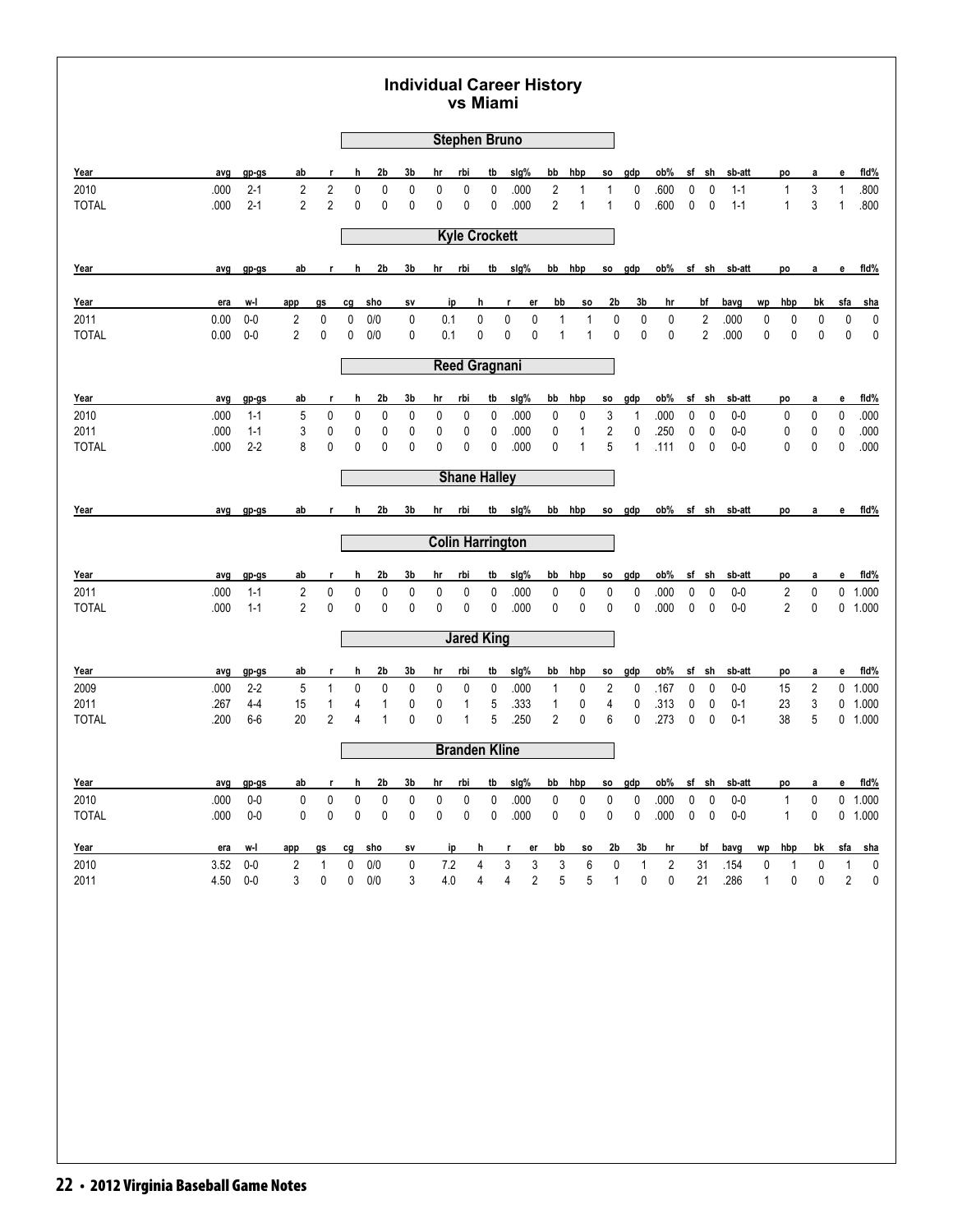|                      |              |                    |                 |                              |                              |                                           |                   |                | <b>Artie Lewicki</b>      |                                           |                                                 |                  |                           |                     |              |                   |                           |                     |                                                                     |                        |                               |                   |              |                   |
|----------------------|--------------|--------------------|-----------------|------------------------------|------------------------------|-------------------------------------------|-------------------|----------------|---------------------------|-------------------------------------------|-------------------------------------------------|------------------|---------------------------|---------------------|--------------|-------------------|---------------------------|---------------------|---------------------------------------------------------------------|------------------------|-------------------------------|-------------------|--------------|-------------------|
| Year                 | avg          | gp-gs              | ab              |                              | h                            | 2 <sub>b</sub>                            | 3b                | hr             | rbi                       | tb                                        | slg%                                            |                  | bb hbp                    | SO.                 | gdp          | ob%               |                           | sf sh               | sb-att                                                              |                        | po                            | а                 | е            | fid%              |
|                      |              |                    |                 |                              |                              |                                           |                   |                | <b>Mitchell Shifflett</b> |                                           |                                                 |                  |                           |                     |              |                   |                           |                     |                                                                     |                        |                               |                   |              |                   |
|                      |              |                    |                 |                              |                              |                                           |                   |                |                           |                                           |                                                 |                  |                           |                     |              |                   |                           |                     |                                                                     |                        |                               |                   |              |                   |
| Year<br>2011         | avg<br>.000  | gp-gs<br>$2 - 0$   | ab<br>0         | r<br>0                       | h<br>$\mathbf 0$             | 2b<br>$\pmb{0}$                           | 3b<br>$\mathbf 0$ | hr<br>0        | rbi<br>0                  | tb<br>0                                   | slg%<br>.000                                    | bb<br>0          | hbp<br>0                  | SO.<br>0            | gdp<br>0     | ob%<br>.000       | sf<br>0                   | sh<br>0             | sb-att<br>$0-0$                                                     |                        | po<br>$\overline{\mathbf{c}}$ | а<br>0            | е            | fid%<br>$0$ 1.000 |
| <b>TOTAL</b>         | .000         | $2 - 0$            | 0               | 0                            | $\mathbf{0}$                 | 0                                         | $\mathbf 0$       | 0              | 0                         | 0                                         | .000                                            | 0                | 0                         | 0                   | 0            | .000              | 0                         | 0                   | $0-0$                                                               |                        | $\overline{2}$                | 0                 |              | $0$ 1.000         |
|                      |              |                    |                 |                              |                              |                                           |                   |                | <b>Scott Silverstein</b>  |                                           |                                                 |                  |                           |                     |              |                   |                           |                     |                                                                     |                        |                               |                   |              |                   |
| Year                 | avg          | $gp-gs$            | ab              | r                            | h                            | 2b                                        | 3b                | hr             | rbi                       | tb                                        | slg%                                            | bb               | hbp                       | SO.                 | gdp          | ob%               |                           | sf sh               | sb-att                                                              |                        | po                            | а                 | е            | fid%              |
|                      |              |                    |                 |                              |                              |                                           |                   |                | <b>Chris Taylor</b>       |                                           |                                                 |                  |                           |                     |              |                   |                           |                     |                                                                     |                        |                               |                   |              |                   |
|                      |              |                    |                 |                              |                              |                                           |                   |                |                           |                                           |                                                 |                  |                           |                     |              |                   |                           |                     |                                                                     |                        |                               |                   |              |                   |
| Year<br>2010         | avg<br>.400  | gp-gs<br>$2 - 1$   | ab<br>5         | r<br>$\mathbf{1}$            | h<br>$\overline{\mathbf{c}}$ | 2b<br>0                                   | 3b<br>0           | hr<br>0        | rbi<br>2                  | tb<br>$\overline{c}$                      | slg%<br>.400                                    | bb<br>0          | hbp<br>0                  | SO.<br>1            | gdp<br>0     | ob%<br>.333       | sf<br>$\mathbf{1}$        | sh<br>0             | sb-att<br>$0-0$                                                     |                        | po<br>0                       | a<br>$\mathbf{1}$ | е<br>0       | fid%<br>1.000     |
| 2011<br><b>TOTAL</b> | .235<br>.273 | $4 - 4$<br>$6-5$   | 17<br>22        | 3<br>4                       | $\overline{\mathbf{4}}$<br>6 | $\overline{\mathbf{c}}$<br>$\overline{2}$ | $\mathbf 0$<br>0  | 0<br>$\pmb{0}$ | $\mathbf{1}$<br>3         | 6<br>8                                    | .353<br>.364                                    | 0<br>$\mathbf 0$ | 0<br>0                    | 1<br>$\overline{2}$ | 0<br>0       | .235<br>.261      | $\pmb{0}$<br>$\mathbf{1}$ | $\pmb{0}$<br>0      | $0-0$<br>$0-0$                                                      |                        | 2<br>$\overline{2}$           | 5<br>6            | 4<br>4       | .636<br>.667      |
|                      |              |                    |                 |                              |                              |                                           |                   |                |                           |                                           |                                                 |                  |                           |                     |              |                   |                           |                     |                                                                     |                        |                               |                   |              |                   |
|                      |              |                    |                 |                              |                              |                                           |                   |                | <b>Justin Thompson</b>    |                                           |                                                 |                  |                           |                     |              |                   |                           |                     |                                                                     |                        |                               |                   |              |                   |
| Year<br>2011         | avg<br>.000  | gp-gs<br>$0-0$     | ab<br>$\pmb{0}$ | r<br>0                       | h<br>$\pmb{0}$               | 2b<br>$\pmb{0}$                           | 3b<br>0           | hr<br>0        | rbi<br>0                  | tb<br>0                                   | sig%<br>.000                                    | bb<br>0          | hbp<br>0                  | SO.<br>0            | gdp<br>0     | ob%<br>.000       | sf<br>$\pmb{0}$           | sh<br>$\pmb{0}$     | sb-att<br>$0-0$                                                     |                        | po<br>1                       | a<br>0            | е<br>0       | fid%<br>1.000     |
| <b>TOTAL</b>         | .000         | $0-0$              | 0               | $\pmb{0}$                    | $\mathbf 0$                  | $\mathbf 0$                               | 0                 | 0              | 0                         | 0                                         | .000                                            | 0                | 0                         | 0                   | 0            | .000              | 0                         | $\pmb{0}$           | $0-0$                                                               |                        | $\mathbf{1}$                  | 0                 | 0            | 1.000             |
| Year                 | era          | w-l                | app             | gs                           | cg                           | sho                                       | SV                |                | ip                        | h                                         | er<br>r                                         | bb               | \$O                       | 2b                  | 3b           | hr                |                           | bf                  | bavg                                                                | wp                     | hbp                           | bk                | sfa          | <u>sha</u>        |
| 2010<br>2011         | 6.75<br>6.75 | $0-0$<br>$1-0$     | 1<br>3          | 0<br>0                       | 0<br>0                       | 0/0<br>0/0                                | 0<br>0            | 2.2<br>4.0     |                           | $\overline{\mathbf{c}}$<br>$\overline{7}$ | $\overline{\mathbf{c}}$<br>$\sqrt{2}$<br>3<br>3 | 0<br>$\pmb{0}$   | $\sqrt{2}$<br>$\mathbf 5$ | $\mathbf 0$<br>1    | 0<br>1       | 0<br>$\mathbf{1}$ |                           | 11<br>20            | .200<br>.368                                                        | $\pmb{0}$<br>$\pmb{0}$ | $\mathbf 1$<br>$\mathbf 0$    | $\mathbf 0$       | 0<br>1       | $\pmb{0}$<br>0    |
| <b>TOTAL</b>         | 6.75         | $1-0$              | 4               | $\mathbf 0$                  | 0                            | 0/0                                       | $\mathbf{0}$      | 6.2            |                           | 9                                         | 5<br>5                                          | 0                | $\overline{7}$            | $\mathbf{1}$        | $\mathbf{1}$ | 1                 |                           | 31                  | .310                                                                | $\mathbf 0$            | $\mathbf{1}$                  | 0<br>$\mathbf 0$  | $\mathbf{1}$ | $\pmb{0}$         |
|                      |              |                    |                 |                              |                              |                                           |                   |                | <b>Keith Werman</b>       |                                           |                                                 |                  |                           |                     |              |                   |                           |                     |                                                                     |                        |                               |                   |              |                   |
| Year                 | avg          | gp-gs              | ab              | r                            | h                            | 2b                                        | 3b                | hr             | rbi                       | tb                                        | slg%                                            | bb               | hbp                       | SO.                 | gdp          | ob%               | sf                        | sh                  | sb-att                                                              |                        | po                            | a                 | е            | fld%              |
| 2009                 | .000         | $1 - 1$<br>$3 - 3$ | 3               | 0                            | 0                            | 0                                         | 0                 | 0              | 0                         | 0                                         | .000                                            | 0                | 0                         | 0                   | 0            | .000              | 0                         | 0                   | $0-0$                                                               |                        | $\overline{\mathbf{c}}$       | $\mathbf{1}$      | 0            | 1.000             |
| 2010<br>2011         | .300<br>.357 | $4 - 4$            | 10<br>14        | $\mathbf{1}$<br>$\mathbf{1}$ | 3<br>5                       | 0<br>$\mathbf 0$                          | 0<br>0            | 0<br>0         | 1<br>3                    | 3<br>5                                    | .300<br>.357                                    | 0<br>0           | 0<br>1                    | 0<br>2              | 0<br>0       | .300<br>.400      | $\pmb{0}$<br>0            | $\overline{2}$<br>0 | $0-0$<br>$0-0$                                                      |                        | 5<br>5                        | 3<br>9            | 0<br>1       | 1.000<br>.933     |
| <b>TOTAL</b>         | .296         | $8 - 8$            | 27              | $\overline{2}$               | 8                            | 0                                         | 0                 | 0              | 4                         | 8                                         | .296                                            | 0                | $\mathbf{1}$              | $\overline{2}$      | 0            | .321              | 0                         | 2                   | $0-0$                                                               | 12                     |                               | 13                | $\mathbf{1}$ | .962              |
|                      |              |                    |                 |                              |                              |                                           |                   |                | <b>Austin Young</b>       |                                           |                                                 |                  |                           |                     |              |                   |                           |                     |                                                                     |                        |                               |                   |              |                   |
|                      |              | avg gp-gs          | ab              |                              |                              |                                           |                   |                |                           |                                           |                                                 |                  |                           |                     |              |                   |                           |                     | r h 2b 3b hr rbi tb slg% bb hbp so gdp ob% sf sh sb-att po a e fld% |                        |                               |                   |              |                   |
| Year                 |              |                    |                 |                              |                              |                                           |                   |                |                           |                                           |                                                 |                  |                           |                     |              |                   |                           |                     |                                                                     |                        |                               |                   |              |                   |